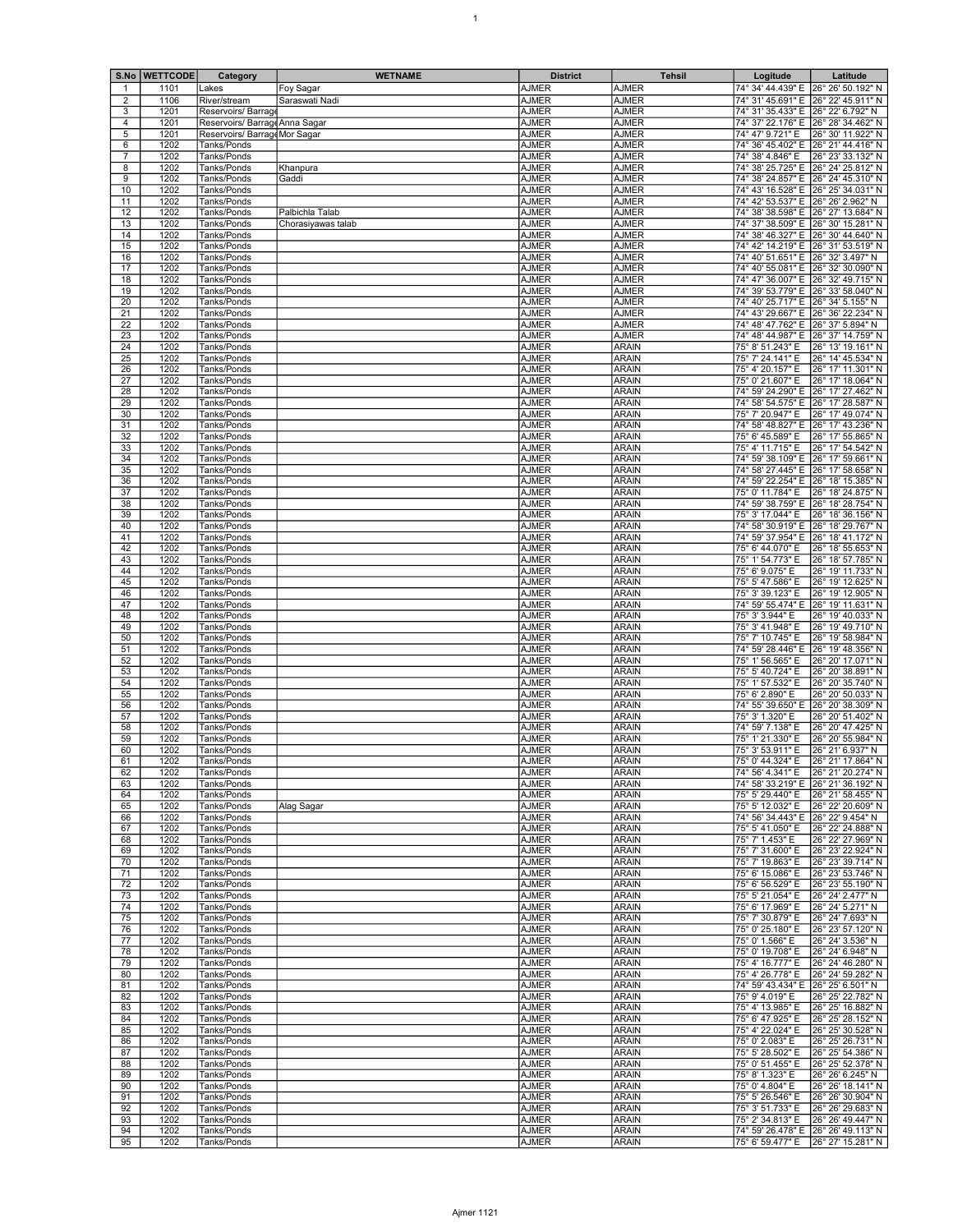| 96  | 1202 | Tanks/Ponds                        | AJMER        | <b>ARAIN</b>  | 75° 2' 0.771" E                      | 26° 27' 41.163" N                   |
|-----|------|------------------------------------|--------------|---------------|--------------------------------------|-------------------------------------|
| 97  | 1202 | Tanks/Ponds                        | AJMER        | <b>ARAIN</b>  | 75° 5' 9.773" E                      | 26° 27' 50.828" N                   |
|     |      |                                    |              |               |                                      |                                     |
| 98  | 1202 | Tanks/Ponds                        | AJMER        | <b>ARAIN</b>  | 75° 2' 37.503" E                     | 26° 28' 7.234" N                    |
| 99  | 1202 | Tanks/Ponds                        | AJMER        | <b>ARAIN</b>  | 75° 2' 38.804" E                     | 26° 28' 49.750" N                   |
| 100 | 1202 | Tanks/Ponds                        | <b>AJMER</b> | <b>ARAIN</b>  | 74° 59' 51.119" E                    | 26° 28' 54.654" N                   |
| 101 | 1202 | Tanks/Ponds                        | <b>AJMER</b> | <b>ARAIN</b>  | 74° 57' 39.369" E                    | 26° 30' 33.707" N                   |
| 102 | 1202 | Tanks/Ponds                        | <b>AJMER</b> | <b>ARAIN</b>  |                                      | 74° 58′ 32.354″ E 26° 30′ 35.953″ N |
| 103 | 1202 | Tanks/Ponds                        | AJMER        | <b>ARAIN</b>  | 74° 59' 2.560" E                     | 26° 31' 3.062" N                    |
| 104 | 1106 | River/stream<br>Makarera River     | AJMER        | <b>BEAWAR</b> | 74° 18' 9.299" E                     | 26° 6' 14.310" N                    |
| 105 | 1106 | River/stream                       | <b>AJMER</b> | <b>BEAWAR</b> | 74° 21' 54.419" E                    | 26° 8' 24.933" N                    |
| 106 | 1106 | River/stream                       | <b>AJMER</b> | <b>BEAWAR</b> | 74° 21' 0.770" E                     |                                     |
|     |      |                                    |              |               |                                      | 26° 8' 36.490" N                    |
| 107 | 1201 | Reservoirs/ Barrag                 | <b>AJMER</b> | <b>BEAWAR</b> | 74° 16′ 52.701″ E 26° 0′ 25.763″ N   |                                     |
| 108 | 1201 | Reservoirs/ Barrag                 | AJMER        | <b>BEAWAR</b> | 74° 14' 19.143" E 26° 1' 54.334" N   |                                     |
| 109 | 1201 | Reservoirs/ Barrage                | AJMER        | <b>BEAWAR</b> | 74° 16' 18.224" E 26° 4' 1.348" N    |                                     |
| 110 | 1201 | Reservoirs/ Barrag                 | <b>AJMER</b> | <b>BEAWAR</b> | 74° 22' 57.325" E 26° 7' 49.008" N   |                                     |
| 111 | 1201 | Reservoirs/Barrage                 | <b>AJMER</b> | <b>BEAWAR</b> | 74° 21' 20.016" E 26° 8' 20.524" N   |                                     |
| 112 | 1201 | Reservoirs/ Barrage Makarera Talav | AJMER        | <b>BEAWAR</b> | 74° 20' 22.696" E 26° 9' 5.847" N    |                                     |
| 113 | 1202 | Tanks/Ponds                        | AJMER        | <b>BEAWAR</b> |                                      | 74° 15' 32.738" E 25° 56' 44.312" N |
|     |      |                                    |              |               |                                      |                                     |
| 114 | 1202 | Tanks/Ponds                        | AJMER        | <b>BEAWAR</b> |                                      | 74° 15' 29.028" E 25° 57' 18.900" N |
| 115 | 1202 | Tanks/Ponds                        | <b>AJMER</b> | <b>BEAWAR</b> | 74° 16' 1.949" E                     | 25° 57' 31.590" N                   |
| 116 | 1202 | Tanks/Ponds                        | <b>AJMER</b> | <b>BEAWAR</b> |                                      | 74° 15' 36.556" E 25° 57' 32.149" N |
| 117 | 1202 | Tanks/Ponds                        | AJMER        | <b>BEAWAR</b> |                                      | 74° 16' 52.652" E 25° 57' 58.880" N |
| 118 | 1202 | Tanks/Ponds                        | AJMER        | <b>BEAWAR</b> |                                      | 74° 15' 17.703" E 25° 57' 57.521" N |
| 119 | 1202 | Tanks/Ponds                        | AJMER        | <b>BEAWAR</b> |                                      | 74° 16' 31.016" E 25° 58' 18.415" N |
| 120 | 1202 | Tanks/Ponds                        | <b>AJMER</b> | <b>BEAWAR</b> |                                      | 74° 16' 50.647" E 25° 58' 49.293" N |
| 121 | 1202 | Tanks/Ponds                        | <b>AJMER</b> | <b>BEAWAR</b> | 74° 15' 10.363" E 25° 59' 0.663" N   |                                     |
| 122 | 1202 |                                    |              | <b>BEAWAR</b> | 74° 17' 10.254" E 25° 59' 12.107" N  |                                     |
|     |      | Tanks/Ponds                        | AJMER        |               |                                      |                                     |
| 123 | 1202 | Tanks/Ponds                        | AJMER        | <b>BEAWAR</b> |                                      | 74° 17' 52.580" E 25° 59' 15.894" N |
| 124 | 1202 | Tanks/Ponds                        | AJMER        | <b>BEAWAR</b> | 74° 16' 43.724" E 25° 59' 36.768" N  |                                     |
| 125 | 1202 | Tanks/Ponds                        | <b>AJMER</b> | <b>BEAWAR</b> | 74° 14' 30.066" E                    | 25° 59' 36.803" N                   |
| 126 | 1202 | Tanks/Ponds                        | <b>AJMER</b> | <b>BEAWAR</b> | 74° 18' 2.506" E                     | 25° 59' 44.397" N                   |
| 127 | 1202 | Tanks/Ponds                        | <b>AJMER</b> | <b>BEAWAR</b> | 74° 18' 16.751" E 26° 0' 33.678" N   |                                     |
| 128 | 1202 | Tanks/Ponds                        | AJMER        | <b>BEAWAR</b> | 74° 18' 6.341" E                     | 26° 1' 23.507" N                    |
| 129 | 1202 | Tanks/Ponds                        | AJMER        | <b>BEAWAR</b> | 74° 20' 0.054" E                     | 26° 1' 36.517" N                    |
| 130 | 1202 | Tanks/Ponds                        | <b>AJMER</b> | <b>BEAWAR</b> | 74° 21' 19.811" E                    | 26° 2' 20.527" N                    |
|     |      |                                    |              |               |                                      |                                     |
| 131 | 1202 | Tanks/Ponds                        | <b>AJMER</b> | <b>BEAWAR</b> | 74° 13' 5.181" E                     | 26° 2' 7.052" N                     |
| 132 | 1202 | Tanks/Ponds                        | <b>AJMER</b> | <b>BEAWAR</b> | 74° 12' 2.603" E                     | 26° 2' 16.524" N                    |
| 133 | 1202 | Tanks/Ponds                        | AJMER        | <b>BEAWAR</b> | 74° 14' 6.869" E                     | 26° 2' 22.536" N                    |
| 134 | 1202 | Tanks/Ponds                        | AJMER        | <b>BEAWAR</b> | 74° 16' 47.706" E 26° 2' 53.134" N   |                                     |
| 135 | 1202 | Tanks/Ponds                        | <b>AJMER</b> | <b>BEAWAR</b> | 74° 15' 51.320" E 26° 2' 56.769" N   |                                     |
| 136 | 1202 | Tanks/Ponds                        | <b>AJMER</b> | <b>BEAWAR</b> | 74° 13' 33.314" E                    | 26° 2' 53.291" N                    |
| 137 | 1202 | Tanks/Ponds                        | <b>AJMER</b> | <b>BEAWAR</b> | 74° 17' 53.657" E 26° 3' 25.121" N   |                                     |
| 138 | 1202 | Tanks/Ponds                        | AJMER        | <b>BEAWAR</b> | 74° 21' 7.421" E                     | 26° 4' 13.794" N                    |
|     | 1202 |                                    |              | <b>BEAWAR</b> | 74° 15' 17.721" E 26° 4' 28.205" N   |                                     |
| 139 |      | Tanks/Ponds                        | AJMER        |               |                                      |                                     |
| 140 | 1202 | Tanks/Ponds                        | <b>AJMER</b> | <b>BEAWAR</b> | 74° 21' 28.897" E 26° 4' 42.212" N   |                                     |
| 141 | 1202 | Tanks/Ponds                        | <b>AJMER</b> | <b>BEAWAR</b> | 74° 19' 20.584" E 26° 4' 43.908" N   |                                     |
| 142 | 1202 | Tanks/Ponds                        | AJMER        | <b>BEAWAR</b> | 74° 24′ 13.123″ E 26° 4′ 59.527″ N   |                                     |
| 143 | 1202 | Tanks/Ponds                        | AJMER        | <b>BEAWAR</b> | 74° 15' 10.734" E 26° 5' 5.205" N    |                                     |
| 144 | 1202 | Tanks/Ponds                        | AJMER        | <b>BEAWAR</b> | 74° 15' 49.897" E 26° 5' 6.618" N    |                                     |
| 145 | 1202 | Tanks/Ponds                        | <b>AJMER</b> | <b>BEAWAR</b> | 74° 24' 14.371" E 26° 5' 33.789" N   |                                     |
| 146 | 1202 | Tanks/Ponds                        | <b>AJMER</b> | <b>BEAWAR</b> | 74° 16' 8.991" E                     | 26° 5' 24.829" N                    |
| 147 | 1202 | Tanks/Ponds                        | AJMER        | <b>BEAWAR</b> | 74° 19′ 22.233″ E 26° 5′ 42.128″ N   |                                     |
| 148 | 1202 | Tanks/Ponds                        | AJMER        | <b>BEAWAR</b> | 74° 16' 17.911" E 26° 5' 36.832" N   |                                     |
| 149 | 1202 |                                    |              | <b>BEAWAR</b> |                                      |                                     |
|     |      | Tanks/Ponds                        | AJMER        |               | 74° 24′ 21.186″ E 26° 6′ 10.531″ N   |                                     |
| 150 | 1202 | Tanks/Ponds                        | <b>AJMER</b> | <b>BEAWAR</b> | 74° 22' 16.115" E                    | 26° 7' 10.215" N                    |
| 151 | 1202 | Tanks/Ponds                        | <b>AJMER</b> | <b>BEAWAR</b> | 74° 24' 9.908" E                     | 26° 7' 24.807" N                    |
| 152 | 1202 | Tanks/Ponds                        | AJMER        | <b>BEAWAR</b> | 74° 23' 32.142" E                    | 26° 7' 33.653" N                    |
| 153 | 1202 | Tanks/Ponds                        | AJMER        | <b>BEAWAR</b> | 74° 21' 12.714" E 26° 7' 50.862" N   |                                     |
| 154 | 1202 | Tanks/Ponds                        | AJMER        | <b>BEAWAR</b> | 74° 24′ 19.699″ E 26° 8′ 21.769″ N   |                                     |
| 155 | 1202 | Tanks/Ponds                        | <b>AJMER</b> | <b>BEAWAR</b> | 74° 21' 55.163" E 26° 9' 8.056" N    |                                     |
| 156 | 1202 | Tanks/Ponds                        | AJMER        | <b>BEAWAR</b> | 74° 22′ 24.747″ E   26° 9′ 20.016″ N |                                     |
| 157 | 1202 | Tanks/Ponds                        | <b>AJMER</b> | <b>BEAWAR</b> | 74° 19' 33.538" E 26° 10' 6.406" N   |                                     |
| 158 | 1202 | Tanks/Ponds                        | AJMER        | <b>BEAWAR</b> | 74° 18' 9.141" E                     | 26° 10' 15.814" N                   |
| 159 | 9999 | Island                             | AJMER        | <b>BEAWAR</b> | 74° 16' 27.355" E 26° 4' 24.736" N   |                                     |
|     |      |                                    |              |               |                                      |                                     |
| 160 | 1106 | River/stream<br>Nearan Nadi        | <b>AJMER</b> | <b>BHINAY</b> | 74° 45' 9.529" E                     | 26° 9' 23.085" N                    |
| 161 | 1201 | Reservoirs/Barrage                 | <b>AJMER</b> | <b>BHINAY</b> | 74° 42′ 41.611″ E 26° 7′ 20.922″ N   |                                     |
| 162 | 1201 | Reservoirs/ Barrag                 | AJMER        | <b>BHINAY</b> | 74° 44' 2.133" E 26° 8' 15.178" N    |                                     |
| 163 | 1201 | Reservoirs/ Barrage                | AJMER        | <b>BHINAY</b> | 74° 45' 22.197" E 26° 8' 20.354" N   |                                     |
| 164 | 1201 | Reservoirs/ Barrage                | AJMER        | <b>BHINAY</b> | 74° 42′ 10.657″ E 26° 8′ 26.161″ N   |                                     |
| 165 | 1202 | Tanks/Ponds                        | <b>AJMER</b> | <b>BHINAY</b> | 74° 56' 22.313" E 25° 51' 57.191" N  |                                     |
| 166 | 1202 | Tanks/Ponds                        | <b>AJMER</b> | <b>BHINAY</b> | 74° 58' 37.910" E 25° 53' 9.238" N   |                                     |
| 167 | 1202 | Tanks/Ponds                        | AJMER        | <b>BHINAY</b> | 74° 49' 17.654" E 25° 53' 2.150" N   |                                     |
| 168 | 1202 | Tanks/Ponds                        | AJMER        | <b>BHINAY</b> |                                      | 74° 55' 45.564" E 25° 53' 14.347" N |
| 169 | 1202 | Tanks/Ponds                        | AJMER        | <b>BHINAY</b> |                                      | 74° 52′ 56.533″ E 25° 53′ 16.420″ N |
| 170 | 1202 | Tanks/Ponds                        | <b>AJMER</b> | <b>BHINAY</b> |                                      | 74° 49' 59.951" E 25° 53' 12.863" N |
| 171 | 1202 | Tanks/Ponds                        | <b>AJMER</b> | <b>BHINAY</b> |                                      | 74° 57' 30.310" E 25° 53' 28.150" N |
|     |      |                                    |              |               |                                      |                                     |
| 172 | 1202 | Tanks/Ponds                        | AJMER        | <b>BHINAY</b> |                                      | 74° 51' 23.172" E 25° 53' 18.478" N |
| 173 | 1202 | Tanks/Ponds                        | AJMER        | <b>BHINAY</b> | 74° 51' 39.246" E 25° 53' 20.121" N  |                                     |
| 174 | 1202 | Tanks/Ponds                        | AJMER        | <b>BHINAY</b> | 74° 56' 31.293" E 25° 53' 29.630" N  |                                     |
| 175 | 1202 | Tanks/Ponds                        | <b>AJMER</b> | <b>BHINAY</b> |                                      | 74° 54' 59.008" E 25° 53' 38.505" N |
| 176 | 1202 | Tanks/Ponds                        | AJMER        | <b>BHINAY</b> |                                      | 74° 54' 45.880" E 25° 53' 52.317" N |
| 177 | 1202 | Tanks/Ponds                        | AJMER        | <b>BHINAY</b> | 74° 53' 25.643" E 25° 54' 6.283" N   |                                     |
| 178 | 1202 | Tanks/Ponds                        | AJMER        | <b>BHINAY</b> | 74° 55' 10.392" E 25° 54' 10.694" N  |                                     |
| 179 | 1202 | Tanks/Ponds                        | AJMER        | <b>BHINAY</b> | 74° 47' 3.637" E 25° 54' 1.755" N    |                                     |
| 180 | 1202 | Tanks/Ponds                        | <b>AJMER</b> | <b>BHINAY</b> | 74° 49' 34.396" E 25° 54' 14.728" N  |                                     |
| 181 | 1202 | Tanks/Ponds                        | AJMER        | <b>BHINAY</b> |                                      | 74° 50' 22.950" E 25° 54' 16.112" N |
|     |      |                                    |              |               |                                      |                                     |
| 182 | 1202 | Tanks/Ponds                        | AJMER        | <b>BHINAY</b> | 74° 53' 6.639" E 25° 54' 22.508" N   |                                     |
| 183 | 1202 | Tanks/Ponds                        | AJMER        | <b>BHINAY</b> |                                      | 74° 55' 34.879" E 25° 54' 28.829" N |
| 184 | 1202 | Tanks/Ponds                        | AJMER        | <b>BHINAY</b> | 74° 46' 54.230" E 25° 54' 15.908" N  |                                     |
| 185 | 1202 | Tanks/Ponds                        | <b>AJMER</b> | <b>BHINAY</b> | 74° 47' 19.363" E 25° 54' 21.288" N  |                                     |
| 186 | 1202 | Tanks/Ponds                        | AJMER        | <b>BHINAY</b> |                                      | 74° 52' 36.472" E 25° 54' 40.258" N |
| 187 | 1202 | Tanks/Ponds                        | AJMER        | <b>BHINAY</b> | 74° 46' 10.820" E 25° 54' 35.716" N  |                                     |
| 188 | 1202 | Tanks/Ponds                        | AJMER        | <b>BHINAY</b> | 74° 56' 22.914" E 25° 54' 53.305" N  |                                     |
| 189 | 1202 | Tanks/Ponds                        | AJMER        | <b>BHINAY</b> | 74° 45' 33.524" E 25° 54' 54.200" N  |                                     |
| 190 | 1202 | Tanks/Ponds                        | <b>AJMER</b> | <b>BHINAY</b> | 74° 45' 9.607" E                     | 25° 54' 59.936" N                   |
| 191 | 1202 | Tanks/Ponds                        | AJMER        | <b>BHINAY</b> | 74° 57' 9.789" E                     | 25° 55' 21.565" N                   |
| 192 | 1202 | Tanks/Ponds                        | AJMER        | <b>BHINAY</b> |                                      | 74° 54′ 56.684″ E 25° 55′ 20.094″ N |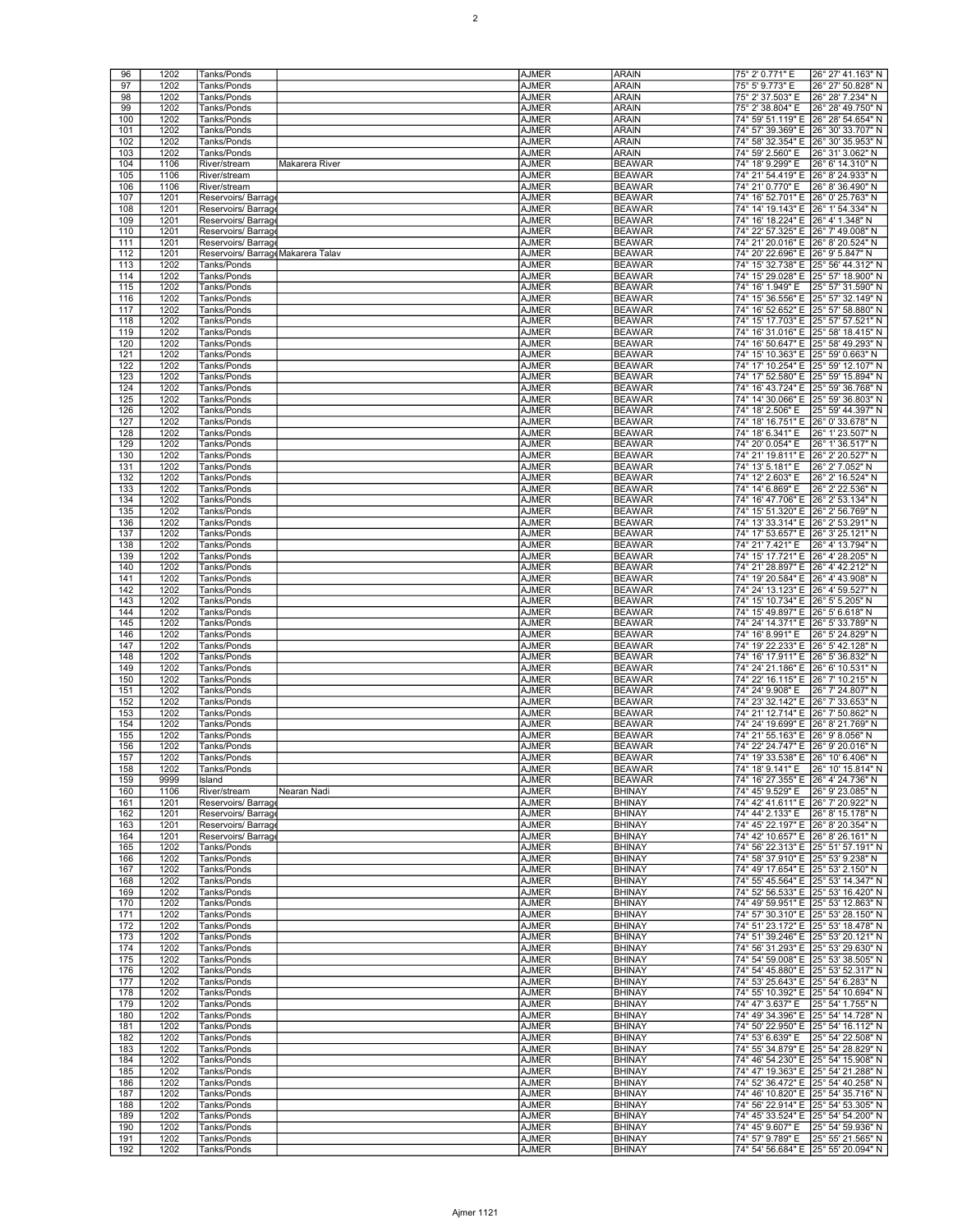| 193<br>194 | 1202         | Tanks/Ponds                |            | <b>AJMER</b>          | <b>BHINAY</b>                  | 74° 49' 28.810" E 25° 55' 14.716" N                                    |                                     |
|------------|--------------|----------------------------|------------|-----------------------|--------------------------------|------------------------------------------------------------------------|-------------------------------------|
|            | 1202         | Tanks/Ponds                |            | <b>AJMER</b>          | <b>BHINAY</b>                  | 74° 46' 6.768" E 25° 55' 9.719" N                                      |                                     |
| 195        | 1202         |                            |            | <b>AJMER</b>          | <b>BHINAY</b>                  | 74° 53' 49.454" E 25° 55' 29.700" N                                    |                                     |
|            |              | Tanks/Ponds                |            |                       |                                |                                                                        |                                     |
| 196        | 1202         | Tanks/Ponds                |            | <b>AJMER</b>          | <b>BHINAY</b>                  |                                                                        | 74° 56' 18.145" E 25° 55' 37.083" N |
| 197        | 1202         | Tanks/Ponds                |            | <b>AJMER</b>          | <b>BHINAY</b>                  | 74° 44' 36.552" E                                                      | 25° 55' 21.664" N                   |
| 198        | 1202         | Tanks/Ponds                |            | <b>AJMER</b>          | <b>BHINAY</b>                  | 74° 48' 50.292" E 25° 55' 28.654" N                                    |                                     |
| 199        | 1202         | Tanks/Ponds                |            | <b>AJMER</b>          | <b>BHINAY</b>                  |                                                                        | 74° 48' 22.399" E 25° 55' 32.028" N |
| 200        | 1202         | Tanks/Ponds                |            | <b>AJMER</b>          | <b>BHINAY</b>                  |                                                                        | 74° 49' 35.566" E 25° 55' 35.769" N |
| 201        | 1202         | Tanks/Ponds                |            | <b>AJMER</b>          | <b>BHINAY</b>                  | 74° 43' 41.287" E 25° 55' 27.926" N                                    |                                     |
| 202        | 1202         | Tanks/Ponds                |            | <b>AJMER</b>          | <b>BHINAY</b>                  | 74° 54' 46.972" E                                                      | 25° 55' 47.380" N                   |
| 203        | 1202         | Tanks/Ponds                |            | <b>AJMER</b>          | <b>BHINAY</b>                  | 74° 53' 46.784" E 25° 55' 54.654" N                                    |                                     |
| 204        | 1202         | Tanks/Ponds                |            | <b>AJMER</b>          | <b>BHINAY</b>                  | 74° 42' 7.626" E                                                       | 25° 55' 47.019" N                   |
| 205        | 1202         | Tanks/Ponds                |            | <b>AJMER</b>          | <b>BHINAY</b>                  | 74° 43' 4.380" E                                                       | 25° 55' 51.408" N                   |
| 206        | 1202         | Tanks/Ponds                |            | <b>AJMER</b>          | <b>BHINAY</b>                  | 74° 44' 31.945" E 25° 55' 58.629" N                                    |                                     |
| 207        | 1202         |                            |            |                       | <b>BHINAY</b>                  | 74° 54' 4.838" E                                                       | 25° 56' 15.808" N                   |
|            |              | Tanks/Ponds                |            | <b>AJMER</b>          | <b>BHINAY</b>                  |                                                                        |                                     |
| 208        | 1202         | Tanks/Ponds                |            | <b>AJMER</b>          |                                | 74° 55' 38.991" E 25° 56' 21.969" N                                    |                                     |
| 209        | 1202         | Tanks/Ponds                |            | <b>AJMER</b>          | <b>BHINAY</b>                  |                                                                        | 74° 50' 14.838" E 25° 56' 14.810" N |
| 210        | 1202         | Tanks/Ponds                |            | <b>AJMER</b>          | <b>BHINAY</b>                  |                                                                        | 74° 53' 37.522" E 25° 56' 22.536" N |
| 211        | 1202         | Tanks/Ponds                |            | <b>AJMER</b>          | <b>BHINAY</b>                  | 74° 42' 39.369" E 25° 56' 5.284" N                                     |                                     |
| 212        | 1202         | Tanks/Ponds                |            | <b>AJMER</b>          | <b>BHINAY</b>                  | 74° 48' 32.811" E                                                      | 25° 56' 16.663" N                   |
| 213        | 1202         | Tanks/Ponds                |            | <b>AJMER</b>          | <b>BHINAY</b>                  | 74° 43' 13.307" E 25° 56' 11.290" N                                    |                                     |
| 214        | 1202         | Tanks/Ponds                |            | <b>AJMER</b>          | <b>BHINAY</b>                  |                                                                        | 74° 54' 11.876" E 25° 56' 50.668" N |
| 215        | 1202         | Tanks/Ponds                |            | <b>AJMER</b>          | <b>BHINAY</b>                  | 74° 45' 27.522" E 25° 56' 37.966" N                                    |                                     |
| 216        | 1202         | Tanks/Ponds                |            | <b>AJMER</b>          | <b>BHINAY</b>                  | 74° 54' 43.516" E 25° 57' 1.212" N                                     |                                     |
| 217        | 1202         | Tanks/Ponds                |            | <b>AJMER</b>          | <b>BHINAY</b>                  | 74° 44' 5.973" E                                                       | 25° 56' 47.246" N                   |
| 218        | 1202         | Tanks/Ponds                |            | <b>AJMER</b>          | <b>BHINAY</b>                  | 74° 58' 45.352" E 25° 57' 12.426" N                                    |                                     |
| 219        | 1202         | Tanks/Ponds                |            | <b>AJMER</b>          | <b>BHINAY</b>                  | 74° 44' 3.673" E                                                       | 25° 56' 58.433" N                   |
| 220        | 1202         | Tanks/Ponds                |            | <b>AJMER</b>          | <b>BHINAY</b>                  | 74° 57' 8.381" E                                                       | 25° 57' 23.881" N                   |
|            |              |                            |            |                       |                                |                                                                        | 25° 57' 23.075" N                   |
| 221        | 1202         | Tanks/Ponds                |            | <b>AJMER</b>          | <b>BHINAY</b>                  | 74° 48' 42.287" E                                                      |                                     |
| 222        | 1202         | Tanks/Ponds                |            | <b>AJMER</b>          | <b>BHINAY</b>                  | 74° 51' 9.218" E                                                       | 25° 57' 27.056" N                   |
| 223        | 1202         | Tanks/Ponds                |            | <b>AJMER</b>          | <b>BHINAY</b>                  | 74° 56' 18.874" E 25° 57' 36.702" N                                    |                                     |
| 224        | 1202         | Tanks/Ponds                |            | <b>AJMER</b>          | <b>BHINAY</b>                  |                                                                        | 74° 44' 42.005" E 25° 57' 20.516" N |
| 225        | 1202         | Tanks/Ponds                |            | <b>AJMER</b>          | <b>BHINAY</b>                  |                                                                        | 74° 51' 30.207" E 25° 57' 39.115" N |
| 226        | 1202         | Tanks/Ponds                |            | <b>AJMER</b>          | <b>BHINAY</b>                  | 74° 46' 46.386" E 25° 57' 34.890" N                                    |                                     |
| 227        | 1202         | Tanks/Ponds                |            | <b>AJMER</b>          | <b>BHINAY</b>                  | 74° 50' 13.936" E                                                      | 25° 57' 43.139" N                   |
| 228        | 1202         | Tanks/Ponds                |            | <b>AJMER</b>          | <b>BHINAY</b>                  |                                                                        | 74° 43' 29.789" E 25° 57' 32.321" N |
| 229        | 1202         | Tanks/Ponds                |            | <b>AJMER</b>          | <b>BHINAY</b>                  |                                                                        | 74° 53' 57.499" E 25° 57' 49.228" N |
| 230        | 1202         | Tanks/Ponds                |            | <b>AJMER</b>          | <b>BHINAY</b>                  |                                                                        | 74° 46' 55.438" E 25° 57' 40.628" N |
| 231        | 1202         | Tanks/Ponds                |            | <b>AJMER</b>          | <b>BHINAY</b>                  | 74° 48' 44.407" E 25° 57' 45.491" N                                    |                                     |
| 232        | 1202         | Tanks/Ponds                |            | <b>AJMER</b>          | <b>BHINAY</b>                  | 74° 45' 31.450" E                                                      | 25° 57' 43.949" N                   |
| 233        | 1202         | Tanks/Ponds                |            | <b>AJMER</b>          | <b>BHINAY</b>                  |                                                                        |                                     |
|            |              |                            |            |                       |                                | 74° 50' 10.367" E 25° 57' 56.603" N                                    |                                     |
| 234        | 1202         | Tanks/Ponds                |            | <b>AJMER</b>          | <b>BHINAY</b>                  |                                                                        | 74° 46' 50.906" E 25° 57' 58.417" N |
| 235        | 1202         | Tanks/Ponds                |            | <b>AJMER</b>          | <b>BHINAY</b>                  |                                                                        | 74° 59' 13.819" E 25° 58' 18.954" N |
| 236        | 1202         | Tanks/Ponds                |            | <b>AJMER</b>          | <b>BHINAY</b>                  | 74° 46' 32.056" E 25° 57' 59.860" N                                    |                                     |
| 237        | 1202         | Tanks/Ponds                |            | <b>AJMER</b>          | <b>BHINAY</b>                  | 74° 56' 12.307" E                                                      | 25° 58' 16.088" N                   |
| 238        | 1202         | Tanks/Ponds                |            | <b>AJMER</b>          | <b>BHINAY</b>                  | 74° 52' 0.534" E                                                       | 25° 58' 11.787" N                   |
| 239        | 1202         | Tanks/Ponds                |            | <b>AJMER</b>          | <b>BHINAY</b>                  | 74° 45' 2.976" E                                                       | 25° 58' 1.500" N                    |
| 240        | 1202         | Tanks/Ponds                |            | <b>AJMER</b>          | <b>BHINAY</b>                  | 74° 48' 6.228" E                                                       | 25° 58' 11.304" N                   |
| 241        | 1202         | Tanks/Ponds                |            | <b>AJMER</b>          | <b>BHINAY</b>                  | 74° 56' 21.187" E 25° 58' 48.004" N                                    |                                     |
| 242        | 1202         | Tanks/Ponds                |            | <b>AJMER</b>          | <b>BHINAY</b>                  | 74° 54' 44.998" E                                                      | 25° 58' 45.627" N                   |
| 243        | 1202         | Tanks/Ponds                |            | <b>AJMER</b>          | <b>BHINAY</b>                  | 74° 48' 46.576" E 25° 58' 39.253" N                                    |                                     |
| 244        | 1202         |                            |            |                       |                                |                                                                        |                                     |
|            |              |                            |            |                       |                                |                                                                        |                                     |
|            |              | Tanks/Ponds                |            | <b>AJMER</b>          | <b>BHINAY</b>                  |                                                                        | 74° 55' 26.614" E 25° 58' 53.683" N |
| 245        | 1202         | Tanks/Ponds                |            | <b>AJMER</b>          | <b>BHINAY</b>                  |                                                                        | 74° 44' 52.248" E 25° 58' 57.756" N |
| 246        | 1202         | Tanks/Ponds                |            | <b>AJMER</b>          | <b>BHINAY</b>                  | 74° 43' 43.174" E 25° 59' 4.695" N                                     |                                     |
| 247        | 1202         | Tanks/Ponds                |            | <b>AJMER</b>          | <b>BHINAY</b>                  | 74° 42' 54.998" E 25° 59' 4.815" N                                     |                                     |
| 248        | 1202         | Tanks/Ponds                |            | <b>AJMER</b>          | <b>BHINAY</b>                  | 74° 44' 14.993" E 25° 59' 20.317" N                                    |                                     |
| 249        | 1202         | Tanks/Ponds                |            | <b>AJMER</b>          | <b>BHINAY</b>                  |                                                                        | 74° 42' 41.392" E 25° 59' 35.298" N |
| 250        | 1202         | Tanks/Ponds                |            | <b>AJMER</b>          | <b>BHINAY</b>                  |                                                                        | 74° 48' 10.743" E 25° 59' 52.023" N |
| 251        | 1202         | Tanks/Ponds                |            | <b>AJMER</b>          | <b>BHINAY</b>                  |                                                                        | 74° 50' 42.791" E 25° 59' 59.103" N |
| 252        | 1202         | Tanks/Ponds                |            | <b>AJMER</b>          | <b>BHINAY</b>                  | 74° 52' 21.822" E 26° 0' 2.103" N                                      |                                     |
| 253        | 1202         | Tanks/Ponds                |            | <b>AJMER</b>          | <b>BHINAY</b>                  | 74° 55' 44.281" E 26° 0' 16.259" N                                     |                                     |
| 254        | 1202         | Tanks/Ponds                |            | <b>AJMER</b>          | <b>BHINAY</b>                  |                                                                        | 74° 41' 2.807" E 25° 59' 54.449" N  |
| 255        | 1202         | Tanks/Ponds                |            | <b>AJMER</b>          | BHINAY                         | 74° 39' 40.102" E  25° 59' 55.478" N                                   |                                     |
| 256        | 1202         | Tanks/Ponds                |            | <b>AJMER</b>          | <b>BHINAY</b>                  | 74° 51' 21.952" E 26° 0' 23.352" N                                     |                                     |
| 257        | 1202         | Tanks/Ponds                |            | <b>AJMER</b>          | <b>BHINAY</b>                  | 74° 48' 26.291" E 26° 0' 21.075" N                                     |                                     |
| 258        | 1202         | Tanks/Ponds                |            | <b>AJMER</b>          | <b>BHINAY</b>                  | 74° 52' 3.269" E                                                       | 26° 0' 31.162" N                    |
| 259        | 1202         | Tanks/Ponds                |            | <b>AJMER</b>          | <b>BHINAY</b>                  | 74° 56' 51.083" E 26° 0' 43.034" N                                     |                                     |
| 260        | 1202         | Tanks/Ponds                |            | <b>AJMER</b>          | <b>BHINAY</b>                  | 74° 52' 55.905" E 26° 0' 43.140" N                                     |                                     |
| 261        | 1202         | Tanks/Ponds                |            | <b>AJMER</b>          | <b>BHINAY</b>                  | 74° 49' 23.003" E 26° 0' 43.067" N                                     |                                     |
| 262        | 1202         | Tanks/Ponds                |            | <b>AJMER</b>          | <b>BHINAY</b>                  | 74° 40' 15.480" E 26° 0' 28.416" N                                     |                                     |
| 263        | 1202         | Tanks/Ponds                |            | <b>AJMER</b>          | <b>BHINAY</b>                  | 74° 40' 56.568" E 26° 0' 38.425" N                                     |                                     |
| 264        | 1202         | Tanks/Ponds                |            | <b>AJMER</b>          | <b>BHINAY</b>                  | 74° 40' 32.701" E 26° 0' 43.877" N                                     |                                     |
| 265        | 1202         | Tanks/Ponds                |            | <b>AJMER</b>          | <b>BHINAY</b>                  |                                                                        |                                     |
|            |              |                            |            |                       |                                | 74° 39' 34.865" E 26° 0' 51.439" N                                     |                                     |
| 266        | 1202         | Tanks/Ponds                |            | <b>AJMER</b>          | <b>BHINAY</b>                  | 74° 56' 42.751" E 26° 1' 22.660" N                                     |                                     |
| 267        | 1202         | Tanks/Ponds                |            | <b>AJMER</b>          | <b>BHINAY</b>                  | 74° 52' 35.824" E 26° 1' 18.948" N                                     |                                     |
| 268        | 1202         | Tanks/Ponds                |            | <b>AJMER</b>          | <b>BHINAY</b>                  | 74° 41' 23.264" E 26° 1' 0.921" N                                      |                                     |
| 269        | 1202         | Tanks/Ponds                |            | <b>AJMER</b>          | <b>BHINAY</b>                  | 74° 40' 32.275" E 26° 1' 18.116" N                                     |                                     |
| 270        | 1202         | Tanks/Ponds                |            | <b>AJMER</b>          | <b>BHINAY</b>                  | 74° 43' 50.809" E 26° 1' 27.597" N                                     |                                     |
| 271        | 1202         | Tanks/Ponds                |            | <b>AJMER</b>          | <b>BHINAY</b>                  | 74° 50' 26.288" E 26° 1' 39.381" N                                     |                                     |
| 272        | 1202         | Tanks/Ponds                |            | <b>AJMER</b>          | <b>BHINAY</b>                  | 74° 46' 54.363" E 26° 1' 36.951" N                                     |                                     |
| 273        | 1202         | Tanks/Ponds                |            | <b>AJMER</b>          | <b>BHINAY</b>                  | 74° 36' 57.958" E 26° 1' 23.569" N                                     |                                     |
| 274        | 1202         | Tanks/Ponds                |            | <b>AJMER</b>          | <b>BHINAY</b>                  | 74° 40' 26.911" E 26° 1' 36.686" N                                     |                                     |
| 275        | 1202         | Tanks/Ponds                |            | <b>AJMER</b>          | <b>BHINAY</b>                  | 74° 38' 52.549" E 26° 1' 36.779" N                                     |                                     |
| 276        | 1202         | Tanks/Ponds                |            | <b>AJMER</b>          | <b>BHINAY</b>                  | 74° 49' 48.118" E 26° 2' 10.579" N                                     |                                     |
| 277        | 1202         | Tanks/Ponds                |            | <b>AJMER</b>          | <b>BHINAY</b>                  | 74° 51' 9.139" E                                                       | 26° 2' 14.215" N                    |
| 278        | 1202         | Tanks/Ponds                |            | <b>AJMER</b>          | <b>BHINAY</b>                  | 74° 40' 42.851" E 26° 1' 57.791" N                                     |                                     |
| 279        | 1202         | Tanks/Ponds                |            | <b>AJMER</b>          | <b>BHINAY</b>                  | 74° 37' 22.869" E 26° 1' 52.304" N                                     |                                     |
| 280        | 1202         | Tanks/Ponds                |            | <b>AJMER</b>          | <b>BHINAY</b>                  | 74° 41' 33.644" E 26° 2' 6.306" N                                      |                                     |
| 281        | 1202         | Tanks/Ponds                |            | <b>AJMER</b>          | <b>BHINAY</b>                  | 74° 38' 53.535" E 26° 2' 8.598" N                                      |                                     |
| 282        | 1202         | Tanks/Ponds                | Kala Talav | <b>AJMER</b>          | <b>BHINAY</b>                  | 74° 52' 0.259" E                                                       | 26° 2' 35.790" N                    |
| 283        | 1202         | Tanks/Ponds                |            | <b>AJMER</b>          | <b>BHINAY</b>                  | 74° 45' 28.690" E 26° 2' 28.753" N                                     |                                     |
|            |              |                            |            |                       |                                |                                                                        |                                     |
| 284        | 1202         | Tanks/Ponds                |            | <b>AJMER</b>          | <b>BHINAY</b>                  | 74° 36' 12.521" E 26° 2' 13.629" N                                     |                                     |
| 285        | 1202         | Tanks/Ponds                |            | <b>AJMER</b>          | <b>BHINAY</b>                  | 74° 53' 30.520" E 26° 2' 49.880" N                                     |                                     |
| 286        | 1202         | Tanks/Ponds                |            | <b>AJMER</b>          | <b>BHINAY</b>                  | 74° 54' 12.887" E 26° 2' 55.662" N                                     |                                     |
| 287        | 1202         | Tanks/Ponds                |            | AJMER                 | <b>BHINAY</b>                  | 74° 44' 16.926" E 26° 2' 43.672" N                                     |                                     |
| 288<br>289 | 1202<br>1202 | Tanks/Ponds<br>Tanks/Ponds |            | AJMER<br><b>AJMER</b> | <b>BHINAY</b><br><b>BHINAY</b> | 74° 37' 3.789" E 26° 2' 32.117" N<br>74° 39' 9.161" E 26° 2' 50.733" N |                                     |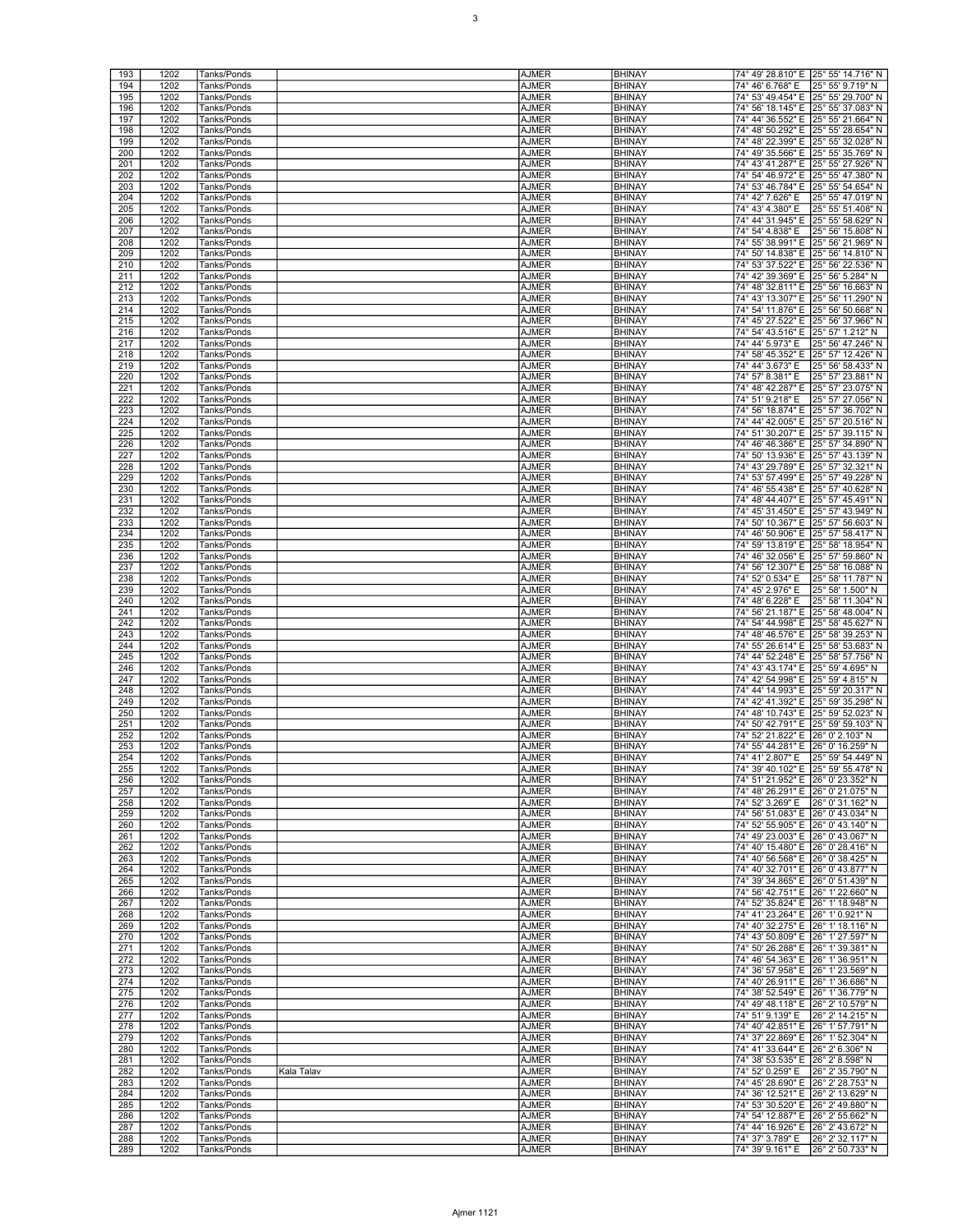| 290        | 1202         | Tanks/Ponds                 |                   | <b>AJMER</b> | <b>BHINAY</b>                | 74° 36' 57.892" E 26° 3' 6.163" N                                           |
|------------|--------------|-----------------------------|-------------------|--------------|------------------------------|-----------------------------------------------------------------------------|
|            |              |                             |                   |              |                              |                                                                             |
| 291        | 1202         | Tanks/Ponds                 |                   | <b>AJMER</b> | <b>BHINAY</b>                | 74° 42' 19.694" E<br>26° 3' 27.322" N                                       |
| 292        | 1202         | Tanks/Ponds                 |                   | <b>AJMER</b> | <b>BHINAY</b>                | 74° 48' 44.954" E<br>26° 3' 41.146" N                                       |
| 293        | 1202         | Tanks/Ponds                 |                   | <b>AJMER</b> | <b>BHINAY</b>                | 74° 39' 20.994" E 26° 3' 26.513" N                                          |
| 294        | 1202         | Tanks/Ponds                 |                   | AJMER        | <b>BHINAY</b>                | 74° 41' 58.181" E 26° 3' 36.722" N                                          |
| 295        | 1202         | Tanks/Ponds                 |                   | <b>AJMER</b> | <b>BHINAY</b>                | 74° 52' 6.132" E<br>26° 4' 3.246" N                                         |
| 296        | 1202         | Tanks/Ponds                 |                   | <b>AJMER</b> | <b>BHINAY</b>                | 74° 51' 32.785" E<br>26° 4' 9.602" N                                        |
| 297        | 1202         |                             |                   | <b>AJMER</b> | <b>BHINAY</b>                | 74° 40' 37.747" E<br>26° 4' 3.930" N                                        |
|            |              | Tanks/Ponds                 |                   |              |                              |                                                                             |
| 298        | 1202         | Tanks/Ponds                 |                   | <b>AJMER</b> | <b>BHINAY</b>                | 74° 43' 49.679" E<br>26° 4' 15.727" N                                       |
| 299        | 1202         | Tanks/Ponds                 |                   | <b>AJMER</b> | <b>BHINAY</b>                | 74° 39' 20.900" E 26° 4' 11.364" N                                          |
| 300        | 1202         | Tanks/Ponds                 |                   | <b>AJMER</b> | <b>BHINAY</b>                | 74° 52' 22.755" E<br>26° 4' 47.490" N                                       |
| 301        | 1202         | Tanks/Ponds                 |                   | <b>AJMER</b> | <b>BHINAY</b>                | 74° 42' 46.543" E<br>26° 4' 36.917" N                                       |
| 302        | 1202         | Tanks/Ponds                 |                   | <b>AJMER</b> | <b>BHINAY</b>                | 74° 50′ 37.209″ E 26° 4′ 50.392″ N                                          |
|            |              |                             |                   |              |                              |                                                                             |
| 303        | 1202         | Tanks/Ponds                 |                   | <b>AJMER</b> | <b>BHINAY</b>                | 74° 51' 30.406" E 26° 5' 0.748" N                                           |
| 304        | 1202         | Tanks/Ponds                 |                   | <b>AJMER</b> | <b>BHINAY</b>                | 74° 39' 40.439" E 26° 4' 44.768" N                                          |
| 305        | 1202         | Tanks/Ponds                 |                   | <b>AJMER</b> | <b>BHINAY</b>                | 74° 47' 52.219" E 26° 4' 59.594" N                                          |
| 306        | 1202         | Tanks/Ponds                 |                   | <b>AJMER</b> | <b>BHINAY</b>                | 74° 48' 35.064" E<br>26° 5' 16.034" N                                       |
| 307        | 1202         | Tanks/Ponds                 |                   | <b>AJMER</b> | <b>BHINAY</b>                | 74° 36′ 46.890″ E 26° 4′ 57.883″ N                                          |
| 308        | 1202         | Tanks/Ponds                 |                   | <b>AJMER</b> | <b>BHINAY</b>                | 74° 48' 51.381" E 26° 5' 19.281" N                                          |
|            | 1202         |                             |                   | <b>AJMER</b> |                              |                                                                             |
| 309        |              | Tanks/Ponds                 |                   |              | <b>BHINAY</b>                | 74° 39' 11.172" E 26° 5' 3.804" N                                           |
| 310        | 1202         | Tanks/Ponds                 |                   | <b>AJMER</b> | <b>BHINAY</b>                | 74° 37' 6.697" E<br>26° 5' 8.794" N                                         |
| 311        | 1202         | Tanks/Ponds                 |                   | <b>AJMER</b> | <b>BHINAY</b>                | 74° 51' 41.626" E<br>26° 5' 35.265" N                                       |
| 312        | 1202         | Tanks/Ponds                 |                   | <b>AJMER</b> | <b>BHINAY</b>                | 74° 46' 54.436" E<br>26° 5' 31.091" N                                       |
| 313        | 1202         | Tanks/Ponds                 |                   | AJMER        | <b>BHINAY</b>                | 74° 43' 3.858" E<br>26° 5' 27.064" N                                        |
| 314        | 1202         | Tanks/Ponds                 |                   | AJMER        | <b>BHINAY</b>                | 74° 47' 56.739" E 26° 5' 36.454" N                                          |
|            |              |                             |                   |              | <b>BHINAY</b>                |                                                                             |
| 315        | 1202         | Tanks/Ponds                 |                   | <b>AJMER</b> |                              | 74° 36' 48.783" E 26° 5' 18.295" N                                          |
| 316        | 1202         | Tanks/Ponds                 |                   | <b>AJMER</b> | <b>BHINAY</b>                | 74° 48' 23.684" E<br>26° 5' 37.224" N                                       |
| 317        | 1202         | Tanks/Ponds                 |                   | <b>AJMER</b> | <b>BHINAY</b>                | 74° 51' 5.216" E<br>26° 5' 42.416" N                                        |
| 318        | 1202         | Tanks/Ponds                 |                   | <b>AJMER</b> | <b>BHINAY</b>                | 74° 38' 22.677" E 26° 5' 29.281" N                                          |
| 319        | 1202         | Tanks/Ponds                 |                   | AJMER        | <b>BHINAY</b>                | 74° 49' 34.876" E 26° 5' 56.973" N                                          |
| 320        | 1202         | Tanks/Ponds                 |                   | <b>AJMER</b> | <b>BHINAY</b>                | 74° 49' 48.401" E 26° 6' 6.977" N                                           |
|            |              |                             |                   |              |                              |                                                                             |
| 321        | 1202         | Tanks/Ponds                 |                   | <b>AJMER</b> | <b>BHINAY</b>                | 74° 48' 42.828" E<br>26° 6' 9.439" N                                        |
| 322        | 1202         | Tanks/Ponds                 |                   | <b>AJMER</b> | <b>BHINAY</b>                | 74° 36' 55.110" E<br>26° 5' 51.972" N                                       |
| 323        | 1202         | Tanks/Ponds                 |                   | AJMER        | <b>BHINAY</b>                | 74° 48' 21.300" E<br>26° 6' 10.655" N                                       |
| 324        | 1202         | Tanks/Ponds                 |                   | <b>AJMER</b> | <b>BHINAY</b>                | 74° 49' 30.299" E 26° 6' 12.712" N                                          |
| 325        | 1202         | Tanks/Ponds                 |                   | <b>AJMER</b> | <b>BHINAY</b>                | 74° 38' 45.638" E 26° 6' 9.323" N                                           |
| 326        | 1202         | Tanks/Ponds                 |                   | <b>AJMER</b> | <b>BHINAY</b>                | 74° 44' 2.944" E<br>26° 6' 25.370" N                                        |
|            |              |                             |                   |              |                              |                                                                             |
| 327        | 1202         | Tanks/Ponds                 |                   | <b>AJMER</b> | <b>BHINAY</b>                | 74° 45' 53.598" E<br>26° 6' 38.478" N                                       |
| 328        | 1202         | Tanks/Ponds                 |                   | <b>AJMER</b> | <b>BHINAY</b>                | 74° 44' 43.654" E<br>26° 6' 42.141" N                                       |
| 329        | 1202         | Tanks/Ponds                 |                   | <b>AJMER</b> | <b>BHINAY</b>                | 74° 40′ 31.878″ E 26° 7′ 0.159″ N                                           |
| 330        | 1202         | Tanks/Ponds                 |                   | <b>AJMER</b> | <b>BHINAY</b>                | 74° 46' 42.190" E<br>26° 8' 16.831" N                                       |
| 331        | 1202         | Tanks/Ponds                 |                   | <b>AJMER</b> | <b>BHINAY</b>                | 74° 40' 37.946" E<br>26° 8' 57.607" N                                       |
| 332        | 1202         | Tanks/Ponds                 |                   | <b>AJMER</b> | <b>BHINAY</b>                | 74° 39' 28.261" E<br>26° 9' 0.295" N                                        |
|            |              |                             |                   |              |                              |                                                                             |
| 333        | 1202         | Tanks/Ponds                 |                   | <b>AJMER</b> | <b>BHINAY</b>                | 74° 46' 4.520" E<br>26° 9' 53.098" N                                        |
| 334        | 1202         | Tanks/Ponds                 |                   | AJMER        | <b>BHINAY</b>                | 26° 10' 8.076" N<br>74° 44' 4.393" E                                        |
| 335        | 1202         | Tanks/Ponds                 |                   | <b>AJMER</b> | <b>BHINAY</b>                | 74° 44' 47.531" E<br>26° 10' 20.420" N                                      |
| 336        | 9999         | Island                      |                   | <b>AJMER</b> | <b>BHINAY</b>                | 74° 46' 20.353" E<br>25° 53' 38.523" N                                      |
| 337        | 1106         | River/stream                | Dai Or Dain River | <b>AJMER</b> | <b>KEKRI</b>                 | 75° 14' 20.569" E<br>26° 2' 2.495" N                                        |
|            |              |                             |                   |              |                              |                                                                             |
|            |              |                             |                   |              |                              |                                                                             |
| 338        | 1201         | Reservoirs/ BarrageDSC00133 |                   | <b>AJMER</b> | KEKRI                        | 75° 10' 24.962" E 26° 2' 56.755" N                                          |
| 339        | 1202         | Tanks/Ponds                 |                   | AJMER        | <b>KEKRI</b>                 | 75° 4' 16.186" E<br>25° 47' 29.275" N                                       |
| 340        | 1202         | Tanks/Ponds                 |                   | <b>AJMER</b> | <b>KEKRI</b>                 | 75° 3' 3.436" E<br>25° 48' 25.099" N                                        |
| 341        | 1202         | Tanks/Ponds                 |                   | <b>AJMER</b> | <b>KEKRI</b>                 | 25° 48' 41.473" N<br>75° 6' 37.745" E                                       |
| 342        | 1202         | Tanks/Ponds                 |                   | <b>AJMER</b> | <b>KEKRI</b>                 | 75° 6' 5.430" E<br>25° 49' 7.815" N                                         |
| 343        | 1202         | Tanks/Ponds                 |                   | AJMER        | KEKRI                        | 75° 7' 16.642" E<br>25° 49' 19.690" N                                       |
|            |              |                             |                   |              |                              |                                                                             |
| 344        | 1202         | Tanks/Ponds                 |                   | <b>AJMER</b> | <b>KEKRI</b>                 | 75° 6' 49.845" E<br>25° 49' 19.249" N                                       |
| 345        | 1202         | Tanks/Ponds                 |                   | <b>AJMER</b> | <b>KEKRI</b>                 | 75° 10' 25.710" E 25° 49' 25.762" N                                         |
| 346        | 1202         | Tanks/Ponds                 |                   | <b>AJMER</b> | <b>KEKRI</b>                 | 75° 1' 52.424" E<br>25° 49' 13.101" N                                       |
| 347        | 1202         | Tanks/Ponds                 |                   | <b>AJMER</b> | <b>KEKRI</b>                 | 75° 3' 11.207" E<br>25° 49' 24.078" N                                       |
| 348        | 1202         | Tanks/Ponds                 |                   | <b>AJMER</b> | KEKRI                        | 75° 5' 47.621" E<br>25° 49' 30.016" N                                       |
| 349        | 1202         | Tanks/Ponds                 |                   | AJMER        | <b>KEKRI</b>                 | 25° 49' 29.776" N<br>75° 2' 54.508" E                                       |
| 350        | 1202         | Tanks/Ponds                 |                   | <b>AJMER</b> | <b>KEKRI</b>                 | 75° 10' 57.480" E 25° 49' 42.775" N                                         |
|            |              |                             |                   |              |                              |                                                                             |
| 351        | 1202         | Tanks/Ponds                 |                   | <b>AJMER</b> | <b>KEKRI</b>                 | 75° 7' 56.888" E<br>25° 49' 48.494" N                                       |
| 352        | 1202         | Tanks/Ponds                 |                   | <b>AJMER</b> | <b>KEKRI</b>                 | 75° 10' 31.376" E 25° 50' 9.283" N                                          |
| 353        | 1202         | Tanks/Ponds                 |                   | <b>AJMER</b> | <b>KEKRI</b>                 | 25° 50' 13.896" N<br>75° 7' 42.551" E                                       |
| 354        | 1202         | Tanks/Ponds                 |                   | <b>AJMER</b> | <b>KEKRI</b>                 | 75° 4' 41.732" E<br>25° 50' 20.004" N                                       |
| 355        | 1202         | Tanks/Ponds                 |                   | <b>AJMER</b> | <b>KEKRI</b>                 | 75° 6' 20.785" E<br>25° 50' 34.220" N                                       |
| 356        | 1202         | Tanks/Ponds                 |                   | <b>AJMER</b> | <b>KEKRI</b>                 | 75° 5' 31.528" E<br>25° 50' 34.338" N                                       |
| 357        | 1202         | Tanks/Ponds                 |                   | AJMER        | <b>KEKRI</b>                 | 75° 3' 51.847" E<br>25° 50' 33.172" N                                       |
| 358        | 1202         | Tanks/Ponds                 |                   | <b>AJMER</b> | <b>KEKRI</b>                 | 25° 50' 45.017" N<br>75° 5' 37.569" E                                       |
| 359        | 1202         |                             |                   |              |                              |                                                                             |
|            |              | Tanks/Ponds                 |                   | <b>AJMER</b> | <b>KEKRI</b>                 | 75° 3' 33.242" E<br>25° 50' 42.908" N                                       |
| 360        | 1202         | Tanks/Ponds                 |                   | <b>AJMER</b> | <b>KEKRI</b>                 | 75° 11' 20.370" E 25° 51' 6.889" N                                          |
| 361        | 1202         | Tanks/Ponds                 |                   | <b>AJMER</b> | <b>KEKRI</b>                 | 75° 3' 11.479" E<br>25° 51' 5.539" N                                        |
| 362        | 1202         | Tanks/Ponds                 |                   | <b>AJMER</b> | <b>KEKRI</b>                 | 75° 10' 14.353" E<br>25° 51' 30.517" N                                      |
| 363        | 1202         | Tanks/Ponds                 |                   | <b>AJMER</b> | <b>KEKRI</b>                 | 75° 2' 31.885" E<br>25° 51' 28.253" N                                       |
| 364        | 1202         | Tanks/Ponds                 |                   | <b>AJMER</b> | <b>KEKRI</b>                 | 75° 11' 22.111" E 25° 51' 42.345" N                                         |
| 365        | 1202         | Tanks/Ponds                 |                   | <b>AJMER</b> | <b>KEKRI</b>                 | 75° 7' 19.966" E                                                            |
|            |              |                             |                   |              |                              | 25° 51' 46.715" N                                                           |
| 366        | 1202         | Tanks/Ponds                 |                   | <b>AJMER</b> | <b>KEKRI</b>                 | 75° 2' 18.863" E<br>25° 51' 46.784" N                                       |
| 367        | 1202         | Tanks/Ponds                 |                   | <b>AJMER</b> | <b>KEKRI</b>                 | 75° 1' 51.487" E<br>25° 51' 55.797" N                                       |
| 368        | 1202         | Tanks/Ponds                 |                   | <b>AJMER</b> | <b>KEKRI</b>                 | 75° 14' 49.024" E 25° 52' 17.357" N                                         |
| 369        | 1202         | Tanks/Ponds                 |                   | <b>AJMER</b> | <b>KEKRI</b>                 | 75° 13' 57.162" E 25° 52' 20.940" N                                         |
| 370        | 1202         | Tanks/Ponds                 |                   | <b>AJMER</b> | <b>KEKRI</b>                 | 75° 14' 32.136" E 25° 52' 24.298" N                                         |
| 371        | 1202         | Tanks/Ponds                 |                   | <b>AJMER</b> | <b>KEKRI</b>                 | 75° 2' 23.038" E<br>25° 52' 25.580" N                                       |
| 372        |              |                             |                   |              |                              |                                                                             |
|            | 1202         | Tanks/Ponds                 |                   | <b>AJMER</b> | <b>KEKRI</b>                 | 75° 14' 37.853" E 25° 52' 55.670" N                                         |
| 373        | 1202         | Tanks/Ponds                 |                   | <b>AJMER</b> | <b>KEKRI</b>                 | 75° 6' 22.535" E<br>25° 52' 50.046" N                                       |
| 374        | 1202         | Tanks/Ponds                 |                   | <b>AJMER</b> | <b>KEKRI</b>                 | 75° 11' 21.309" E 25° 53' 1.489" N                                          |
| 375        | 1202         | Tanks/Ponds                 |                   | <b>AJMER</b> | <b>KEKRI</b>                 | 75° 12' 12.156" E 25° 53' 4.760" N                                          |
| 376        | 1202         | Tanks/Ponds                 |                   | <b>AJMER</b> | <b>KEKRI</b>                 | 75° 5' 27.670" E<br>25° 53' 5.499" N                                        |
| 377        | 1202         | Tanks/Ponds                 |                   | <b>AJMER</b> | <b>KEKRI</b>                 | 75° 14' 10.957" E<br>25° 53' 30.506" N                                      |
| 378        | 1202         | Tanks/Ponds                 |                   | <b>AJMER</b> | <b>KEKRI</b>                 | 75° 2' 48.761" E<br>25° 53' 19.098" N                                       |
| 379        | 1202         |                             |                   |              |                              |                                                                             |
|            |              | Tanks/Ponds                 |                   | <b>AJMER</b> | <b>KEKRI</b>                 | 75° 9' 49.153" E<br>25° 53' 30.792" N                                       |
| 380        | 1202         | Tanks/Ponds                 |                   | <b>AJMER</b> | <b>KEKRI</b>                 | 75° 4' 35.626" E<br>25° 53' 31.001" N                                       |
| 381        | 1202         | Tanks/Ponds                 |                   | <b>AJMER</b> | <b>KEKRI</b>                 | 25° 53' 45.885" N<br>75° 7' 51.079" E                                       |
| 382        | 1202         | Tanks/Ponds                 |                   | AJMER        | <b>KEKRI</b>                 | 75° 2' 47.953" E<br>25° 53' 46.645" N                                       |
| 383        | 1202         | Tanks/Ponds                 |                   | <b>AJMER</b> | <b>KEKRI</b>                 | 25° 53' 55.717" N<br>75° 3' 42.764" E                                       |
| 384        | 1202         | Tanks/Ponds                 |                   | <b>AJMER</b> | <b>KEKRI</b>                 | 75° 4' 15.378" E<br>25° 54' 2.166" N                                        |
| 385<br>386 | 1202<br>1202 | Tanks/Ponds                 |                   | <b>AJMER</b> | <b>KEKRI</b><br><b>KEKRI</b> | 75° 8' 27.226" E<br>25° 54' 9.825" N<br>75° 13' 19.601" E 25° 54' 18.880" N |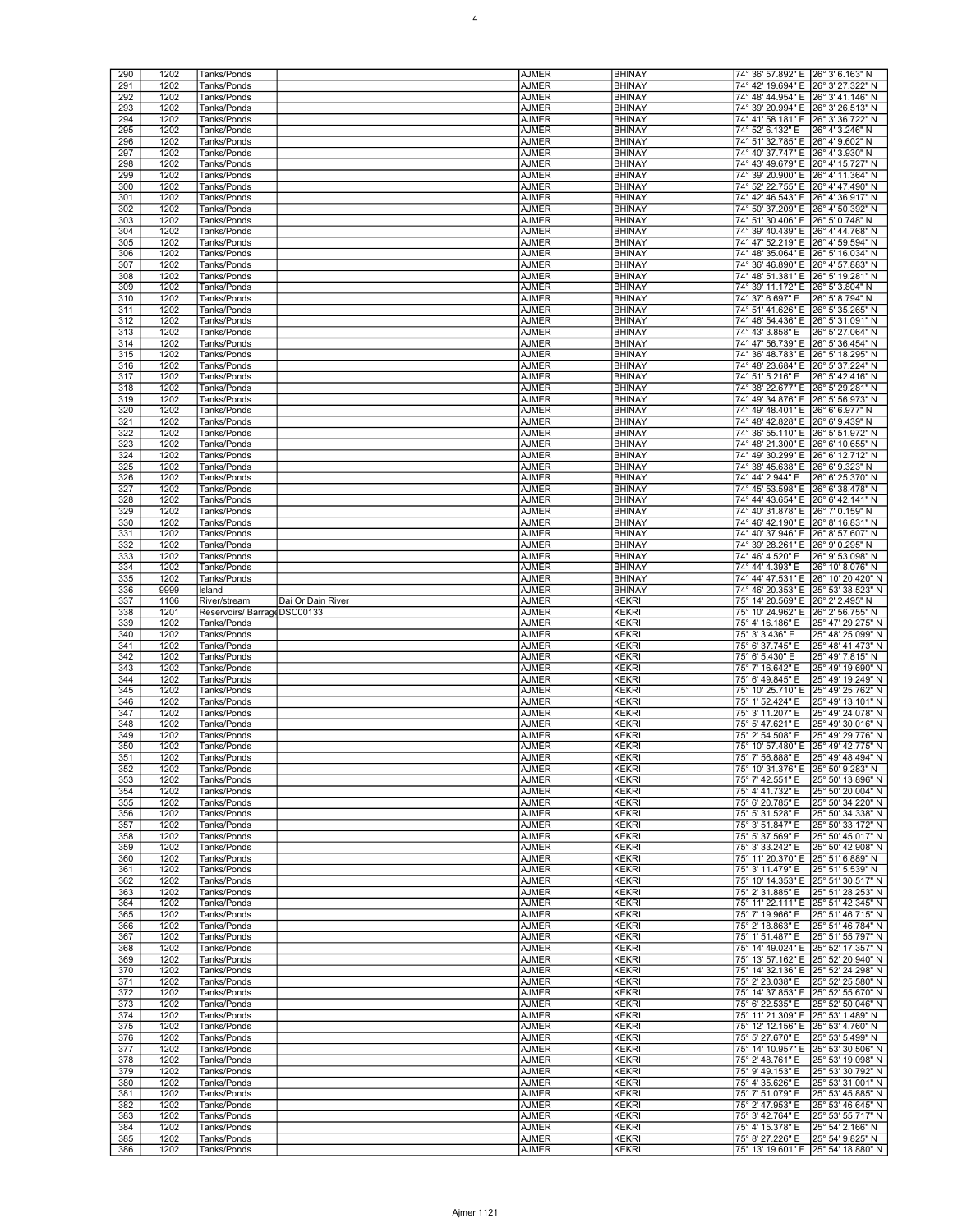| 387        | 1202         | Tanks/Ponds                     |            | <b>AJMER</b>          | <b>KEKRI</b>             | 75° 8' 29.450" E                                                         | 25° 54' 23.696" N                                                         |
|------------|--------------|---------------------------------|------------|-----------------------|--------------------------|--------------------------------------------------------------------------|---------------------------------------------------------------------------|
| 388        | 1202         | Tanks/Ponds                     |            | AJMER                 | KEKRI                    | 75° 8' 38.277" E                                                         | 25° 54′ 36.234″ N                                                         |
|            |              | Tanks/Ponds                     |            |                       |                          | 75° 6' 56.619" E                                                         |                                                                           |
| 389        | 1202         |                                 |            | AJMER                 | KEKRI                    |                                                                          | 25° 54' 38.030" N                                                         |
| 390        | 1202         | Tanks/Ponds                     |            | AJMER                 | KEKRI                    | 75° 8' 58.929" E                                                         | 25° 54' 47.669" N                                                         |
| 391        | 1202         | Tanks/Ponds                     |            | AJMER                 | <b>KEKRI</b>             | 75° 10' 18.026" E 25° 54' 54.765" N                                      |                                                                           |
| 392        | 1202         | Tanks/Ponds                     |            | <b>AJMER</b>          | <b>KEKRI</b>             | 75° 14' 4.386" E                                                         | 25° 55' 7.554" N                                                          |
| 393        | 1202         | Tanks/Ponds                     |            | <b>AJMER</b>          | KEKRI                    | 75° 10' 27.620" E                                                        | 25° 55' 7.713" N                                                          |
| 394        | 1202         | Tanks/Ponds                     |            | AJMER                 | KEKRI                    | 75° 6' 44.533" E                                                         | 25° 55' 3.279" N                                                          |
| 395        | 1202         | Tanks/Ponds                     |            | AJMER                 | KEKRI                    | 75° 6' 26.953" E                                                         | 25° 55' 21.853" N                                                         |
| 396        | 1202         | Tanks/Ponds                     |            | AJMER                 | KEKRI                    | 75° 12′ 41.602″ E 25° 55′ 31.607″ N                                      |                                                                           |
| 397        | 1202         | Tanks/Ponds                     |            | <b>AJMER</b>          | <b>KEKRI</b>             | 75° 12' 0.002" E                                                         | 25° 55' 36.473" N                                                         |
| 398        | 1202         | Tanks/Ponds                     |            | <b>AJMER</b>          | KEKRI                    | 75° 9' 46.713" E                                                         | 25° 55' 34.279" N                                                         |
| 399        | 1202         | Tanks/Ponds                     |            | <b>AJMER</b>          | KEKRI                    | 75° 14' 14.931" E                                                        | 25° 55' 44.366" N                                                         |
| 400        | 1202         | Tanks/Ponds                     |            | AJMER                 | KEKRI                    | 75° 6' 25.446" E                                                         | 25° 55' 58.444" N                                                         |
| 401        | 1202         | Tanks/Ponds                     |            | AJMER                 | KEKRI                    | 75° 14' 3.973" E                                                         | 25° 56' 21.810" N                                                         |
| 402        | 1202         | Tanks/Ponds                     |            | <b>AJMER</b>          | <b>KEKRI</b>             | 75° 13' 15.948" E                                                        | 25° 56' 23.368" N                                                         |
| 403        | 1202         | Tanks/Ponds                     |            | <b>AJMER</b>          | KEKRI                    | 75° 8' 57.295" E                                                         | 25° 56' 32.659" N                                                         |
| 404        |              |                                 |            |                       |                          |                                                                          | 25° 56' 57.531" N                                                         |
|            | 1202         | Tanks/Ponds                     |            | AJMER                 | KEKRI                    | 75° 14' 29.207" E                                                        |                                                                           |
| 405        | 1202         | Tanks/Ponds                     |            | AJMER                 | KEKRI                    |                                                                          | 75° 11' 24.903" E 25° 56' 54.046" N                                       |
| 406        | 1202         | Tanks/Ponds                     |            | AJMER                 | KEKRI                    | 75° 14' 58.906" E 25° 57' 12.996" N                                      |                                                                           |
| 407        | 1202         | Tanks/Ponds                     |            | <b>AJMER</b>          | <b>KEKRI</b>             | 75° 5' 55.580" E                                                         | 25° 57' 20.093" N                                                         |
| 408        | 1202         | Tanks/Ponds                     |            | <b>AJMER</b>          | KEKRI                    | 75° 11' 7.318" E                                                         | 25° 57' 29.573" N                                                         |
| 409        | 1202         | Tanks/Ponds                     |            | AJMER                 | KEKRI                    | 75° 16' 14.162" E                                                        | 25° 57' 56.977" N                                                         |
| 410        | 1202         | Tanks/Ponds                     |            | AJMER                 | KEKRI                    | 75° 6' 11.448" E                                                         | 25° 57' 48.098" N                                                         |
| 411        | 1202         | Tanks/Ponds                     |            | AJMER                 | KEKRI                    | 75° 14' 50.005" E 25° 58' 25.074" N                                      |                                                                           |
| 412        | 1202         | Tanks/Ponds                     |            | <b>AJMER</b>          | <b>KEKRI</b>             | 75° 16' 32.215" E 25° 58' 32.288" N                                      |                                                                           |
| 413        | 1202         | Tanks/Ponds                     |            | AJMER                 | KEKRI                    | 75° 9' 30.947" E                                                         | 25° 58' 24.828" N                                                         |
| 414        | 1202         | Tanks/Ponds                     |            | AJMER                 | KEKRI                    | 75° 14' 22.405" E                                                        | 25° 58' 56.702" N                                                         |
| 415        | 1202         | Tanks/Ponds                     |            | <b>AJMER</b>          | KEKRI                    | 75° 14' 9.157" E                                                         | 25° 59' 1.010" N                                                          |
| 416        | 1202         | Tanks/Ponds                     |            | AJMER                 | KEKRI                    | 75° 13' 36.196" E 25° 59' 8.115" N                                       |                                                                           |
| 417        | 1202         | Tanks/Ponds                     |            | <b>AJMER</b>          | <b>KEKRI</b>             | 75° 16' 4.603" E                                                         | 25° 59' 24.189" N                                                         |
| 418        | 1202         | Tanks/Ponds                     |            | AJMER                 | KEKRI                    | 75° 16' 44.393" E                                                        | 25° 59' 25.470" N                                                         |
| 419        | 1202         | Tanks/Ponds                     |            | AJMER                 | KEKRI                    | 75° 12' 3.553" E                                                         | 25° 59' 18.895" N                                                         |
| 420        | 1202         | Tanks/Ponds                     |            | AJMER                 | KEKRI                    | 75° 15' 43.257" E                                                        | 25° 59' 42.288" N                                                         |
| 421        | 1202         | Tanks/Ponds                     |            | AJMER                 | KEKRI                    | 75° 18' 34.089" E 25° 59' 46.796" N                                      |                                                                           |
| 422        | 1202         | Tanks/Ponds                     |            | <b>AJMER</b>          | <b>KEKRI</b>             | 75° 13' 2.231" E                                                         | 25° 59' 43.730" N                                                         |
| 423        | 1202         |                                 |            | <b>AJMER</b>          | KEKRI                    | 75° 14' 13.730" E                                                        | 25° 59' 50.087" N                                                         |
| 424        | 1202         | Tanks/Ponds<br>Tanks/Ponds      |            | AJMER                 | KEKRI                    | 75° 18′ 23.804" E                                                        | 26° 0' 2.258" N                                                           |
|            |              |                                 |            |                       |                          | 75° 19' 4.211" E                                                         |                                                                           |
| 425        | 1202         | Tanks/Ponds                     |            | AJMER                 | KEKRI                    |                                                                          | 26° 0' 10.251" N                                                          |
| 426        | 1202         | Tanks/Ponds                     |            | AJMER                 | <b>KEKRI</b>             | 75° 17' 10.973" E 26° 0' 11.588" N                                       |                                                                           |
| 427        | 1202         | Tanks/Ponds                     |            | <b>AJMER</b>          | <b>KEKRI</b>             | 75° 16' 27.615" E 26° 0' 21.077" N                                       |                                                                           |
| 428        | 1202         | Tanks/Ponds                     |            | <b>AJMER</b>          | KEKRI                    | 75° 10' 17.177" E                                                        | 26° 0' 17.381" N                                                          |
| 429        | 1202         | Tanks/Ponds                     |            | AJMER                 | KEKRI                    | 75° 15′ 50.026″ E 126° 0′ 25.920″ N                                      |                                                                           |
| 430        | 1202         | Tanks/Ponds                     |            | AJMER                 | KEKRI                    | 75° 14′ 37.274″ E 26° 0′ 38.729″ N                                       |                                                                           |
| 431        | 1202         | Tanks/Ponds                     |            | AJMER                 | KEKRI                    | 75° 10′ 49.758" E 26° 0′ 40.218" N                                       |                                                                           |
| 432        | 1202         | Tanks/Ponds                     |            | <b>AJMER</b>          | <b>KEKRI</b>             | 75° 11' 14.810" E 26° 0' 48.334" N                                       |                                                                           |
| 433        | 1202         | Tanks/Ponds                     |            | <b>AJMER</b>          | KEKRI                    | 75° 10' 27.173" E                                                        | 26° 0' 47.969" N                                                          |
| 434        | 1202         | Tanks/Ponds                     |            | <b>AJMER</b>          | KEKRI                    | 75° 18' 4.273" E                                                         | 26° 1' 8.906" N                                                           |
| 435        | 1202         | Tanks/Ponds                     |            | AJMER                 | KEKRI                    | 75° 20' 16.918" E                                                        | 26° 1' 14.611" N                                                          |
| 436        | 1202         | Tanks/Ponds                     |            | AJMER                 | KEKRI                    | 75° 19' 37.008" E 26° 1' 15.458" N                                       |                                                                           |
|            |              |                                 |            |                       |                          |                                                                          |                                                                           |
| 437        | 1202         |                                 |            |                       | <b>KEKRI</b>             |                                                                          |                                                                           |
|            |              | Tanks/Ponds                     |            | <b>AJMER</b>          |                          | 75° 16' 3.631" E                                                         | 26° 1' 20.883" N                                                          |
| 438        | 1202         | Tanks/Ponds                     |            | <b>AJMER</b>          | KEKRI                    | 75° 10' 51.227" E                                                        | 26° 1' 13.663" N                                                          |
| 439        | 1202         | Tanks/Ponds                     |            | AJMER                 | KEKRI                    | 75° 18′ 58.634" E                                                        | 26° 1' 26.080" N                                                          |
| 440        | 1202         | Tanks/Ponds                     |            | AJMER                 | KEKRI                    | 75° 12′ 15.935″ E 26° 1′ 22.412″ N                                       |                                                                           |
| 441        | 1202         | Tanks/Ponds                     |            | AJMER                 | KEKRI                    | 75° 17' 48.234" E 26° 1' 32.143" N                                       |                                                                           |
| 442        | 1202         | Tanks/Ponds                     |            | <b>AJMER</b>          | <b>KEKRI</b>             | 75° 18' 30.528" E 26° 1' 36.217" N                                       |                                                                           |
| 443        | 1202         | Tanks/Ponds                     |            | <b>AJMER</b>          | KEKRI                    | 75° 13' 40.113" E                                                        | 26° 1' 35.278" N                                                          |
| 444        | 1202         | Tanks/Ponds                     |            | AJMER                 | KEKRI                    | 75° 17' 6.214" E                                                         | 26° 1' 44.361" N                                                          |
| 445        | 1202         | Tanks/Ponds                     |            | <b>AJMER</b>          | KEKRI                    | 75° 15' 24.653" E                                                        | 26° 1' 42.984" N                                                          |
| 446        | 1202         | Tanks/Ponds                     |            | AJMER                 | KEKRI                    | 75° 13' 1.286" E                                                         | 26° 1' 43.120" N                                                          |
| 447        | 1202         | Tanks/Ponds                     |            | <b>AJMER</b>          | <b>KEKRI</b>             | 75° 15' 17.046" E 26° 1' 55.989" N                                       |                                                                           |
| 448        | 1202         | Tanks/Ponds                     |            | AJMER                 | KEKRI                    | 75° 15' 43.678" E 26° 1' 58.957" N                                       |                                                                           |
| 449        | 1202         | Tanks/Ponds                     |            | AJMER                 | KEKRI                    | 75° 10' 34.634" E 26° 2' 12.401" N                                       |                                                                           |
| 450        | 1202         | Tanks/Ponds                     |            | AJMER                 | <b>KEKRI</b>             | 75° 11' 41.654" E 26° 2' 22.430" N                                       |                                                                           |
| 451        | 1202         | Tanks/Ponds                     |            | AJMER                 | <b>KEKRI</b>             | 75° 12' 36.466" E 26° 2' 45.943" N                                       |                                                                           |
| 452        | 1202         | Tanks/Ponds                     |            | <b>AJMER</b>          | <b>KEKRI</b>             | 75° 10' 9.358" E                                                         | 26° 4' 0.245" N                                                           |
| 453        | 1202         | Tanks/Ponds                     |            | <b>AJMER</b>          | <b>KEKRI</b>             | 75° 15′ 34.784″ E 126° 4′ 18.594″ N                                      |                                                                           |
| 454        | 1202         | Tanks/Ponds                     |            | <b>AJMER</b>          | KEKRI                    | 75° 17' 58.965" E 26° 4' 29.927" N                                       |                                                                           |
| 455        | 1202         | Tanks/Ponds                     |            | <b>AJMER</b>          | KEKRI                    | 75° 10′ 49.646″ E 26° 4′ 25.842″ N                                       |                                                                           |
| 456        | 1202         | Tanks/Ponds                     |            | AJMER                 | <b>KEKRI</b>             | 75° 12' 13.006" E 26° 4' 32.260" N                                       |                                                                           |
| 457        | 1202         | Tanks/Ponds                     |            | <b>AJMER</b>          | <b>KEKRI</b>             | 75° 18' 14.553" E 26° 5' 8.612" N                                        |                                                                           |
| 458        | 1202         | Tanks/Ponds                     |            | <b>AJMER</b>          | <b>KEKRI</b>             | 75° 11' 11.478" E 26° 5' 5.724" N                                        |                                                                           |
| 459        | 1202         | Tanks/Ponds                     |            | <b>AJMER</b>          | KEKRI                    | 75° 10' 7.771" E                                                         | 26° 6' 7.974" N                                                           |
| 460        | 1202         | Tanks/Ponds                     |            | AJMER                 | KEKRI                    | 75° 17' 55.728" E 26° 6' 35.108" N                                       |                                                                           |
| 461        | 1202         | Tanks/Ponds                     |            | AJMER                 | <b>KEKRI</b>             | 75° 16' 35.278" E 26° 6' 52.864" N                                       |                                                                           |
| 462        | 1202         | Tanks/Ponds                     |            | <b>AJMER</b>          | <b>KEKRI</b>             | 75° 10' 43.522" E 26° 6' 44.796" N                                       |                                                                           |
| 463        | 1202         | Tanks/Ponds                     |            | <b>AJMER</b>          | <b>KEKRI</b>             | 75° 18' 1.763" E                                                         | 26° 7' 26.989" N                                                          |
| 464        |              |                                 |            |                       |                          |                                                                          |                                                                           |
|            | 1202         | Tanks/Ponds                     |            | <b>AJMER</b>          | KEKRI<br><b>KEKRI</b>    | 75° 18′ 51.399″ E 26° 7′ 44.156″ N<br>75° 16' 58.054" E 26° 7' 56.195" N |                                                                           |
| 465        | 1202         | Tanks/Ponds                     |            | AJMER                 |                          |                                                                          |                                                                           |
| 466        | 1202         | Tanks/Ponds                     |            | AJMER                 | KEKRI                    | 75° 18' 7.994" E   26° 8' 21.551" N                                      |                                                                           |
| 467        | 9999         | Island                          |            | <b>AJMER</b>          | <b>KEKRI</b>             | 75° 20' 35.180" E 26° 0' 26.903" N                                       |                                                                           |
| 468        | 9999         | Island                          |            | <b>AJMER</b>          | KEKRI                    | 75° 18' 13.713" E 26° 0' 41.448" N                                       |                                                                           |
| 469        | 1201         | Reservoirs/ Barrage Madan Sagar |            | <b>AJMER</b>          | KISHANGARH               |                                                                          | 74° 58' 22.223" E 26° 33' 10.306" N                                       |
| 470        | 1201         | Reservoirs/ Barrage Lamba Talav |            | AJMER                 | KISHANGARH               | 74° 55' 47.547" E 26° 34' 9.556" N                                       |                                                                           |
| 471        | 1202         | Tanks/Ponds                     |            | AJMER                 | KISHANGARH               | 74° 52' 48.251" E 26° 26' 37.616" N                                      |                                                                           |
| 472        | 1202         | Tanks/Ponds                     | Nawa Sagar | <b>AJMER</b>          | KISHANGARH               |                                                                          | 74° 55' 15.769" E 26° 30' 37.318" N                                       |
| 473        | 1202         | Tanks/Ponds                     |            | <b>AJMER</b>          | KISHANGARH               |                                                                          | 74° 50′ 14.450″ E 26° 30′ 50.638″ N                                       |
| 474        | 1202         | Tanks/Ponds                     |            | <b>AJMER</b>          | KISHANGARH               | 74° 56' 8.357" E                                                         | 26° 31' 32.591" N                                                         |
| 475        | 1202         | Tanks/Ponds                     |            | AJMER                 | KISHANGARH               |                                                                          | 74° 56' 51.058" E 26° 31' 47.880" N                                       |
| 476        | 1202         | Tanks/Ponds                     |            | AJMER                 | KISHANGARH               | 74° 53' 52.855" E 26° 32' 19.265" N                                      |                                                                           |
| 477        | 1202         | Tanks/Ponds                     |            | <b>AJMER</b>          | KISHANGARH               |                                                                          | 74° 54′ 55.298″ E 26° 32′ 23.113″ N                                       |
| 478        | 1202         | Tanks/Ponds                     |            | <b>AJMER</b>          | KISHANGARH               |                                                                          | 74° 52′ 48.368″ E 26° 33′ 42.493″ N                                       |
| 479        | 1202         | Tanks/Ponds                     |            | AJMER                 | KISHANGARH               |                                                                          | 74° 52′ 28.973″ E 26° 33′ 47.019″ N                                       |
| 480        | 1202         | Tanks/Ponds                     | Jai Sagar  | AJMER                 | KISHANGARH               |                                                                          | 74° 59' 16.814" E 26° 34' 19.728" N                                       |
| 481        | 1202         | Tanks/Ponds                     |            | AJMER                 | KISHANGARH               |                                                                          | 75° 3' 44.796" E    26° 34' 28.910" N                                     |
| 482<br>483 | 1202<br>1202 | Tanks/Ponds<br>Tanks/Ponds      |            | <b>AJMER</b><br>AJMER | KISHANGARH<br>KISHANGARH |                                                                          | 74° 52' 19.146" E 26° 34' 31.372" N<br>75° 2' 17.862" E 26° 34' 53.248" N |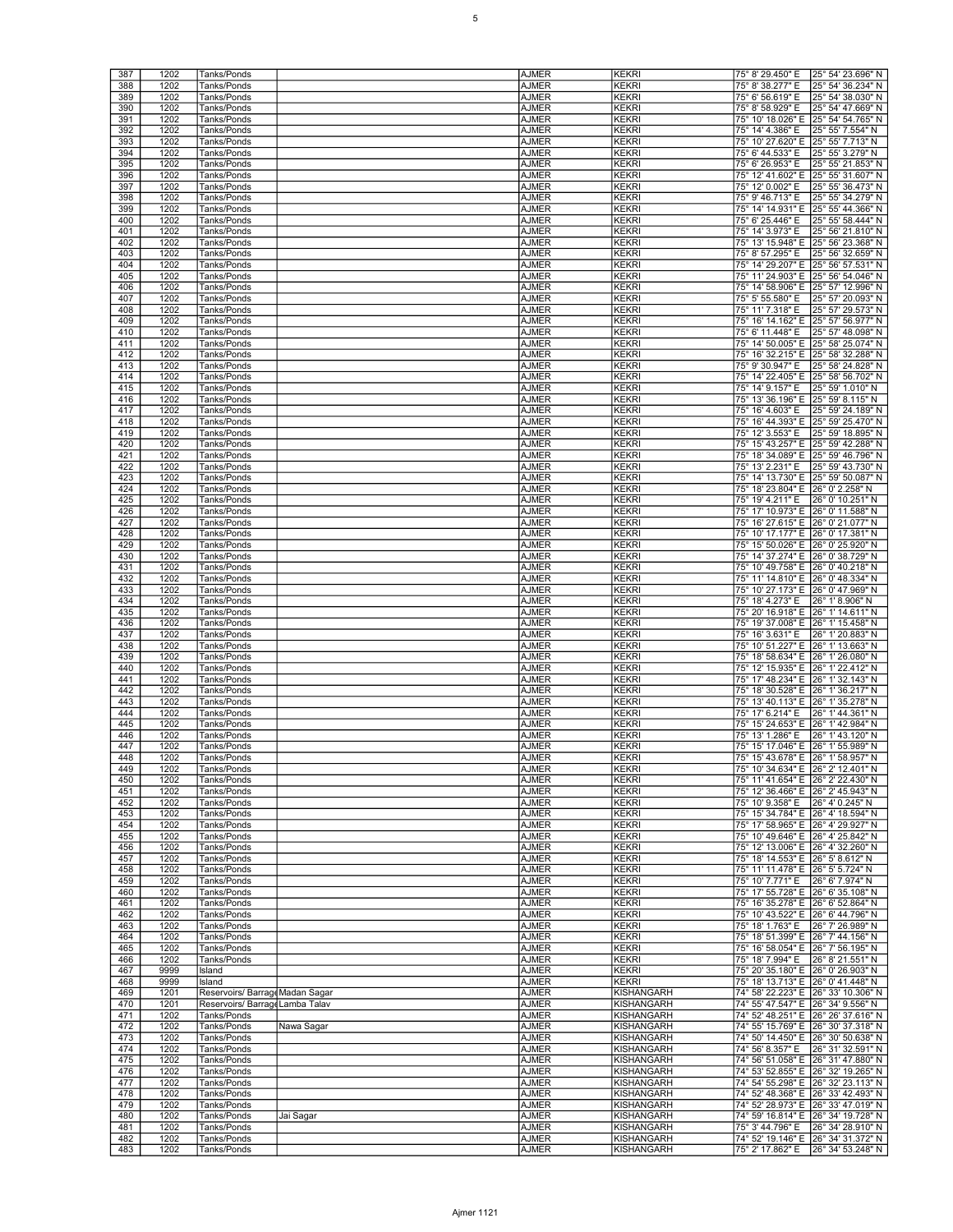| 484        | 1202         | Tanks/Ponds                |                | <b>AJMER</b>                 | <b>KISHANGARH</b>              | 75° 3' 19.235" E                                       | 26° 35' 16.736" N |
|------------|--------------|----------------------------|----------------|------------------------------|--------------------------------|--------------------------------------------------------|-------------------|
|            |              |                            |                |                              |                                |                                                        |                   |
| 485        | 1202         | Tanks/Ponds                |                | <b>AJMER</b>                 | KISHANGARH                     | 74° 52' 23.214" E                                      | 26° 35' 33.260" N |
| 486        | 1202         | Tanks/Ponds                | Hamtriya Talav | <b>AJMER</b>                 | KISHANGARH                     | 74° 51' 21.291" E                                      | 26° 35' 33.749" N |
| 487        | 1202         | Tanks/Ponds                |                | <b>AJMER</b>                 | KISHANGARH                     | 75° 1' 56.751" E                                       | 26° 36' 2.566" N  |
|            |              |                            |                |                              |                                |                                                        |                   |
| 488        | 1202         | Tanks/Ponds                |                | AJMER                        | KISHANGARH                     | 74° 53' 26.352" E                                      | 26° 36' 28.078" N |
| 489        | 1202         | Tanks/Ponds                |                | <b>AJMER</b>                 | KISHANGARH                     | 75° 1' 22.622" E                                       | 26° 36' 50.541" N |
| 490        | 1202         | Tanks/Ponds                |                | <b>AJMER</b>                 | <b>KISHANGARH</b>              | 74° 53' 41.273" E                                      | 26° 36' 39.957" N |
|            |              |                            |                |                              |                                | 74° 56' 40.016" E                                      |                   |
| 491        | 1202         | Tanks/Ponds                |                | <b>AJMER</b>                 | KISHANGARH                     |                                                        | 26° 37' 40.437" N |
| 492        | 1202         | Tanks/Ponds                |                | <b>AJMER</b>                 | KISHANGARH                     | 74° 51' 19.566" E                                      | 26° 38' 23.846" N |
| 493        | 1202         | Tanks/Ponds                |                | AJMER                        | KISHANGARH                     | 75° 1' 56.835" E                                       | 26° 39' 29.997" N |
| 494        | 1202         | Tanks/Ponds                |                | <b>AJMER</b>                 | KISHANGARH                     | 74° 55' 56.426" E                                      | 26° 39' 35.643" N |
|            |              |                            |                |                              |                                |                                                        |                   |
| 495        | 1202         | Tanks/Ponds                | Shiv Sagar     | <b>AJMER</b>                 | <b>KISHANGARH</b>              | 74° 46' 9.668" E                                       | 26° 39' 26.663" N |
| 496        | 1106         | River/stream               | Burha Nala     | <b>AJMER</b>                 | <b>MASUDA</b>                  | 74° 31' 39.226" E                                      | 26° 3' 18.226" N  |
| 497        | 1201         | Reservoirs/Barrag          |                | <b>AJMER</b>                 | <b>MASUDA</b>                  | 74° 32' 48.497" E                                      | 26° 1' 21.077" N  |
| 498        |              |                            |                |                              |                                |                                                        |                   |
|            | 1201         | Reservoirs/Barrag          |                | <b>AJMER</b>                 | <b>MASUDA</b>                  | 74° 28' 3.608" E                                       | 26° 2' 6.906" N   |
| 499        | 1201         | Reservoirs/ Barrag         |                | <b>AJMER</b>                 | <b>MASUDA</b>                  | 74° 29' 27.725" E                                      | 26° 6' 23.106" N  |
| 500        | 1201         | Reservoirs/Barrag          |                | <b>AJMER</b>                 | <b>MASUDA</b>                  | 74° 26' 51.214" E                                      | 26° 11' 23.162" N |
| 501        | 1202         | Tanks/Ponds                |                | <b>AJMER</b>                 | <b>MASUDA</b>                  | 74° 29' 32.953" E                                      | 25° 59' 56.966" N |
|            |              |                            |                |                              |                                |                                                        |                   |
| 502        | 1202         | Tanks/Ponds                |                | <b>AJMER</b>                 | <b>MASUDA</b>                  | 74° 28' 39.770" E 26° 0' 25.530" N                     |                   |
| 503        | 1202         | Tanks/Ponds                |                | <b>AJMER</b>                 | <b>MASUDA</b>                  | 74° 30' 55.092" E                                      | 26° 0' 37.217" N  |
| 504        | 1202         | Tanks/Ponds                |                | <b>AJMER</b>                 | <b>MASUDA</b>                  | 74° 31' 26.069" E                                      | 26° 0' 46.175" N  |
|            |              |                            |                |                              |                                |                                                        | 26° 1' 30.534" N  |
| 505        | 1202         | Tanks/Ponds                |                | <b>AJMER</b>                 | <b>MASUDA</b>                  | 74° 28' 39.986" E                                      |                   |
| 506        | 1202         | Tanks/Ponds                |                | <b>AJMER</b>                 | <b>MASUDA</b>                  | 74° 24' 7.910" E                                       | 26° 1' 26.081" N  |
| 507        | 1202         | Tanks/Ponds                |                | <b>AJMER</b>                 | <b>MASUDA</b>                  | 74° 35' 31.846" E                                      | 26° 2' 13.915" N  |
| 508        | 1202         | Tanks/Ponds                |                | <b>AJMER</b>                 | <b>MASUDA</b>                  | 74° 30' 4.901" E                                       | 26° 2' 7.554" N   |
|            |              |                            |                |                              |                                |                                                        |                   |
| 509        | 1202         | Tanks/Ponds                |                | <b>AJMER</b>                 | <b>MASUDA</b>                  | 74° 23' 0.132" E                                       | 26° 2' 1.070" N   |
| 510        | 1202         | Tanks/Ponds                |                | <b>AJMER</b>                 | <b>MASUDA</b>                  | 74° 29' 40.710" E                                      | 26° 2' 30.700" N  |
| 511        | 1202         | Tanks/Ponds                |                | <b>AJMER</b>                 | <b>MASUDA</b>                  | 74° 26' 5.721" E                                       | 26° 2' 26.522" N  |
| 512        | 1202         | Tanks/Ponds                |                | <b>AJMER</b>                 | <b>MASUDA</b>                  | 74° 27' 1.425" E                                       | 26° 2' 48.482" N  |
|            |              |                            |                |                              |                                |                                                        |                   |
| 513        | 1202         | Tanks/Ponds                |                | <b>AJMER</b>                 | <b>MASUDA</b>                  | 74° 35' 33.012" E                                      | 26° 3' 5.848" N   |
| 514        | 1202         | Tanks/Ponds                |                | <b>AJMER</b>                 | <b>MASUDA</b>                  | 74° 27' 26.614" E                                      | 26° 2' 54.740" N  |
| 515        | 1202         | Tanks/Ponds                |                | <b>AJMER</b>                 | <b>MASUDA</b>                  | 74° 24' 56.995" E                                      | 26° 2' 54.158" N  |
|            |              |                            |                |                              | <b>MASUDA</b>                  |                                                        |                   |
| 516        | 1202         | Tanks/Ponds                |                | <b>AJMER</b>                 |                                | 74° 28′ 46.574″ E 26° 3′ 4.660″ N                      |                   |
| 517        | 1202         | Tanks/Ponds                |                | <b>AJMER</b>                 | <b>MASUDA</b>                  | 74° 32' 47.737" E 26° 3' 14.503" N                     |                   |
| 518        | 1202         | Tanks/Ponds                |                | <b>AJMER</b>                 | <b>MASUDA</b>                  | 74° 25' 45.175" E 26° 3' 4.782" N                      |                   |
| 519        | 1202         | <b>Tanks/Ponds</b>         |                | <b>AJMER</b>                 | <b>MASUDA</b>                  | 74° 30' 56.822" E 26° 3' 17.923" N                     |                   |
|            |              |                            |                |                              |                                |                                                        |                   |
| 520        | 1202         | Tanks/Ponds                |                | <b>AJMER</b>                 | <b>MASUDA</b>                  | 74° 29' 46.790" E                                      | 26° 3' 17.863" N  |
| 521        | 1202         | Tanks/Ponds                |                | <b>AJMER</b>                 | <b>MASUDA</b>                  | 74° 27' 53.420" E 26° 3' 22.160" N                     |                   |
| 522        | 1202         | Tanks/Ponds                |                | <b>AJMER</b>                 | <b>MASUDA</b>                  | 74° 32' 38.715" E 26° 3' 33.832" N                     |                   |
|            |              |                            |                |                              |                                |                                                        |                   |
| 523        | 1202         | Tanks/Ponds                |                | <b>AJMER</b>                 | <b>MASUDA</b>                  | 74° 33' 4.519" E                                       | 26° 3' 35.570" N  |
| 524        | 1202         | Tanks/Ponds                |                | <b>AJMER</b>                 | <b>MASUDA</b>                  | 74° 28' 0.394" E                                       | 26° 3' 34.572" N  |
| 525        | 1202         | Tanks/Ponds                |                | <b>AJMER</b>                 | <b>MASUDA</b>                  | 74° 22' 35.308" E                                      | 26° 3' 26.183" N  |
|            |              |                            |                |                              |                                |                                                        |                   |
| 526        | 1202         | Tanks/Ponds                |                | <b>AJMER</b>                 | <b>MASUDA</b>                  | 74° 24' 46.932" E 26° 3' 30.786" N                     |                   |
| 527        | 1202         | Tanks/Ponds                |                | <b>AJMER</b>                 | <b>MASUDA</b>                  | 74° 27' 24.933" E 26° 3' 46.660" N                     |                   |
| 528        | 1202         | Tanks/Ponds                |                | <b>AJMER</b>                 | <b>MASUDA</b>                  | 74° 35' 9.920" E                                       | 26° 4' 11.841" N  |
| 529        | 1202         | Tanks/Ponds                |                | <b>AJMER</b>                 | <b>MASUDA</b>                  | 74° 22' 13.558" E                                      | 26° 3' 53.237" N  |
|            |              |                            |                |                              |                                |                                                        |                   |
| 530        | 1202         | Tanks/Ponds                |                | <b>AJMER</b>                 | <b>MASUDA</b>                  | 74° 25' 53.659" E                                      | 26° 4' 3.689" N   |
| 531        | 1202         | Tanks/Ponds                |                | <b>AJMER</b>                 | <b>MASUDA</b>                  | 74° 32' 22.357" E 26° 4' 22.064" N                     |                   |
| 532        | 1202         | Tanks/Ponds                |                | <b>AJMER</b>                 | <b>MASUDA</b>                  | 74° 24' 23.515" E 26° 4' 9.038" N                      |                   |
| 533        | 1202         | Tanks/Ponds                |                |                              | <b>MASUDA</b>                  | 74° 27' 40.381" E 26° 4' 15.861" N                     |                   |
|            |              |                            |                | AJMER                        |                                |                                                        |                   |
| 534        | 1202         | Tanks/Ponds                |                | <b>AJMER</b>                 | <b>MASUDA</b>                  | 74° 29' 58.666" E                                      | 26° 4' 24.419" N  |
| 535        | 1202         | Tanks/Ponds                |                | <b>AJMER</b>                 | <b>MASUDA</b>                  | 74° 30' 22.556" E                                      | 26° 4' 26.407" N  |
| 536        | 1202         | Tanks/Ponds                |                | <b>AJMER</b>                 | <b>MASUDA</b>                  | 74° 34' 7.205" E                                       | 26° 4' 32.858" N  |
|            |              |                            |                |                              |                                |                                                        |                   |
| 537        | 1202         | Tanks/Ponds                |                | <b>AJMER</b>                 | <b>MASUDA</b>                  | 74° 35' 44.529" E 26° 4' 36.816" N                     |                   |
| 538        | 1202         | Tanks/Ponds                |                | <b>AJMER</b>                 | <b>MASUDA</b>                  | 74° 23' 33.730" E 26° 4' 19.810" N                     |                   |
| 539        | 1202         | <b>Tanks/Ponds</b>         |                | <b>AJMER</b>                 | <b>MASUDA</b>                  | 74° 22' 22.245" E                                      | 26° 4' 30.025" N  |
| 540        | 1202         | Tanks/Ponds                |                | <b>AJMER</b>                 | <b>MASUDA</b>                  | 74° 31' 33.674" E                                      | 26° 4' 49.103" N  |
|            |              |                            |                |                              |                                |                                                        |                   |
| 541        | 1202         | Tanks/Ponds                |                | <b>AJMER</b>                 | <b>MASUDA</b>                  | 74° 30' 23.511" E 26° 5' 7.304" N                      |                   |
| 542        | 1202         | Tanks/Ponds                |                | <b>AJMER</b>                 | <b>MASUDA</b>                  | 74° 26' 14.045" E 26° 5' 0.302" N                      |                   |
| 543        | 1202         | Tanks/Ponds                |                | <b>AJMER</b>                 | <b>MASUDA</b>                  | 74° 32' 19.736" E 26° 5' 10.710" N                     |                   |
| 544        | 1202         | Tanks/Ponds                |                | <b>AJMER</b>                 | <b>MASUDA</b>                  | 74° 23' 7.191" E                                       | 26° 5' 3.238" N   |
|            |              |                            |                |                              |                                |                                                        |                   |
| 545        | 1202         | Tanks/Ponds                |                | <b>AJMER</b>                 | <b>MASUDA</b>                  | 74° 34′ 44.349″ E 26° 5′ 25.035″ N                     |                   |
| 546        | 1202         | Tanks/Ponds                |                | <b>AJMER</b>                 | <b>MASUDA</b>                  | 74° 27' 50.491" E 26° 5' 17.741" N                     |                   |
| 547        | 1202         | Tanks/Ponds                |                | <b>AJMER</b>                 | <b>MASUDA</b>                  | 74° 35' 8.605" E                                       | 26° 5' 37.151" N  |
| 548        | 1202         | Tanks/Ponds                |                | <b>AJMER</b>                 | <b>MASUDA</b>                  | 74° 23' 24.570" E 26° 5' 20.294" N                     |                   |
|            |              |                            |                |                              |                                |                                                        |                   |
| 549        | 1202         | Tanks/Ponds                |                | <b>AJMER</b>                 | <b>MASUDA</b>                  | 74° 26' 56.933" E 26° 5' 27.019" N                     |                   |
| 550        | 1202         | Tanks/Ponds                |                | <b>AJMER</b>                 | <b>MASUDA</b>                  | 74° 30' 8.646" E                                       | 26° 5' 34.018" N  |
| 551        | 1202         | Tanks/Ponds                |                | <b>AJMER</b>                 | <b>MASUDA</b>                  | 74° 30' 30.310" E 26° 5' 50.604" N                     |                   |
| 552        | 1202         | Tanks/Ponds                |                | <b>AJMER</b>                 | <b>MASUDA</b>                  | 74° 27' 21.000" E 26° 5' 52.322" N                     |                   |
|            |              |                            |                |                              |                                |                                                        |                   |
| 553        | 1202         | Tanks/Ponds                |                | AJMER                        | <b>MASUDA</b>                  | 74° 32′ 16.551″ E 26° 6′ 5.911″ N                      |                   |
| 554        | 1202         | Tanks/Ponds                |                | <b>AJMER</b>                 | <b>MASUDA</b>                  | 74° 26' 40.572" E 26° 5' 57.030" N                     |                   |
| 555        | 1202         | Tanks/Ponds                |                | <b>AJMER</b>                 | <b>MASUDA</b>                  | 74° 34' 33.530" E 26° 6' 13.798" N                     |                   |
| 556        | 1202         | Tanks/Ponds                |                | <b>AJMER</b>                 | <b>MASUDA</b>                  | 74° 32' 46.071" E 26° 6' 52.920" N                     |                   |
|            |              |                            |                |                              |                                |                                                        |                   |
| 557        | 1202         | Tanks/Ponds                |                | <b>AJMER</b>                 | <b>MASUDA</b>                  | 74° 35' 58.014" E 26° 6' 58.583" N                     |                   |
| 558        | 1202         | Tanks/Ponds                |                | AJMER                        | <b>MASUDA</b>                  | 74° 34' 16.804" E 26° 6' 58.049" N                     |                   |
| 559        | 1202         | Tanks/Ponds                |                | <b>AJMER</b>                 | <b>MASUDA</b>                  | 74° 37' 28.880" E 26° 7' 7.035" N                      |                   |
| 560        | 1202         | Tanks/Ponds                |                | <b>AJMER</b>                 | <b>MASUDA</b>                  | 74° 27' 28.360" E 26° 6' 56.475" N                     |                   |
|            |              |                            |                |                              |                                |                                                        |                   |
| 561        | 1202         | Tanks/Ponds                |                | <b>AJMER</b>                 | <b>MASUDA</b>                  | 74° 28' 31.147" E 26° 7' 0.567" N                      |                   |
| 562        | 1202         | Tanks/Ponds                |                | <b>AJMER</b>                 | <b>MASUDA</b>                  | 74° 36' 5.144" E                                       | 26° 7' 27.984" N  |
| 563        | 1202         | Tanks/Ponds                |                | AJMER                        | <b>MASUDA</b>                  | 74° 28' 26.740" E 26° 7' 19.253" N                     |                   |
| 564        | 1202         | Tanks/Ponds                |                | <b>AJMER</b>                 | <b>MASUDA</b>                  | 74° 29' 11.380" E 26° 7' 34.892" N                     |                   |
|            |              |                            |                |                              |                                |                                                        |                   |
| 565        | 1202         | Tanks/Ponds                |                | <b>AJMER</b>                 | <b>MASUDA</b>                  | 74° 35' 11.363" E 26° 7' 49.550" N                     |                   |
| 566        | 1202         | Tanks/Ponds                |                | <b>AJMER</b>                 | <b>MASUDA</b>                  | 74° 38' 35.790" E 26° 7' 56.911" N                     |                   |
| 567        | 1202         | Tanks/Ponds                |                | <b>AJMER</b>                 | <b>MASUDA</b>                  | 74° 25' 23.150" E 26° 7' 36.294" N                     |                   |
|            |              |                            |                |                              |                                |                                                        |                   |
| 568        | 1202         | Tanks/Ponds                |                | AJMER                        | <b>MASUDA</b>                  | 74° 31' 17.245" E 26° 8' 1.546" N                      |                   |
| 569        | 1202         | Tanks/Ponds                |                | <b>AJMER</b>                 | <b>MASUDA</b>                  | 74° 28' 5.149" E                                       | 26° 8' 5.041" N   |
| 570        | 1202         | Tanks/Ponds                |                | <b>AJMER</b>                 | <b>MASUDA</b>                  | 74° 30′ 45.917″ E 26° 8′ 11.100″ N                     |                   |
| 571        | 1202         | Tanks/Ponds                |                | <b>AJMER</b>                 | <b>MASUDA</b>                  | 74° 31' 55.007" E 26° 8' 21.963" N                     |                   |
|            |              |                            |                |                              |                                |                                                        |                   |
| 572        | 1202         | Tanks/Ponds                |                | <b>AJMER</b>                 | <b>MASUDA</b>                  | 74° 30' 7.280" E                                       | 26° 8' 20.095" N  |
| 573        | 1202         | Tanks/Ponds                |                | AJMER                        | <b>MASUDA</b>                  | 74° 28' 22.816" E 26° 8' 19.172" N                     |                   |
| 574        |              | Tanks/Ponds                |                | <b>AJMER</b>                 | <b>MASUDA</b>                  | 74° 34' 59.139" E 26° 8' 35.362" N                     |                   |
|            |              |                            |                |                              | <b>MASUDA</b>                  | 74° 25' 55.654" E 26° 8' 37.218" N                     |                   |
|            | 1202         |                            |                |                              |                                |                                                        |                   |
| 575        | 1202         | Tanks/Ponds                |                | <b>AJMER</b>                 |                                |                                                        |                   |
| 576        | 1202         | Tanks/Ponds                |                | <b>AJMER</b>                 | <b>MASUDA</b>                  | 74° 31' 13.364" E 26° 8' 48.613" N                     |                   |
| 577        |              | Tanks/Ponds                |                |                              |                                |                                                        |                   |
|            | 1202         |                            |                | <b>AJMER</b>                 | <b>MASUDA</b>                  | 74° 30' 33.753" E 26° 8' 49.255" N                     |                   |
| 578        | 1202         | Tanks/Ponds                |                | <b>AJMER</b>                 | <b>MASUDA</b>                  | 74° 29' 58.901" E 26° 8' 48.575" N                     |                   |
| 579<br>580 | 1202<br>1202 | Tanks/Ponds<br>Tanks/Ponds |                | <b>AJMER</b><br><b>AJMER</b> | <b>MASUDA</b><br><b>MASUDA</b> | 74° 29' 9.399" E<br>74° 37' 58.003" E 26° 9' 11.552" N | 26° 8' 51.594" N  |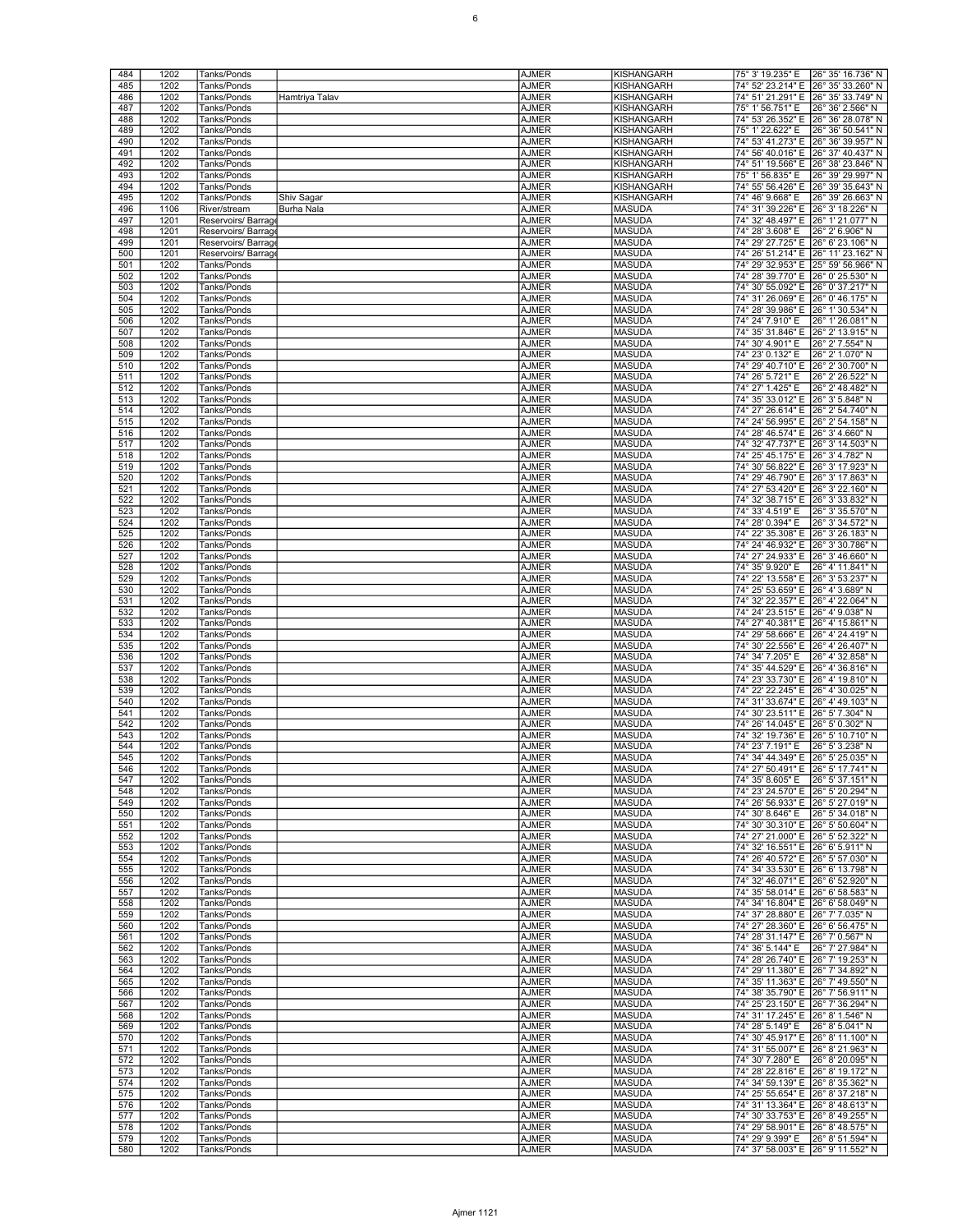| 581        | 1202         | Tanks/Ponds                     | <b>AJMER</b>                 | <b>MASUDA</b>                 | 74° 31' 5.344" E<br>26° 9' 9.116" N                                          |
|------------|--------------|---------------------------------|------------------------------|-------------------------------|------------------------------------------------------------------------------|
| 582        | 1202         | Tanks/Ponds                     | <b>AJMER</b>                 | MASUDA                        | 74° 24' 50.544" E<br>26° 9' 21.691" N                                        |
| 583        | 1202         | Tanks/Ponds                     | AJMER                        | <b>MASUDA</b>                 | 74° 27' 19.863" E 26° 9' 26.197" N                                           |
| 584        | 1202         | Tanks/Ponds                     | AJMER                        | <b>MASUDA</b>                 | 74° 30' 8.790" E<br>26° 9' 31.505" N                                         |
| 585        | 1202         | Tanks/Ponds                     | <b>AJMER</b>                 | <b>MASUDA</b>                 | 74° 31' 33.582" E<br>26° 9' 35.310" N                                        |
| 586        | 1202         | Tanks/Ponds                     | <b>AJMER</b>                 | <b>MASUDA</b>                 | 74° 23' 6.078" E<br>26° 9′ 25.180″ N                                         |
| 587        | 1202         | Tanks/Ponds                     | <b>AJMER</b>                 | <b>MASUDA</b>                 | 74° 26' 42.186" E 26° 9' 39.029" N                                           |
| 588        | 1202         | Tanks/Ponds                     | <b>AJMER</b>                 | <b>MASUDA</b>                 | 74° 26' 42.676" E 26° 9' 55.207" N                                           |
| 589        | 1202         | Tanks/Ponds                     | <b>AJMER</b>                 | <b>MASUDA</b>                 | 74° 30' 31.137" E 26° 10' 10.689" N                                          |
| 590        | 1202         | Tanks/Ponds                     | <b>AJMER</b>                 | <b>MASUDA</b>                 | 74° 29' 49.661" E<br>26° 10' 13.650" N                                       |
| 591        | 1202         | Tanks/Ponds                     | <b>AJMER</b>                 | <b>MASUDA</b>                 | 74° 33' 54.494" E<br>26° 10' 21.774" N                                       |
| 592        | 1202         | Tanks/Ponds                     | <b>AJMER</b>                 | <b>MASUDA</b>                 | 74° 37' 49.233" E 26° 10' 34.878" N                                          |
| 593        | 1202         | Tanks/Ponds                     | <b>AJMER</b>                 | <b>MASUDA</b>                 | 74° 32' 26.985" E 26° 10' 30.885" N                                          |
| 594        | 1202         | Tanks/Ponds                     | <b>AJMER</b>                 | <b>MASUDA</b>                 | 74° 25' 35.537" E 26° 10' 19.939" N                                          |
| 595        | 1202         | Tanks/Ponds                     | <b>AJMER</b>                 | <b>MASUDA</b>                 | 74° 27' 10.778" E 26° 10' 24.842" N                                          |
| 596        | 1202         | Tanks/Ponds                     | <b>AJMER</b>                 | <b>MASUDA</b>                 | 74° 32' 13.671" E<br>26° 10' 34.757" N                                       |
| 597        | 1202         | Tanks/Ponds                     | <b>AJMER</b>                 | <b>MASUDA</b>                 | 74° 35' 20.788" E<br>26° 10' 41.887" N                                       |
| 598        | 1202         | Tanks/Ponds                     | <b>AJMER</b>                 | <b>MASUDA</b>                 | 74° 34' 20.293" E<br>26° 10' 42.080" N                                       |
| 599        | 1202         | Tanks/Ponds                     | <b>AJMER</b>                 | <b>MASUDA</b>                 | 74° 35' 6.870" E<br>26° 10' 57.233" N                                        |
| 600        | 1202         | Tanks/Ponds                     | <b>AJMER</b>                 | <b>MASUDA</b>                 | 74° 33' 8.829" E<br>26° 10' 55.223" N                                        |
| 601        | 1202         | Tanks/Ponds                     | <b>AJMER</b>                 | <b>MASUDA</b>                 | 74° 31' 44.286" E<br>26° 11' 0.441" N                                        |
| 602        | 1202         | Tanks/Ponds                     | AJMER                        | <b>MASUDA</b>                 | 74° 23' 14.362" E<br>26° 10' 56.841" N                                       |
| 603        | 1202         | Tanks/Ponds                     | AJMER                        | <b>MASUDA</b>                 | 74° 33' 50.524" E 26° 11' 19.042" N                                          |
| 604        | 1202         | Tanks/Ponds                     | AJMER                        | <b>MASUDA</b>                 | 74° 29' 53.573" E<br>26° 11' 17.721" N                                       |
| 605        | 1202         | Tanks/Ponds                     | <b>AJMER</b>                 | <b>MASUDA</b>                 | 74° 26' 11.127" E<br>26° 11' 14.870" N                                       |
| 606        | 1202         | Tanks/Ponds                     | <b>AJMER</b>                 | <b>MASUDA</b>                 | 74° 34' 30.282" E<br>26° 11' 37.712" N                                       |
| 607        | 1202         | Tanks/Ponds                     | AJMER                        | <b>MASUDA</b>                 | 74° 35' 57.421" E<br>26° 11' 40.333" N                                       |
| 608        | 1202         | Tanks/Ponds                     | AJMER                        | <b>MASUDA</b>                 | 74° 33' 2.091" E<br>26° 11' 36.295" N                                        |
| 609        | 1202         | Tanks/Ponds                     | AJMER                        | <b>MASUDA</b>                 | 74° 32' 32.107" E<br>26° 11' 37.656" N                                       |
| 610        | 1202         | Tanks/Ponds                     | <b>AJMER</b>                 | <b>MASUDA</b>                 | 74° 33' 18.387" E<br>26° 12' 2.908" N                                        |
| 611        | 1202         | Tanks/Ponds                     | <b>AJMER</b>                 | <b>MASUDA</b>                 | 74° 36' 13.640" E<br>26° 12' 8.350" N                                        |
| 612        | 1202         | Tanks/Ponds                     | AJMER                        | <b>MASUDA</b>                 | 74° 34' 1.235" E<br>26° 12' 10.008" N                                        |
| 613        | 1202         | Tanks/Ponds                     | AJMER                        | <b>MASUDA</b>                 | 74° 28' 6.344" E<br>26° 12' 2.293" N                                         |
| 614        | 1202         | Tanks/Ponds                     | AJMER                        | <b>MASUDA</b>                 | 74° 26' 28.888" E<br>26° 12' 1.592" N                                        |
| 615        | 1202         | Tanks/Ponds                     | <b>AJMER</b>                 | <b>MASUDA</b>                 | 74° 35' 50.148" E<br>26° 12' 21.775" N                                       |
| 616        | 1202         | Tanks/Ponds                     | <b>AJMER</b>                 | <b>MASUDA</b>                 | 74° 34' 15.649" E<br>26° 12' 28.845" N                                       |
| 617        | 1202         | Tanks/Ponds                     | AJMER                        | <b>MASUDA</b>                 | 74° 35' 40.991" E 26° 13' 2.671" N                                           |
| 618        | 1202         | Tanks/Ponds                     | <b>AJMER</b>                 | <b>MASUDA</b>                 | 74° 26' 5.205" E<br>26° 13' 12.949" N                                        |
| 619        | 1202         | Tanks/Ponds                     | AJMER                        | <b>MASUDA</b>                 | 74° 26' 25.044" E<br>26° 13' 27.591" N                                       |
| 620        | 1202         | Tanks/Ponds                     | <b>AJMER</b>                 | <b>MASUDA</b>                 | 74° 26' 48.010" E<br>26° 13' 31.673" N                                       |
| 621        | 1201         | Reservoirs/ Barrage Sol Sagar   | <b>AJMER</b>                 | <b>NASIRABAD</b>              | 74° 39' 39.029" E<br>26° 10' 57.572" N                                       |
| 622        | 1201         | Reservoirs/ Barrag              | <b>AJMER</b>                 | <b>NASIRABAD</b>              | 74° 57' 36.063" E 26° 14' 48.845" N                                          |
| 623        | 1201         | Reservoirs/ Barrag              | <b>AJMER</b>                 | <b>NASIRABAD</b>              | 74° 43' 51.415" E 26° 14' 44.441" N                                          |
| 624        | 1201         | Reservoirs/ Barrage Dinl Talav  | <b>AJMER</b>                 | NASIRABAD                     | 74° 43' 45.048" E 26° 15' 55.717" N                                          |
| 625        | 1201         | Reservoirs/ Barrage Talav Kalan | <b>AJMER</b>                 | <b>NASIRABAD</b>              | 74° 52' 19.411" E 26° 17' 21.609" N                                          |
| 626        | 1202         | Tanks/Ponds                     | <b>AJMER</b>                 | <b>NASIRABAD</b>              | 74° 40' 17.659" E<br>26° 10' 40.999" N                                       |
| 627<br>628 | 1202         | Tanks/Ponds<br>Tanks/Ponds      | <b>AJMER</b><br><b>AJMER</b> | <b>NASIRABAD</b><br>NASIRABAD | 74° 43' 59.950" E 26° 11' 18.265" N<br>74° 47' 46.702" E 26° 12' 18.972" N   |
| 629        | 1202<br>1202 |                                 | <b>AJMER</b>                 | NASIRABAD                     | 74° 42' 37.223" E 26° 12' 12.557" N                                          |
| 630        | 1202         | Tanks/Ponds<br>Tanks/Ponds      | <b>AJMER</b>                 | <b>NASIRABAD</b>              | 74° 47' 17.149" E<br>26° 12' 24.163" N                                       |
| 631        | 1202         | Tanks/Ponds                     | <b>AJMER</b>                 | <b>NASIRABAD</b>              | 74° 37' 41.480" E 26° 12' 31.634" N                                          |
| 632        | 1202         | Tanks/Ponds                     | AJMER                        | <b>NASIRABAD</b>              | 74° 39' 7.485" E<br>26° 12' 41.798" N                                        |
| 633        | 1202         | Tanks/Ponds                     | AJMER                        | NASIRABAD                     | 74° 41' 44.793" E 26° 12' 59.231" N                                          |
| 634        | 1202         | Tanks/Ponds                     | <b>AJMER</b>                 | NASIRABAD                     | 74° 38' 28.161" E 26° 13' 28.734" N                                          |
| 635        | 1202         | Tanks/Ponds                     | <b>AJMER</b>                 | <b>NASIRABAD</b>              | 74° 48' 51.980" E<br>26° 13' 52.633" N                                       |
| 636        | 1202         | Tanks/Ponds                     | <b>AJMER</b>                 | NASIRABAD                     | 74° 45' 12.574" E<br>26° 13' 46.783" N                                       |
| 637        | 1202         | Tanks/Ponds                     | AJMER                        | <b>NASIRABAD</b>              | 74° 39' 32.046" E<br>26° 13' 44.643" N                                       |
| 638        | 1202         | Tanks/Ponds                     |                              |                               |                                                                              |
| 639        |              |                                 | AJMER                        | NASIRABAD                     | 74° 44' 23.632" E 26° 14' 8.425" N                                           |
| 640        | 1202         | Tanks/Ponds                     | AJMER                        | NASIRABAD                     | 74° 36' 20.508" E 26° 13' 58.668" N                                          |
|            | 1202         | Tanks/Ponds                     | <b>AJMER</b>                 | <b>NASIRABAD</b>              | 74° 41' 20.990" E 26° 14' 15.672" N                                          |
| 641        | 1202         | Tanks/Ponds                     | <b>AJMER</b>                 | <b>NASIRABAD</b>              | 74° 48' 16.426" E 26° 14' 26.960" N                                          |
| 642        | 1202         | Tanks/Ponds                     | <b>AJMER</b>                 | <b>NASIRABAD</b>              | 74° 53' 11.569" E 26° 14' 38.404" N                                          |
| 643        | 1202         | Tanks/Ponds                     | AJMER                        | NASIRABAD                     | 74° 33' 50.698" E 26° 14' 22.622" N                                          |
| 644        | 1202         | Tanks/Ponds                     | AJMER                        | <b>NASIRABAD</b>              | 74° 36' 11.873" E 26° 14' 31.367" N                                          |
| 645        | 1202         | Tanks/Ponds                     | <b>AJMER</b>                 | <b>NASIRABAD</b>              | 74° 52' 26.175" E 26° 14' 58.570" N                                          |
| 646        | 1202         | Tanks/Ponds                     | <b>AJMER</b>                 | <b>NASIRABAD</b>              | 74° 36' 21.693" E 26° 14' 40.101" N                                          |
| 647        | 1202         | Tanks/Ponds<br>Pakka Talav      | <b>AJMER</b>                 | <b>NASIRABAD</b>              | 74° 40' 51.150" E 26° 15' 5.599" N                                           |
| 648        | 1202         | Tanks/Ponds                     | <b>AJMER</b>                 | NASIRABAD                     | 74° 45' 16.009" E 26° 15' 15.121" N                                          |
| 649        | 1202         | Tanks/Ponds                     | AJMER                        | <b>NASIRABAD</b>              | 74° 55' 44.919" E 26° 15' 47.496" N                                          |
| 650        | 1202         | Tanks/Ponds                     | <b>AJMER</b>                 | <b>NASIRABAD</b>              | 74° 53' 11.808" E 26° 15' 46.861" N                                          |
| 651        | 1202         | Tanks/Ponds                     | <b>AJMER</b>                 | <b>NASIRABAD</b>              | 74° 53' 53.941" E 26° 16' 0.190" N                                           |
| 652        | 1202         | Tanks/Ponds                     | <b>AJMER</b>                 | <b>NASIRABAD</b>              | 74° 44' 41.680" E 26° 15' 48.413" N                                          |
| 653        | 1202         | Tanks/Ponds                     | <b>AJMER</b>                 | <b>NASIRABAD</b>              | 74° 35' 14.884" E 26° 15' 39.103" N                                          |
| 654        | 1202         | Tanks/Ponds                     | <b>AJMER</b>                 | <b>NASIRABAD</b>              | 74° 55' 1.565" E<br>26° 16' 28.784" N                                        |
| 655        | 1202         | Tanks/Ponds                     | <b>AJMER</b>                 | <b>NASIRABAD</b>              | 74° 57' 11.528" E 26° 16' 33.789" N                                          |
| 656        | 1202         | Tanks/Ponds                     | <b>AJMER</b>                 | <b>NASIRABAD</b>              | 74° 44' 29.397" E 26° 16' 14.069" N                                          |
| 657        | 1202         | Tanks/Ponds<br>Tanks/Ponds      | <b>AJMER</b>                 | <b>NASIRABAD</b><br>NASIRABAD | 74° 37' 6.022" E<br>26° 16' 12.471" N<br>74° 41' 51.004" E 26° 16' 21.035" N |
| 658<br>659 | 1202<br>1202 | Tanks/Ponds                     | AJMER<br><b>AJMER</b>        | <b>NASIRABAD</b>              | 74° 53' 40.364" E 26° 16' 40.073" N                                          |
| 660        | 1202         | Tanks/Ponds                     | <b>AJMER</b>                 | <b>NASIRABAD</b>              | 74° 44' 5.803" E<br>26° 16' 27.719" N                                        |
| 661        | 1202         | Tanks/Ponds                     | <b>AJMER</b>                 | NASIRABAD                     | 74° 37' 18.343" E 26° 16' 30.609" N                                          |
| 662        | 1202         | Tanks/Ponds                     | <b>AJMER</b>                 | <b>NASIRABAD</b>              | 74° 49' 26.775" E 26° 16' 51.768" N                                          |
| 663        | 1202         | Tanks/Ponds<br>Mawashiya Talav  | AJMER                        | NASIRABAD                     | 74° 55' 16.835" E 26° 17' 9.899" N                                           |
| 664        | 1202         | Tanks/Ponds                     | AJMER                        | <b>NASIRABAD</b>              | 74° 36' 9.166" E<br>26° 16' 40.384" N                                        |
| 665        | 1202         | Tanks/Ponds                     | <b>AJMER</b>                 | <b>NASIRABAD</b>              | 74° 53' 40.685" E 26° 17' 9.613" N                                           |
| 666        | 1202         | Tanks/Ponds                     | <b>AJMER</b>                 | NASIRABAD                     | 74° 50' 30.037" E 26° 17' 7.260" N                                           |
| 667        | 1202         | Tanks/Ponds                     | <b>AJMER</b>                 | <b>NASIRABAD</b>              | 74° 35' 29.810" E 26° 16' 57.176" N                                          |
| 668        | 1202         | Tanks/Ponds                     | AJMER                        | NASIRABAD                     | 74° 53' 26.340" E 26° 17' 47.338" N                                          |
| 669        | 1202         | Tanks/Ponds                     | AJMER                        | <b>NASIRABAD</b>              | 74° 57' 4.765" E<br>26° 18' 16.900" N                                        |
| 670        | 1202         | Tanks/Ponds                     | <b>AJMER</b>                 | <b>NASIRABAD</b>              | 74° 45' 22.871" E 26° 18' 1.669" N                                           |
| 671        | 1202         | Tanks/Ponds                     | <b>AJMER</b>                 | NASIRABAD                     | 74° 45' 45.071" E 26° 18' 6.847" N                                           |
| 672        | 1202         | Tanks/Ponds                     | <b>AJMER</b>                 | <b>NASIRABAD</b>              | 74° 42' 53.573" E 26° 18' 12.141" N                                          |
| 673        | 1202         | Tanks/Ponds                     | AJMER                        | NASIRABAD                     | 74° 55' 24.571" E 26° 18' 44.440" N                                          |
| 674        | 1202         | Tanks/Ponds                     | AJMER                        | <b>NASIRABAD</b>              | 74° 53' 42.140" E 26° 18' 44.375" N                                          |
| 675        | 1202         | Tanks/Ponds                     | <b>AJMER</b>                 | <b>NASIRABAD</b>              | 74° 52' 2.435" E<br>26° 18' 53.061" N                                        |
| 676<br>677 | 1202<br>1202 | Tanks/Ponds<br>Tanks/Ponds      | <b>AJMER</b><br>AJMER        | NASIRABAD<br><b>NASIRABAD</b> | 74° 44' 20.701" E 26° 18' 51.989" N<br>74° 57' 45.052" E 26° 19' 18.947" N   |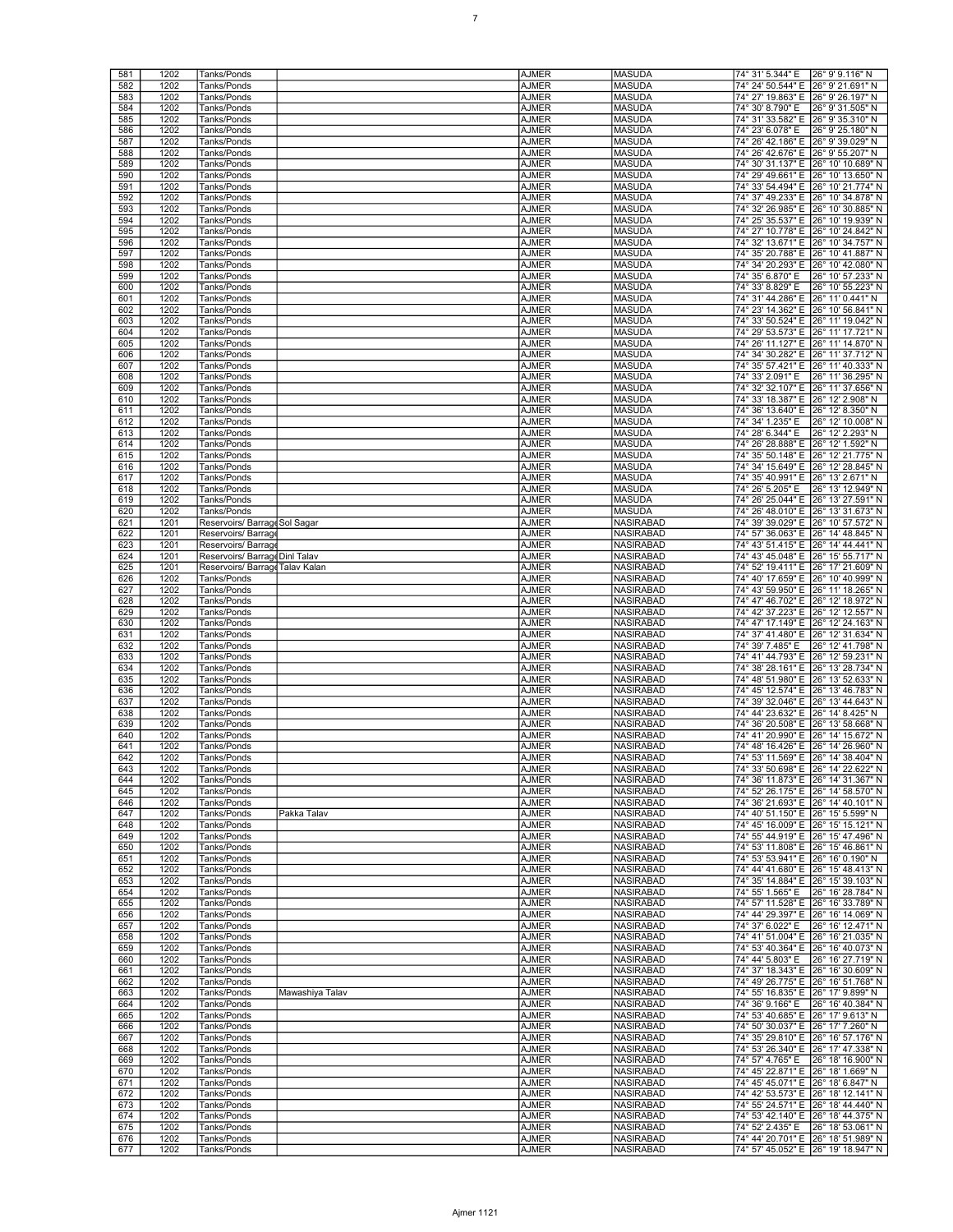| 678        | 1202         | Tanks/Ponds                                                          |                   | <b>AJMER</b>                 | <b>NASIRABAD</b>                       | 74° 48' 38.239" E 26° 19' 12.652" N                                            |
|------------|--------------|----------------------------------------------------------------------|-------------------|------------------------------|----------------------------------------|--------------------------------------------------------------------------------|
| 679        | 1202         | Tanks/Ponds                                                          |                   | <b>AJMER</b>                 | <b>NASIRABAD</b>                       | 74° 47' 3.748" E<br>26° 19' 22.048" N                                          |
| 680        | 1202         | Tanks/Ponds                                                          |                   | <b>AJMER</b>                 | NASIRABAD                              | 74° 58' 21.948" E 26° 19' 43.735" N                                            |
| 681        | 1202         | Tanks/Ponds                                                          |                   | AJMER                        | NASIRABAD                              | 74° 51' 26.168" E 26° 19' 49.651" N                                            |
| 682        | 1202         | Tanks/Ponds                                                          |                   | <b>AJMER</b>                 | <b>NASIRABAD</b>                       | 74° 58' 9.078" E<br>26° 20' 3.863" N                                           |
| 683        | 1202         | Tanks/Ponds                                                          |                   | <b>AJMER</b>                 | <b>NASIRABAD</b>                       | 74° 52' 24.736" E<br>26° 19' 57.423" N                                         |
| 684        | 1202         | Tanks/Ponds                                                          |                   | <b>AJMER</b>                 | <b>NASIRABAD</b>                       | 74° 51' 4.856" E<br>26° 20' 6.223" N                                           |
| 685        | 1202         | Tanks/Ponds                                                          |                   | <b>AJMER</b>                 | NASIRABAD                              | 74° 58' 3.515" E<br>26° 20' 24.240" N                                          |
| 686        | 1202         | Tanks/Ponds                                                          |                   | AJMER                        | NASIRABAD                              | 74° 48' 10.432" E<br>26° 20' 13.625" N                                         |
| 687        | 1202         | Tanks/Ponds                                                          |                   | <b>AJMER</b>                 | <b>NASIRABAD</b>                       | 74° 46' 52.720" E<br>26° 20' 25.408" N                                         |
| 688        | 1202         | Tanks/Ponds                                                          |                   | <b>AJMER</b>                 | <b>NASIRABAD</b>                       | 74° 48' 52.771" E<br>26° 21' 14.917" N                                         |
| 689        | 1202         | Tanks/Ponds                                                          |                   | <b>AJMER</b>                 | <b>NASIRABAD</b>                       | 74° 50' 12.251" E<br>26° 21' 41.406" N                                         |
| 690        | 1202         | Tanks/Ponds                                                          |                   | <b>AJMER</b>                 | NASIRABAD                              | 74° 55' 6.921" E<br>26° 21' 58.202" N                                          |
| 691        | 1202         | Tanks/Ponds                                                          |                   | AJMER                        | NASIRABAD                              | 74° 49' 28.663" E<br>26° 21' 49.828" N                                         |
| 692        | 1202         | Tanks/Ponds                                                          |                   | <b>AJMER</b>                 | <b>NASIRABAD</b>                       | 74° 55' 7.482" E<br>26° 22' 17.218" N                                          |
| 693        | 1202         | Tanks/Ponds                                                          |                   | <b>AJMER</b>                 | <b>NASIRABAD</b>                       | 74° 51' 42.407" E<br>26° 22' 19.980" N                                         |
| 694        | 1202         | Tanks/Ponds                                                          |                   | <b>AJMER</b>                 | <b>NASIRABAD</b>                       | 74° 54' 19.723" E<br>26° 23' 34.781" N                                         |
| 695        | 1202         | Tanks/Ponds                                                          |                   | <b>AJMER</b>                 | NASIRABAD                              | 74° 49' 6.202" E<br>26° 24' 10.574" N                                          |
| 696<br>697 | 1202<br>1202 | Tanks/Ponds<br>Tanks/Ponds                                           |                   | AJMER<br><b>AJMER</b>        | NASIRABAD<br><b>NASIRABAD</b>          | 74° 54' 38.413" E 26° 24' 40.927" N<br>74° 47' 59.305" E<br>26° 24' 33.017" N  |
| 698        | 1202         | Tanks/Ponds                                                          |                   | <b>AJMER</b>                 | NASIRABAD                              | 74° 54' 50.707" E 26° 24' 52.983" N                                            |
| 699        | 1202         | Tanks/Ponds                                                          |                   | <b>AJMER</b>                 | NASIRABAD                              | 74° 52' 39.023" E 26° 25' 37.874" N                                            |
| 700        | 1106         | River/stream                                                         | Saraswati Nadi    | <b>AJMER</b>                 | PEESANGAN                              | 74° 24' 35.895" E 26° 24' 50.750" N                                            |
| 701        | 1201         | Reservoirs/ Barrage Parundiya Talav                                  |                   | AJMER                        | PEESANGAN                              | 74° 33' 16.217" E 26° 15' 6.215" N                                             |
| 702        | 1201         | Reservoirs/ Barrage Ram Sagar                                        |                   | <b>AJMER</b>                 | PEESANGAN                              | 74° 32' 18.195" E<br>26° 15' 7.132" N                                          |
| 703        | 1201         | Reservoirs/ Barrage Pichhauli Talav                                  |                   | <b>AJMER</b>                 | <b>PEESANGAN</b>                       | 74° 33' 40.465" E<br>26° 15' 40.660" N                                         |
| 704        | 1201         | Reservoirs/ Barrag                                                   |                   | <b>AJMER</b>                 | PEESANGAN                              | 74° 23' 37.546" E<br>26° 17' 52.970" N                                         |
| 705        | 1201         | Reservoirs/Barrage                                                   |                   | <b>AJMER</b>                 | PEESANGAN                              | 74° 28' 0.158" E<br>26° 18' 47.601" N                                          |
| 706        | 1201         | Reservoirs/ Barrage                                                  |                   | AJMER                        | PEESANGAN                              | 74° 20' 7.330" E<br>26° 20' 10.197" N                                          |
| 707        | 1201         | Reservoirs/Barrage                                                   |                   | <b>AJMER</b>                 | PEESANGAN                              | 74° 18' 33.687" E<br>26° 24' 13.103" N                                         |
| 708        | 1202         | Tanks/Ponds                                                          |                   | <b>AJMER</b>                 | <b>PEESANGAN</b>                       | 74° 31' 22.315" E<br>26° 11' 45.396" N                                         |
| 709        | 1202         | Tanks/Ponds                                                          |                   | <b>AJMER</b>                 | PEESANGAN                              | 74° 32' 33.021" E<br>26° 12' 21.697" N                                         |
| 710        | 1202         | Tanks/Ponds                                                          |                   | <b>AJMER</b>                 | PEESANGAN                              | 74° 29' 5.735" E<br>26° 12' 22.442" N                                          |
| 711        | 1202         | Tanks/Ponds                                                          |                   | AJMER                        | PEESANGAN                              | 74° 30' 25.799" E 26° 12' 45.291" N                                            |
| 712        | 1202         | Tanks/Ponds                                                          |                   | <b>AJMER</b>                 | PEESANGAN                              | 74° 24' 51.084" E<br>26° 13' 21.327" N                                         |
| 713        | 1202         | Tanks/Ponds                                                          |                   | <b>AJMER</b>                 | <b>PEESANGAN</b>                       | 74° 25' 15.651" E<br>26° 13' 28.178" N                                         |
| 714        | 1202         | Tanks/Ponds                                                          |                   | <b>AJMER</b>                 | PEESANGAN                              | 74° 24' 1.433" E<br>26° 13' 31.928" N                                          |
| 715        | 1202         | Tanks/Ponds                                                          |                   | <b>AJMER</b>                 | PEESANGAN                              | 74° 28' 7.431" E<br>26° 14' 8.991" N                                           |
| 716        | 1202         | Tanks/Ponds                                                          |                   | AJMER                        | PEESANGAN                              | 74° 23' 48.318" E<br>26° 14' 13.643" N                                         |
| 717        | 1202         | Tanks/Ponds                                                          |                   | <b>AJMER</b>                 | PEESANGAN                              | 74° 29' 5.948" E<br>26° 15' 20.139" N                                          |
| 718        | 1202         | Tanks/Ponds                                                          |                   | <b>AJMER</b>                 | PEESANGAN                              | 74° 30' 1.924" E<br>26° 16' 12.526" N                                          |
| 719<br>720 | 1202<br>1202 | Tanks/Ponds<br>Tanks/Ponds                                           |                   | <b>AJMER</b><br><b>AJMER</b> | PEESANGAN<br>PEESANGAN                 | 74° 24' 9.868" E<br>26° 16' 11.115" N<br>74° 26' 6.639" E<br>26° 16' 16.827" N |
| 721        | 1202         | Tanks/Ponds                                                          |                   | AJMER                        | PEESANGAN                              | 74° 28' 26.443" E<br>26° 16' 48.882" N                                         |
| 722        | 1202         | Tanks/Ponds                                                          |                   | <b>AJMER</b>                 | PEESANGAN                              | 74° 29' 31.900" E<br>26° 16' 57.429" N                                         |
| 723        | 1202         | Tanks/Ponds                                                          |                   | <b>AJMER</b>                 | PEESANGAN                              | 74° 20' 2.720" E<br>26° 16' 53.764" N                                          |
| 724        | 1202         | Tanks/Ponds                                                          |                   | <b>AJMER</b>                 | PEESANGAN                              | 74° 26' 31.568" E<br>26° 17' 22.356" N                                         |
| 725        | 1202         | Tanks/Ponds                                                          |                   | <b>AJMER</b>                 | PEESANGAN                              | 74° 24' 53.965" E 26° 17' 25.919" N                                            |
| 726        | 1202         | Tanks/Ponds                                                          |                   | AJMER                        | PEESANGAN                              | 74° 26' 6.510" E<br>26° 18' 3.652" N                                           |
| 727        | 1202         | Tanks/Ponds                                                          |                   | <b>AJMER</b>                 | PEESANGAN                              | 74° 28' 37.714" E<br>26° 18' 16.761" N                                         |
| 728        | 1202         | Tanks/Ponds                                                          |                   | <b>AJMER</b>                 | PEESANGAN                              | 74° 26' 43.156" E<br>26° 18' 13.732" N                                         |
| 729        | 1202         | Tanks/Ponds                                                          |                   | <b>AJMER</b>                 | PEESANGAN                              | 74° 31' 24.493" E 26° 18' 46.713" N                                            |
| 730        | 1202         | Tanks/Ponds                                                          |                   | <b>AJMER</b>                 | PEESANGAN                              | 74° 28' 30.308" E 26° 19' 56.875" N                                            |
| 731        | 1202         | Tanks/Ponds                                                          |                   | AJMER                        | PEESANGAN                              | 74° 27' 11.403" E 26° 20' 5.319" N                                             |
| 732        | 1202         | Tanks/Ponds                                                          |                   | <b>AJMER</b>                 | PEESANGAN                              | 26° 20' 4.114" N<br>74° 19' 9.591" E                                           |
| 733        | 1202         | Tanks/Ponds                                                          |                   | <b>AJMER</b>                 | PEESANGAN                              | 74° 28' 15.698" E<br>26° 20' 25.539" N                                         |
| 734        | 1202         | Tanks/Ponds                                                          |                   | <b>AJMER</b>                 | PEESANGAN                              | 74° 27' 3.939" E<br>26° 20' 29.696" N                                          |
| 735        | 1202         | Tanks/Ponds                                                          |                   | <b>AJMER</b>                 | PEESANGAN                              | 74° 25' 14.601" E 26° 20' 52.470" N                                            |
| 736<br>737 | 1202<br>1202 | Tanks/Ponds<br>Tanks/Ponds                                           |                   | AJMER<br><b>AJMER</b>        | PEESANGAN<br>PEESANGAN                 | 74° 23' 50.826" E 26° 21' 10.015" N<br>74° 18' 45.574" E 26° 22' 46.073" N     |
| 738        | 1202         | Tanks/Ponds                                                          |                   | <b>AJMER</b>                 | <b>PEESANGAN</b>                       | 74° 20' 41.060" E 26° 23' 4.018" N                                             |
| 739        | 1202         | Tanks/Ponds                                                          |                   | <b>AJMER</b>                 | PEESANGAN                              | 74° 25' 4.109" E<br>26° 23' 34.413" N                                          |
| 740        | 1202         | Tanks/Ponds                                                          |                   | <b>AJMER</b>                 | PEESANGAN                              | 74° 22' 19.027" E 26° 24' 50.830" N                                            |
| 741        | 1202         | Tanks/Ponds                                                          |                   | <b>AJMER</b>                 | PEESANGAN                              | 74° 19' 15.075" E 26° 26' 0.695" N                                             |
| 742        | 1202         | Tanks/Ponds                                                          |                   | <b>AJMER</b>                 | PEESANGAN                              | 74° 22' 22.478" E 26° 26' 33.201" N                                            |
| 743        | 1202         | Tanks/Ponds                                                          |                   | <b>AJMER</b>                 | PEESANGAN                              | 74° 18' 27.858" E 26° 26' 58.742" N                                            |
| 744        | 9999         | Island                                                               |                   | <b>AJMER</b>                 | PEESANGAN                              | 74° 23' 2.482" E<br>26° 25' 57.437" N                                          |
| 745        | 1101         | Lakes                                                                | Pushkar Sarovar   | <b>AJMER</b>                 | <b>PUSHKAR</b>                         | 74° 33' 15.549" E 26° 29' 14.947" N                                            |
| 746        | 1202         | Tanks/Ponds                                                          |                   | <b>AJMER</b>                 | <b>PUSHKAR</b>                         | 74° 32' 14.384" E 26° 29' 3.372" N                                             |
| 747        | 1202         | Tanks/Ponds                                                          |                   | <b>AJMER</b>                 | <b>PUSHKAR</b>                         | 74° 35' 9.732" E<br>26° 31' 7.173" N                                           |
| 748        | 1106         | River/stream                                                         |                   | <b>AJMER</b>                 | <b>ROOPANGARH</b>                      | 74° 50' 16.303" E 26° 45' 31.722" N                                            |
| 749        | 1202         | Tanks/Ponds                                                          |                   | <b>AJMER</b>                 | <b>ROOPANGARH</b>                      | 74° 59' 35.522" E 26° 39' 37.584" N                                            |
| 750        | 1202         | Tanks/Ponds                                                          |                   | <b>AJMER</b>                 | ROOPANGARH                             | 74° 57' 43.163" E 26° 40' 38.181" N                                            |
| 751        | 1202         | Tanks/Ponds                                                          |                   | <b>AJMER</b>                 | <b>ROOPANGARH</b>                      | 74° 52' 8.249" E<br>26° 42' 55.147" N                                          |
| 752<br>753 | 1202<br>1202 | Tanks/Ponds<br>Tanks/Ponds                                           |                   | <b>AJMER</b><br><b>AJMER</b> | <b>ROOPANGARH</b><br><b>ROOPANGARH</b> | 74° 59' 6.997" E<br>26° 44' 45.610" N<br>74° 58' 47.201" E 26° 45' 8.721" N    |
| 754        | 1202         | Tanks/Ponds                                                          |                   | <b>AJMER</b>                 | <b>ROOPANGARH</b>                      | 74° 51' 18.330" E 26° 47' 10.234" N                                            |
| 755        | 1202         | Tanks/Ponds                                                          |                   | <b>AJMER</b>                 | ROOPANGARH                             | 74° 54' 2.021" E<br>26° 48' 48.834" N                                          |
| 756        | 1202         | Tanks/Ponds                                                          |                   | <b>AJMER</b>                 | <b>ROOPANGARH</b>                      | 74° 53' 0.807" E<br>26° 54' 11.031" N                                          |
| 757        | 1202         | Tanks/Ponds                                                          |                   | <b>AJMER</b>                 | <b>ROOPANGARH</b>                      | 74° 54' 20.296" E 26° 55' 5.166" N                                             |
| 758        | 1204         | Salt pans                                                            | Sambhar Lake      | <b>AJMER</b>                 | <b>ROOPANGARH</b>                      | 74° 56' 36.332" E 26° 55' 45.820" N                                            |
| 759        | 1204         | Salt pans                                                            |                   | <b>AJMER</b>                 | <b>ROOPANGARH</b>                      | 74° 57' 58.579" E 26° 56' 1.776" N                                             |
| 760        | 1204         | Salt pans                                                            |                   | <b>AJMER</b>                 | ROOPANGARH                             | 74° 54' 45.902" E 26° 56' 8.381" N                                             |
| 761        | 1204         | Salt pans                                                            |                   | AJMER                        | <b>ROOPANGARH</b>                      | 74° 54' 54.186" E 26° 56' 22.006" N                                            |
| 762        | 1204         | Salt pans                                                            |                   | <b>AJMER</b>                 | <b>ROOPANGARH</b>                      | 74° 54' 46.840" E 26° 56' 34.879" N                                            |
| 763        | 1204         | Salt pans                                                            |                   | <b>AJMER</b>                 | <b>ROOPANGARH</b>                      | 74° 57' 29.492" E 26° 56' 51.304" N                                            |
| 764        | 1204         | Salt pans                                                            | Sambhar Lake      | <b>AJMER</b>                 | <b>ROOPANGARH</b>                      | 74° 54' 48.596" E 26° 57' 2.706" N                                             |
| 765        | 1204         | Salt pans                                                            |                   | <b>AJMER</b>                 | ROOPANGARH                             | 74° 56' 21.037" E 26° 57' 6.523" N                                             |
| 766        | 1204         | Salt pans                                                            | Sambhar Lake      | AJMER                        | <b>ROOPANGARH</b>                      | 74° 54' 21.818" E 26° 58' 30.769" N                                            |
| 767        | 1101         | Lakes                                                                |                   | <b>AJMER</b>                 | <b>SARWAR</b>                          | 74° 55' 8.022" E<br>26° 10' 56.517" N                                          |
| 768        | 1106         | River/stream                                                         | Dai Or Dain River | <b>AJMER</b>                 | <b>SARWAR</b>                          | 74° 57' 3.312" E<br>26° 7' 34.039" N                                           |
| 769        | 1106         | River/stream                                                         |                   | <b>AJMER</b>                 | SARWAR                                 | 74° 57' 57.924" E<br>26° 12' 29.268" N                                         |
| 770        | 1201         | Reservoirs/ Barrage Sindhuri Sagar                                   |                   | <b>AJMER</b>                 | SARWAR                                 | 75° 1' 49.190" E<br>26° 3' 41.611" N                                           |
| 771        | 1201         | Reservoirs/ Barrage Gaj Sagar                                        |                   | AJMER                        | SARWAR                                 | 75° 1' 40.795" E<br>26° 5' 17.027" N                                           |
| 772        | 1201         | Reservoirs/ Barrage Gaj Sagar                                        |                   | <b>AJMER</b>                 | SARWAR                                 | 75° 1' 11.476" E<br>26° 5' 42.403" N                                           |
| 773<br>774 | 1201<br>1201 | Reservoirs/ Barrage Bijay Sagar<br>Reservoirs/ Barrage Madah Sarovar |                   | <b>AJMER</b><br>AJMER        | <b>SARWAR</b><br><b>SARWAR</b>         | 75° 0' 56.024" E<br>26° 7' 24.200" N<br>75° 1' 27.946" E<br>26° 9' 32.190" N   |
|            |              |                                                                      |                   |                              |                                        |                                                                                |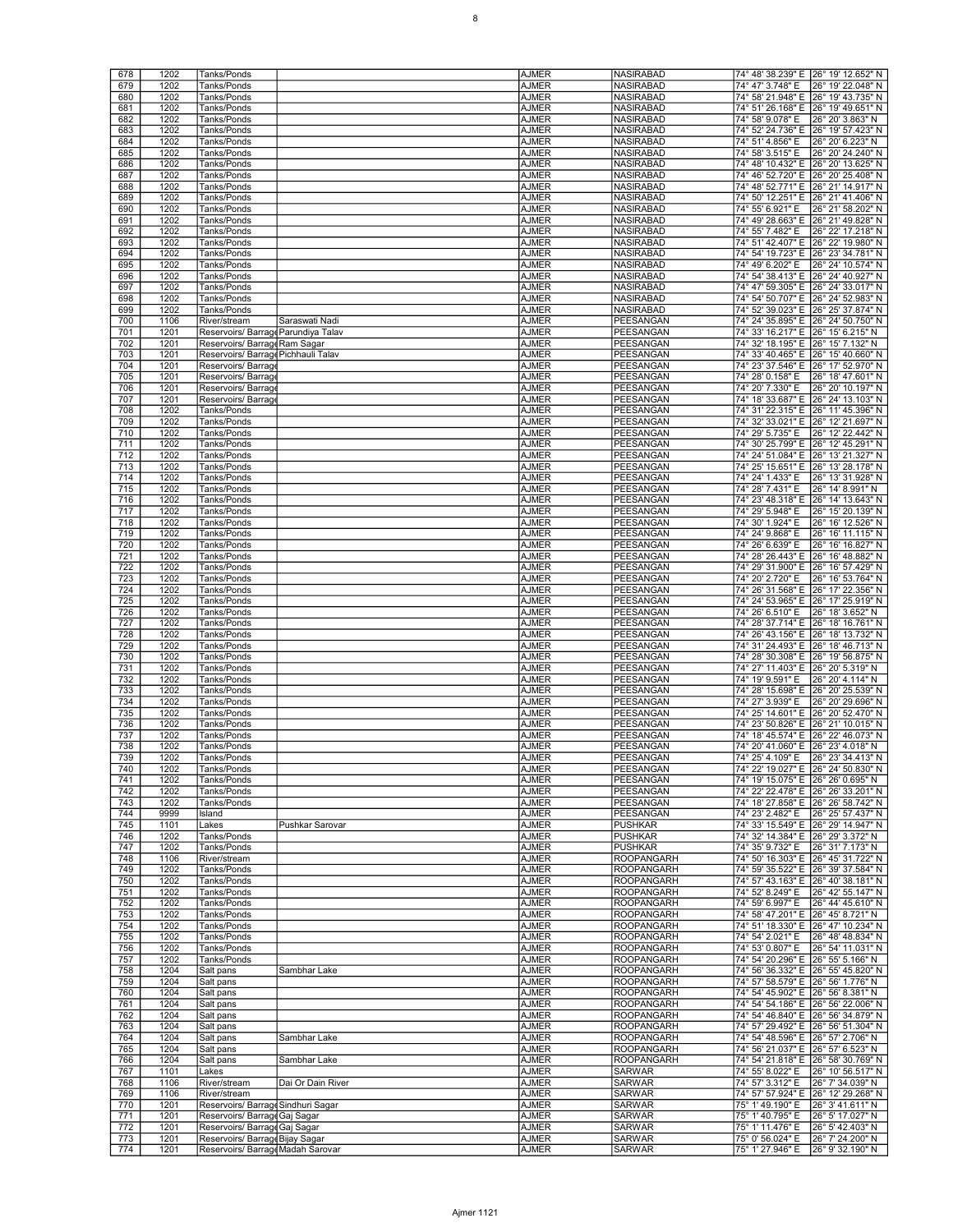| 775        | 1201         | Reservoirs/ Barrage Jasu Sagar |                 | <b>AJMER</b>          | <b>SARWAR</b>                  | 74° 58' 49.735" E 26° 11' 51.989" N                    |                                     |
|------------|--------------|--------------------------------|-----------------|-----------------------|--------------------------------|--------------------------------------------------------|-------------------------------------|
| 776        | 1202         | Tanks/Ponds                    |                 | AJMER                 | <b>SARWAR</b>                  | 74° 59' 52.910" E                                      | 25° 51' 28.624" N                   |
|            |              |                                |                 |                       |                                |                                                        |                                     |
| 777        | 1202         | Tanks/Ponds                    |                 | <b>AJMER</b>          | SARWAR                         | 74° 59' 7.338" E                                       | 25° 52' 2.997" N                    |
| 778        | 1202         | Tanks/Ponds                    |                 | AJMER                 | SARWAR                         | 75° 0' 50.966" E                                       | 25° 53' 28.093" N                   |
| 779        | 1202         | Tanks/Ponds                    |                 | AJMER                 | SARWAR                         | 75° 1' 45.421" E                                       | 25° 54′ 9.809″ N                    |
| 780        | 1202         | Tanks/Ponds                    |                 | <b>AJMER</b>          | <b>SARWAR</b>                  | 75° 0' 3.419" E                                        | 25° 54' 43.956" N                   |
| 781        | 1202         | Tanks/Ponds                    |                 | AJMER                 | <b>SARWAR</b>                  | 75° 0' 15.198" E                                       | 25° 54' 56.820" N                   |
| 782        | 1202         | Tanks/Ponds                    |                 | <b>AJMER</b>          | SARWAR                         | 75° 2' 20.207" E                                       | 25° 55' 6.178" N                    |
| 783        | 1202         | Tanks/Ponds                    |                 | AJMER                 | SARWAR                         | 75° 2' 58.236" E                                       | 25° 55' 30.160" N                   |
| 784        | 1202         | Tanks/Ponds                    |                 | AJMER                 | SARWAR                         | 75° 1' 34.222" E                                       | 25° 55' 29.662" N                   |
| 785        | 1202         | Tanks/Ponds                    |                 | <b>AJMER</b>          | <b>SARWAR</b>                  | 74° 59' 27.415" E                                      | 25° 56' 6.544" N                    |
| 786        | 1202         | Tanks/Ponds                    |                 | <b>AJMER</b>          | <b>SARWAR</b>                  | 74° 59' 49.109" E                                      | 25° 56' 14.852" N                   |
| 787        | 1202         | Tanks/Ponds                    |                 | <b>AJMER</b>          | SARWAR                         | 75° 1' 7.411" E                                        | 25° 56′ 17.420″ N                   |
|            |              |                                |                 |                       |                                |                                                        |                                     |
| 788        | 1202         | Tanks/Ponds                    |                 | AJMER                 | SARWAR                         | 75° 0' 19.558" E                                       | 25° 56' 17.667" N                   |
| 789        | 1202         | Tanks/Ponds                    |                 | AJMER                 | SARWAR                         | 75° 0' 39.993" E                                       | 25° 56′ 24.211″ N                   |
| 790        | 1202         | Tanks/Ponds                    |                 | <b>AJMER</b>          | <b>SARWAR</b>                  | 75° 3' 49.224" E                                       | 25° 56' 39.312" N                   |
| 791        | 1202         | Tanks/Ponds                    |                 | <b>AJMER</b>          | <b>SARWAR</b>                  | 75° 4' 51.667" E                                       | 25° 56′ 55.683″ N                   |
| 792        | 1202         | Tanks/Ponds                    |                 | <b>AJMER</b>          | SARWAR                         | 75° 1' 27.266" E                                       | 25° 56' 59.770" N                   |
| 793        | 1202         | Tanks/Ponds                    |                 | <b>AJMER</b>          | <b>SARWAR</b>                  | 75° 3' 9.744" E                                        | 25° 58' 37.396" N                   |
| 794        | 1202         | Tanks/Ponds                    |                 | AJMER                 | SARWAR                         | 75° 3' 58.278" E                                       | 25° 58' 43.440" N                   |
| 795        | 1202         | Tanks/Ponds                    |                 | <b>AJMER</b>          | <b>SARWAR</b>                  | 75° 3' 44.252" E                                       | 25° 58' 50.826" N                   |
| 796        | 1202         | Tanks/Ponds                    |                 | <b>AJMER</b>          | <b>SARWAR</b>                  | 75° 6' 21.957" E                                       | 25° 59' 34.126" N                   |
| 797        | 1202         | Tanks/Ponds                    |                 | <b>AJMER</b>          | SARWAR                         | 75° 1' 1.910" E                                        | 25° 59' 37.824" N                   |
| 798        | 1202         | Tanks/Ponds                    |                 | <b>AJMER</b>          | <b>SARWAR</b>                  | 75° 5' 12.523" E                                       | 25° 59' 47.404" N                   |
|            |              |                                |                 |                       |                                |                                                        |                                     |
| 799        | 1202         | Tanks/Ponds                    |                 | <b>AJMER</b>          | <b>SARWAR</b>                  | 75° 5' 36.277" E                                       | 26° 0' 9.853" N                     |
| 800        | 1202         | Tanks/Ponds                    |                 | <b>AJMER</b>          | <b>SARWAR</b>                  | 74° 58' 12.766" E                                      | 26° 0' 17.533" N                    |
| 801        | 1202         | Tanks/Ponds                    |                 | <b>AJMER</b>          | <b>SARWAR</b>                  | 75° 9' 21.472" E                                       | 26° 0' 38.626" N                    |
| 802        | 1202         | Tanks/Ponds                    |                 | <b>AJMER</b>          | SARWAR                         | 75° 6' 43.796" E                                       | 26° 0' 36.729" N                    |
| 803        | 1202         | Tanks/Ponds                    |                 | <b>AJMER</b>          | <b>SARWAR</b>                  | 75° 4' 49.332" E                                       | 26° 0' 42.867" N                    |
| 804        | 1202         | Tanks/Ponds                    |                 | AJMER                 | <b>SARWAR</b>                  | 75° 0' 2.321" E                                        | 26° 0' 40.473" N                    |
| 805        | 1202         | Tanks/Ponds                    |                 | <b>AJMER</b>          | <b>SARWAR</b>                  | 74° 58' 35.258" E                                      | 26° 0' 43.702" N                    |
| 806        | 1202         | Tanks/Ponds                    |                 | <b>AJMER</b>          | <b>SARWAR</b>                  | 75° 7' 41.550" E                                       | 26° 0' 59.205" N                    |
| 807        | 1202         | Tanks/Ponds                    |                 | <b>AJMER</b>          | SARWAR                         | 75° 0' 0.914" E                                        | 26° 0' 50.651" N                    |
| 808        | 1202         | Tanks/Ponds                    |                 | AJMER                 | SARWAR                         | 75° 4' 9.299" E                                        | 26° 0' 59.069" N                    |
|            |              |                                |                 |                       |                                |                                                        |                                     |
| 809<br>810 | 1202         | Tanks/Ponds                    |                 | AJMER                 | SARWAR<br><b>SARWAR</b>        | 74° 59' 34.582" E                                      | 26° 1' 1.793" N<br>26° 1' 45.039" N |
|            | 1202         | Tanks/Ponds                    |                 | <b>AJMER</b>          |                                | 75° 9' 51.412" E                                       |                                     |
| 811        | 1202         | Tanks/Ponds                    |                 | <b>AJMER</b>          | SARWAR                         | 75° 9' 42.008" E                                       | 26° 1' 54.111" N                    |
| 812        | 1202         | Tanks/Ponds                    |                 | <b>AJMER</b>          | SARWAR                         | 74° 59' 15.769" E                                      | 26° 1' 58.408" N                    |
| 813        | 1202         | Tanks/Ponds                    |                 | AJMER                 | SARWAR                         | 74° 56' 39.594" E                                      | 26° 2' 40.945" N                    |
| 814        | 1202         | Tanks/Ponds                    |                 | AJMER                 | SARWAR                         | 74° 57' 12.707" E                                      | 26° 2' 49.561" N                    |
| 815        | 1202         | Tanks/Ponds                    |                 | <b>AJMER</b>          | <b>SARWAR</b>                  | 75° 6' 11.428" E                                       | 26° 3' 7.187" N                     |
| 816        | 1202         | Tanks/Ponds                    |                 | <b>AJMER</b>          | <b>SARWAR</b>                  | 75° 3' 31.927" E                                       | 26° 3' 17.567" N                    |
| 817        | 1202         | Tanks/Ponds                    |                 | <b>AJMER</b>          | SARWAR                         | 74° 59' 36.276" E                                      | 26° 3' 16.334" N                    |
| 818        | 1202         | Tanks/Ponds                    |                 | AJMER                 | <b>SARWAR</b>                  | 74° 57' 56.228" E                                      | 26° 3' 14.848" N                    |
| 819        | 1202         | Tanks/Ponds                    |                 | AJMER                 | SARWAR                         | 75° 4' 15.437" E                                       | 26° 3' 26.371" N                    |
| 820        |              |                                |                 |                       |                                |                                                        |                                     |
|            | 1202         | Tanks/Ponds                    |                 | <b>AJMER</b>          | <b>SARWAR</b>                  | 74° 58' 9.706" E                                       | 26° 3' 21.446" N                    |
| 821        | 1202         | Tanks/Ponds                    |                 | <b>AJMER</b>          | <b>SARWAR</b>                  | 74° 56' 37.239" E                                      | 26° 3' 22.188" N                    |
| 822        | 1202         | Tanks/Ponds                    |                 | <b>AJMER</b>          | SARWAR                         | 75° 0' 45.813" E                                       | 26° 3' 34.328" N                    |
| 823        | 1202         | Tanks/Ponds                    |                 | <b>AJMER</b>          | <b>SARWAR</b>                  | 75° 8' 9.474" E                                        | 26° 3' 51.832" N                    |
| 824        | 1202         | Tanks/Ponds                    |                 | AJMER                 | SARWAR                         | 75° 9' 15.152" E                                       | 26° 3′ 55.583″ N                    |
| 825        | 1202         | Tanks/Ponds                    |                 | <b>AJMER</b>          | <b>SARWAR</b>                  | 75° 4' 7.625" E                                        | 26° 3' 50.679" N                    |
| 826        | 1202         | Tanks/Ponds                    |                 | <b>AJMER</b>          | <b>SARWAR</b>                  | 75° 3' 5.336" E                                        | 26° 3' 50.049" N                    |
| 827        | 1202         | Tanks/Ponds                    |                 | <b>AJMER</b>          | SARWAR                         | 75° 0' 26.758" E                                       | 26° 3' 57.604" N                    |
| 828        | 1202         | Tanks/Ponds                    |                 | <b>AJMER</b>          | <b>SARWAR</b>                  | 75° 5' 0.977" E                                        | 26° 4' 7.133" N                     |
| 829        | 1202         | Tanks/Ponds                    |                 | <b>AJMER</b>          | <b>SARWAR</b>                  | 74° 55' 7.461" E                                       | 26° 3′ 57.532″ N                    |
| 830        | 1202         | Tanks/Ponds                    |                 | <b>AJMER</b>          | <b>SARWAR</b>                  | 75° 3' 32.425" E                                       | 26° 4' 27.734" N                    |
| 831        | 1202         | Tanks/Ponds                    |                 | <b>AJMER</b>          | <b>SARWAR</b>                  | 74° 54' 35.875" E                                      | 26° 4' 16.475" N                    |
| 832        | 1202         | Tanks/Ponds                    |                 | <b>AJMER</b>          | SARWAR                         | 74° 54' 55.574" E                                      | 26° 4' 21.084" N                    |
| 833        | 1202         | Tanks/Ponds                    |                 | <b>AJMER</b>          | <b>SARWAR</b>                  | 75° 6' 25.010" E                                       | 26° 4' 39.218" N                    |
|            |              |                                |                 |                       |                                |                                                        |                                     |
| 834        | 1202         | Tanks/Ponds                    |                 | AJMER                 | SARWAR                         | 74° 59' 2.441" E                                       | 26° 5' 8.260" N                     |
| 835        | 1202         | Tanks/Ponds                    | <b>DSC00181</b> | <b>AJMER</b>          | <b>SARWAR</b>                  | 74° 59' 55.783" E                                      | 26° 5' 22.255" N                    |
| 836        | 1202         | Tanks/Ponds                    |                 | AJMER                 | SARWAR                         | 75° 4' 25.151" E                                       | 26° 5' 32.518" N                    |
| 837        | 1202         | Tanks/Ponds                    |                 | <b>AJMER</b>          | <b>SARWAR</b>                  | 74° 58' 17.458" E 26° 5' 32.738" N                     |                                     |
| 838        | 1202         | Tanks/Ponds                    |                 | AJMER                 | <b>SARWAR</b>                  | 74° 57' 50.023" E 26° 5' 43.004" N                     |                                     |
| 839        | 1202         | Tanks/Ponds                    |                 | AJMER                 | SARWAR                         | 74° 54' 56.098" E 26° 5' 40.888" N                     |                                     |
| 840        | 1202         | Tanks/Ponds                    |                 | <b>AJMER</b>          | <b>SARWAR</b>                  | 74° 54' 52.350" E 26° 5' 58.610" N                     |                                     |
| 841        | 1202         | Tanks/Ponds                    |                 | AJMER                 | <b>SARWAR</b>                  | 74° 57' 32.753" E 26° 6' 21.570" N                     |                                     |
| 842        | 1202         | Tanks/Ponds                    |                 | <b>AJMER</b>          | SARWAR                         | 75° 1' 34.531" E                                       | 26° 6' 33.708" N                    |
| 843        | 1202         | Tanks/Ponds                    |                 | <b>AJMER</b>          | <b>SARWAR</b>                  | 75° 5' 55.747" E                                       | 26° 6' 41.890" N                    |
| 844        | 1202         | Tanks/Ponds                    |                 | <b>AJMER</b>          | SARWAR                         | 75° 3' 45.723" E                                       | 26° 6′ 53.923″ N                    |
| 845        | 1202         | Tanks/Ponds                    |                 | <b>AJMER</b>          | <b>SARWAR</b>                  | 75° 6' 1.087" E                                        | 26° 7' 0.718" N                     |
| 846        | 1202         | Tanks/Ponds                    |                 | AJMER                 | <b>SARWAR</b>                  | 75° 9' 24.057" E                                       | 26° 7' 10.283" N                    |
| 847        |              |                                |                 |                       |                                |                                                        |                                     |
|            |              |                                |                 |                       |                                |                                                        |                                     |
|            | 1202         | Tanks/Ponds                    |                 | <b>AJMER</b>          | SARWAR                         | 75° 2' 58.151" E                                       | 26° 7' 4.218" N                     |
| 848        | 1202         | Tanks/Ponds                    |                 | <b>AJMER</b>          | <b>SARWAR</b>                  | 75° 10' 36.767" E                                      | 26° 7' 26.555" N                    |
| 849        | 1202         | Tanks/Ponds                    |                 | <b>AJMER</b>          | SARWAR                         | 74° 57' 1.928" E                                       | 26° 7' 12.897" N                    |
| 850        | 1202         | Tanks/Ponds                    |                 | <b>AJMER</b>          | <b>SARWAR</b>                  | 75° 9' 1.724" E                                        | 26° 7' 34.104" N                    |
| 851        | 1202         | Tanks/Ponds                    |                 | <b>AJMER</b>          | <b>SARWAR</b>                  | 74° 56' 38.952" E                                      | 26° 7' 20.994" N                    |
| 852        | 1202         | Tanks/Ponds                    |                 | <b>AJMER</b>          | SARWAR                         | 75° 8' 45.782" E                                       | 26° 7' 44.025" N                    |
| 853        | 1202         | Tanks/Ponds                    |                 | AJMER                 | <b>SARWAR</b>                  | 75° 8' 8.570" E                                        | 26° 7' 43.658" N                    |
| 854        | 1202         | Tanks/Ponds                    |                 | <b>AJMER</b>          | SARWAR                         | 74° 54' 23.107" E                                      | 26° 7' 24.890" N                    |
| 855        | 1202         | Tanks/Ponds                    |                 | <b>AJMER</b>          | <b>SARWAR</b>                  | 74° 59' 50.282" E 26° 7' 40.507" N                     |                                     |
| 856        | 1202         | Tanks/Ponds                    |                 | <b>AJMER</b>          | <b>SARWAR</b>                  | 75° 10' 4.710" E                                       | 26° 7' 59.696" N                    |
| 857        | 1202         | Tanks/Ponds                    |                 | <b>AJMER</b>          | SARWAR                         | 74° 55' 50.012" E 26° 7' 40.215" N                     |                                     |
| 858        | 1202         | Tanks/Ponds                    |                 | <b>AJMER</b>          | <b>SARWAR</b>                  | 75° 5' 28.630" E                                       | 26° 8' 7.353" N                     |
| 859        | 1202         | Tanks/Ponds                    |                 | <b>AJMER</b>          | SARWAR                         | 75° 8' 1.600" E                                        | 26° 8' 13.500" N                    |
|            |              |                                |                 |                       |                                |                                                        |                                     |
| 860        | 1202         | Tanks/Ponds                    |                 | <b>AJMER</b>          | <b>SARWAR</b>                  | 75° 7' 1.015" E                                        | 26° 8' 11.981" N                    |
| 861        | 1202         | Tanks/Ponds                    |                 | <b>AJMER</b>          | <b>SARWAR</b>                  | 74° 54' 42.142" E                                      | 26° 7' 54.175" N                    |
| 862        | 1202         | Tanks/Ponds                    |                 | <b>AJMER</b>          | SARWAR                         | 75° 7' 25.380" E                                       | 26° 8' 14.071" N                    |
| 863        | 1202         | Tanks/Ponds                    |                 | <b>AJMER</b>          | <b>SARWAR</b>                  | 74° 58' 52.930" E                                      | 26° 8' 2.783" N                     |
| 864        | 1202         | Tanks/Ponds                    |                 | <b>AJMER</b>          | SARWAR                         | 74° 56' 13.291" E 26° 8' 3.541" N                      |                                     |
| 865        | 1202         | Tanks/Ponds                    |                 | <b>AJMER</b>          | <b>SARWAR</b>                  | 75° 8' 55.447" E                                       | 26° 8' 34.922" N                    |
| 866        | 1202         | Tanks/Ponds                    |                 | <b>AJMER</b>          | <b>SARWAR</b>                  | 75° 3' 39.398" E                                       | 26° 8' 30.262" N                    |
| 867        | 1202         | Tanks/Ponds                    |                 | AJMER                 | SARWAR                         | 74° 54' 1.227" E                                       | 26° 8' 21.237" N                    |
| 868        | 1202         | Tanks/Ponds                    |                 | AJMER                 | <b>SARWAR</b>                  | 75° 11' 4.295" E                                       | 26° 8' 49.424" N                    |
| 869        | 1202         | Tanks/Ponds                    |                 | AJMER                 | SARWAR                         | 74° 55' 35.799" E 26° 8' 26.464" N                     |                                     |
| 870<br>871 | 1202<br>1202 | Tanks/Ponds<br>Tanks/Ponds     |                 | <b>AJMER</b><br>AJMER | <b>SARWAR</b><br><b>SARWAR</b> | 75° 10' 52.388" E 26° 8' 58.247" N<br>75° 8' 24.651" E | 26° 9' 9.118" N                     |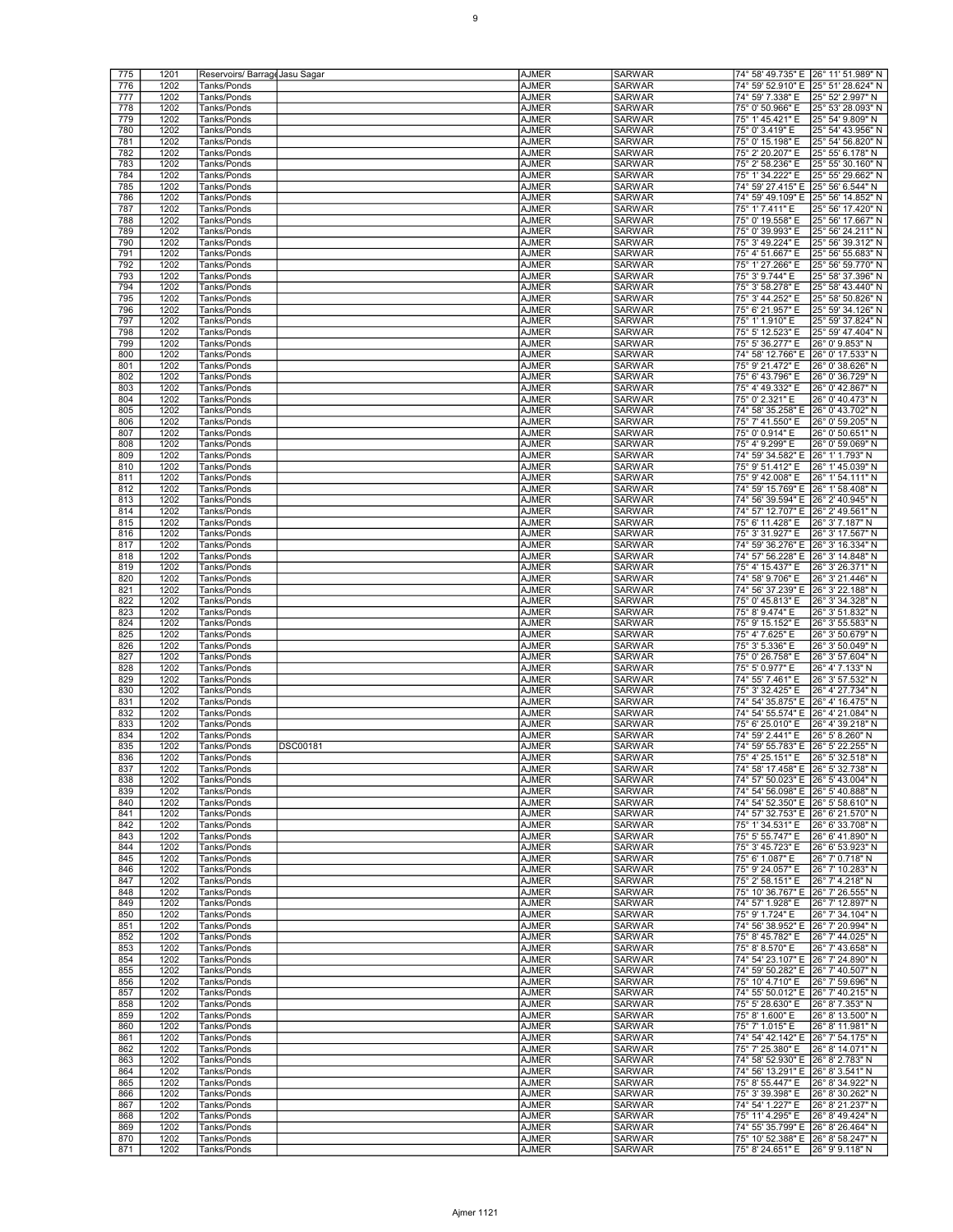|            | 1202 | Tanks/Ponds                      | <b>AJMER</b> | <b>SARWAR</b> | 75° 6' 31.778" E 26° 9' 9.226" N       |
|------------|------|----------------------------------|--------------|---------------|----------------------------------------|
| 872<br>873 | 1202 | Tanks/Ponds                      | AJMER        | <b>SARWAR</b> | 75° 10' 20.130" E 26° 9' 16.004" N     |
| 874        |      |                                  |              | <b>SARWAR</b> | 26° 9' 16.437" N                       |
|            | 1202 | Tanks/Ponds                      | AJMER        |               | 75° 9' 14.536" E                       |
| 875        | 1202 | Tanks/Ponds                      | AJMER        | <b>SARWAR</b> | 75° 4' 51.142" E<br>26° 9' 40.357" N   |
| 876        | 1202 | Tanks/Ponds                      | AJMER        | SARWAR        | 75° 6' 24.996" E<br>26° 9' 48.793" N   |
| 877        | 1202 | Tanks/Ponds                      | <b>AJMER</b> | <b>SARWAR</b> | 74° 57' 9.045" E<br>26° 9′ 41.185″ N   |
| 878        | 1202 | Tanks/Ponds                      | AJMER        | <b>SARWAR</b> | 75° 2' 8.564" E<br>26° 9' 59.574" N    |
| 879        | 1202 | Tanks/Ponds                      | <b>AJMER</b> | <b>SARWAR</b> | 75° 0' 12.895" E<br>26° 9' 57.203" N   |
| 880        | 1202 | Tanks/Ponds                      | <b>AJMER</b> | <b>SARWAR</b> | 75° 7' 1.892" E<br>26° 10' 10.957" N   |
| 881        | 1202 | Tanks/Ponds                      | AJMER        | SARWAR        | 26° 10' 14.689" N<br>75° 9' 7.188" E   |
| 882        | 1202 | Tanks/Ponds                      | <b>AJMER</b> | <b>SARWAR</b> | 74° 56' 44.364" E<br>26° 10' 0.966" N  |
|            |      |                                  |              |               |                                        |
| 883        | 1202 | Tanks/Ponds                      | <b>AJMER</b> | <b>SARWAR</b> | 74° 59′ 21.223″ E 26° 10′ 9.652″ N     |
| 884        | 1202 | Tanks/Ponds                      | <b>AJMER</b> | <b>SARWAR</b> | 74° 57' 31.315" E 26° 10' 7.416" N     |
| 885        | 1202 | Tanks/Ponds                      | <b>AJMER</b> | <b>SARWAR</b> | 74° 56' 3.936" E<br>26° 10' 6.472" N   |
| 886        | 1202 | Tanks/Ponds                      | AJMER        | SARWAR        | 75° 8' 40.107" E<br>26° 10' 26.318" N  |
| 887        | 1202 | Tanks/Ponds                      | <b>AJMER</b> | <b>SARWAR</b> | 75° 7' 2.915" E<br>26° 10' 27.221" N   |
| 888        | 1202 | Tanks/Ponds                      | <b>AJMER</b> | <b>SARWAR</b> | 74° 58' 34.847" E 26° 10' 18.450" N    |
| 889        | 1202 | Tanks/Ponds                      | <b>AJMER</b> | <b>SARWAR</b> | 75° 7' 45.063" E<br>26° 10' 37.459" N  |
| 890        | 1202 | Tanks/Ponds                      | <b>AJMER</b> | <b>SARWAR</b> | 26° 10' 31.425" N<br>74° 59' 43.437" E |
| 891        | 1202 | Tanks/Ponds                      | AJMER        | SARWAR        | 75° 5' 7.040" E<br>26° 10' 53.235" N   |
|            |      |                                  |              |               |                                        |
| 892        | 1202 | Tanks/Ponds                      | <b>AJMER</b> | <b>SARWAR</b> | 75° 6' 28.603" E<br>26° 11' 10.259" N  |
| 893        | 1202 | Tanks/Ponds                      | AJMER        | <b>SARWAR</b> | 74° 59′ 22.275″ E 126° 10′ 59.688″ N   |
| 894        | 1202 | Tanks/Ponds                      | <b>AJMER</b> | <b>SARWAR</b> | 75° 1' 43.856" E<br>26° 11' 4.001" N   |
| 895        | 1202 | Tanks/Ponds                      | <b>AJMER</b> | <b>SARWAR</b> | 26° 11' 0.755" N<br>74° 57' 2.820" E   |
| 896        | 1202 | Tanks/Ponds                      | AJMER        | SARWAR        | 75° 0' 40.617" E<br>26° 11' 16.561" N  |
| 897        | 1202 | Tanks/Ponds                      | AJMER        | <b>SARWAR</b> | 74° 55' 12.133" E 26° 11' 14.028" N    |
| 898        | 1202 | Tanks/Ponds                      | AJMER        | <b>SARWAR</b> | 74° 59′ 26.941″ E 26° 11′ 32.946″ N    |
| 899        | 1202 | Tanks/Ponds                      | <b>AJMER</b> | SARWAR        | 74° 56' 59.879" E 26° 11' 30.607" N    |
| 900        | 1202 | Tanks/Ponds                      | AJMER        | <b>SARWAR</b> | 74° 55' 53.587" E<br>26° 11' 33.339" N |
|            | 1202 |                                  |              | SARWAR        | 74° 58' 0.294" E                       |
| 901        |      | Tanks/Ponds                      | AJMER        |               | 26° 11' 37.424" N                      |
| 902        | 1202 | Tanks/Ponds                      | AJMER        | <b>SARWAR</b> | 75° 1' 56.504" E<br>26° 11' 55.962" N  |
| 903        | 1202 | Tanks/Ponds                      | AJMER        | <b>SARWAR</b> | 75° 7' 40.546" E<br>26° 12' 12.637" N  |
| 904        | 1202 | Tanks/Ponds                      | AJMER        | SARWAR        | 74° 57' 41.743" E<br>26° 11' 58.136" N |
| 905        | 1202 | Tanks/Ponds                      | AJMER        | <b>SARWAR</b> | 26° 12' 25.790" N<br>75° 5' 42.817" E  |
| 906        | 1202 | Tanks/Ponds                      | AJMER        | SARWAR        | 74° 54' 21.145" E<br>26° 12' 16.056" N |
| 907        | 1202 | Tanks/Ponds                      | <b>AJMER</b> | <b>SARWAR</b> | 75° 5' 18.703" E<br>26° 12' 42.163" N  |
| 908        | 1202 | Tanks/Ponds                      | AJMER        | <b>SARWAR</b> | 74° 56' 46.693" E 26° 12' 30.657" N    |
| 909        | 1202 | Tanks/Ponds                      | AJMER        | <b>SARWAR</b> | 75° 0' 38.160" E<br>26° 12' 46.152" N  |
| 910        | 1202 |                                  | AJMER        | <b>SARWAR</b> | 26° 12' 48.676" N                      |
|            |      | Tanks/Ponds                      |              |               | 74° 57' 5.238" E                       |
| 911        | 1202 | Tanks/Ponds                      | AJMER        | SARWAR        | 75° 0' 33.894" E<br>26° 12' 58.715" N  |
| 912        | 1202 | Tanks/Ponds                      | <b>AJMER</b> | <b>SARWAR</b> | 75° 0' 58.313" E<br>26° 13′ 1.161" N   |
| 913        | 1202 | Tanks/Ponds                      | AJMER        | <b>SARWAR</b> | 74° 58′ 30.698″ E 26° 12′ 57.352″ N    |
| 914        | 1202 | Tanks/Ponds                      | AJMER        | <b>SARWAR</b> | 75° 5' 24.611" E<br>26° 13' 15.309" N  |
| 915        | 1202 | Tanks/Ponds                      | AJMER        | <b>SARWAR</b> | 74° 55' 35.980" E<br>26° 13' 0.720" N  |
| 916        | 1202 | Tanks/Ponds                      | AJMER        | SARWAR        | 75° 2' 41.297" E<br>26° 13' 14.532" N  |
| 917        | 1202 | Tanks/Ponds                      | <b>AJMER</b> | <b>SARWAR</b> | 74° 54' 4.326" E<br>26° 13' 5.731" N   |
| 918        | 1202 | Tanks/Ponds                      | AJMER        | <b>SARWAR</b> | 26° 13' 17.796" N<br>75° 0' 50.430" E  |
| 919        | 1202 | Tanks/Ponds                      | AJMER        | <b>SARWAR</b> | 75° 4' 6.482" E<br>26° 13' 22.982" N   |
| 920        | 1202 |                                  | AJMER        | <b>SARWAR</b> | 75° 4' 6.402" E                        |
|            |      | Tanks/Ponds                      |              |               | 26° 13' 40.338" N                      |
|            |      |                                  |              |               |                                        |
| 921        | 1202 | Tanks/Ponds                      | <b>AJMER</b> | SARWAR        | 75° 7' 5.828" E<br>26° 13' 53.754" N   |
| 922        | 1202 | Tanks/Ponds                      | <b>AJMER</b> | <b>SARWAR</b> | 75° 2' 19.142" E<br>26° 14' 9.841" N   |
| 923        | 1202 | Tanks/Ponds                      | AJMER        | <b>SARWAR</b> | 74° 57' 37.155" E 26° 14' 6.687" N     |
| 924        | 1202 | Tanks/Ponds                      | AJMER        | <b>SARWAR</b> | 75° 5' 12.403" E<br>26° 14' 19.805" N  |
| 925        | 1202 | Tanks/Ponds                      | AJMER        | <b>SARWAR</b> | 26° 14' 21.492" N<br>74° 56' 8.051" E  |
| 926        | 1202 | Tanks/Ponds                      | <b>AJMER</b> | <b>SARWAR</b> | 75° 0' 18.704" E<br>26° 14' 42.990" N  |
| 927        | 1202 | Tanks/Ponds                      | AJMER        | <b>SARWAR</b> | 74° 55' 7.911" E<br>26° 14' 37.920" N  |
|            |      |                                  |              | <b>SARWAR</b> |                                        |
| 928        | 1202 | Tanks/Ponds                      | AJMER        |               | 74° 54' 40.582" E 26° 14' 40.500" N    |
| 929        | 1202 | Tanks/Ponds                      | AJMER        | <b>SARWAR</b> | 75° 1' 46.828" E<br>26° 14' 57.355" N  |
| 930        | 1202 | Tanks/Ponds                      | AJMER        | <b>SARWAR</b> | 26° 14' 53.733" N<br>74° 55' 4.157" E  |
| 931        | 1202 | Tanks/Ponds                      | AJMER        | SARWAR        | 26° 15' 16.757" N<br>75° 5' 6.493" E   |
| 932        | 1202 | Tanks/Ponds                      | AJMER        | <b>SARWAR</b> | 74° 59' 25.501" E 26° 15' 20.140" N    |
| 933        | 1202 | Tanks/Ponds                      | AJMER        | <b>SARWAR</b> |                                        |
| 934        | 1202 | Tanks/Ponds                      | <b>AJMER</b> | SARWAR        | 74° 54' 34.642" E 26° 15' 27.200" N    |
| 935        | 1202 | Tanks/Ponds                      | <b>AJMER</b> | <b>SARWAR</b> | 75° 0' 12.023" E<br>26° 15' 38.938" N  |
| 936        | 1202 | Tanks/Ponds                      | AJMER        | <b>SARWAR</b> | 74° 58' 17.788" E 26° 15' 39.053" N    |
| 937        | 1202 | Tanks/Ponds                      | <b>AJMER</b> | <b>SARWAR</b> | 74° 58′ 49.165″ E 26° 15′ 41.810″ N    |
| 938        | 1202 | Tanks/Ponds                      | <b>AJMER</b> | <b>SARWAR</b> | 75° 4' 20.759" E 26° 16' 52.709" N     |
| 939        | 1202 | Tanks/Ponds                      | <b>AJMER</b> | <b>SARWAR</b> | 75° 2' 44.170" E<br>26° 17' 6.455" N   |
| 940        | 1202 | Tanks/Ponds                      | AJMER        | SARWAR        | 26° 17' 21.695" N<br>75° 3' 18.333" E  |
| 941        | 1202 | Tanks/Ponds                      | AJMER        | <b>SARWAR</b> | 75° 3' 57.014" E<br>26° 17' 23.915" N  |
| 942        | 1202 | Tanks/Ponds                      | <b>AJMER</b> | <b>SARWAR</b> | 75° 3' 31.105" E<br>26° 17' 31.132" N  |
| 943        | 1106 | River/stream<br>Nahar Sagar Khal | <b>AJMER</b> | <b>SAWAR</b>  | 75° 7' 9.299" E<br>25° 44' 38.876" N   |
| 944        | 1201 | Reservoirs/Barrage               |              | <b>SAWAR</b>  | 25° 43' 3.026" N<br>75° 5' 56.247" E   |
|            |      |                                  | <b>AJMER</b> |               | 75° 4' 43.108" E                       |
| 945        | 1201 | Reservoirs/Barrage               | <b>AJMER</b> | <b>SAWAR</b>  | 25° 44' 51.029" N                      |
| 946        | 1201 | Reservoirs/Barrage               | <b>AJMER</b> | <b>SAWAR</b>  | 75° 17' 24.199" E 25° 47' 37.036" N    |
| 947        | 1202 | Tanks/Ponds                      | <b>AJMER</b> | SAWAR         | 75° 14' 29.217" E 25° 41' 25.878" N    |
| 948        | 1202 | Tanks/Ponds                      | <b>AJMER</b> | <b>SAWAR</b>  | 75° 13' 7.443" E 25° 41' 38.319" N     |
| 949        | 1202 | Tanks/Ponds                      | <b>AJMER</b> | <b>SAWAR</b>  | 75° 11' 47.432" E 25° 42' 55.752" N    |
| 950        | 1202 | Tanks/Ponds                      | <b>AJMER</b> | <b>SAWAR</b>  | 75° 7' 54.358" E<br>25° 42' 50.867" N  |
| 951        | 1202 | Tanks/Ponds                      | <b>AJMER</b> | <b>SAWAR</b>  | 75° 7' 59.669" E<br>25° 43' 22.235" N  |
| 952        | 1202 | Tanks/Ponds                      | AJMER        | SAWAR         | 75° 10' 53.988" E 25° 43' 27.517" N    |
| 953        | 1202 | Tanks/Ponds                      | <b>AJMER</b> | <b>SAWAR</b>  | 75° 6' 58.282" E 25° 43' 49.662" N     |
| 954        | 1202 | Tanks/Ponds                      | <b>AJMER</b> | <b>SAWAR</b>  | 75° 13' 38.903" E 25° 44' 6.704" N     |
| 955        | 1202 | Tanks/Ponds                      | AJMER        | <b>SAWAR</b>  | 75° 9′ 22.256″ E<br>25° 44' 3.184" N   |
| 956        | 1202 | Tanks/Ponds                      | AJMER        | <b>SAWAR</b>  | 75° 10' 45.554" E 25° 44' 20.240" N    |
| 957        | 1202 |                                  |              |               |                                        |
|            |      | Tanks/Ponds                      | AJMER        | SAWAR         | 75° 12′ 12.102″ E 25° 44′ 58.657″ N    |
| 958        | 1202 | Tanks/Ponds                      | AJMER        | <b>SAWAR</b>  | 75° 14' 55.893" E 25° 45' 3.262" N     |
| 959        | 1202 | Tanks/Ponds                      | <b>AJMER</b> | <b>SAWAR</b>  | 75° 11' 4.664" E 25° 45' 3.788" N      |
| 960        | 1202 | Tanks/Ponds                      | AJMER        | <b>SAWAR</b>  | 25° 45' 5.108" N<br>75° 5′ 23.337″ E   |
| 961        | 1202 | Tanks/Ponds                      | AJMER        | <b>SAWAR</b>  | 75° 13' 17.490" E 25° 45' 33.827" N    |
| 962        | 1202 | Tanks/Ponds                      | AJMER        | SAWAR         | 25° 46' 11.257" N<br>75° 14' 9.136" E  |
| 963        | 1202 | Tanks/Ponds                      | AJMER        | <b>SAWAR</b>  | 75° 8' 46.077" E 25° 46' 13.882" N     |
| 964        | 1202 | Tanks/Ponds                      | <b>AJMER</b> | <b>SAWAR</b>  | 75° 17' 33.569" E 25° 46' 39.026" N    |
| 965        | 1202 | Tanks/Ponds                      | AJMER        | <b>SAWAR</b>  | 25° 46' 47.229" N<br>75° 9′ 37.462″ E  |
| 966        | 1202 | Tanks/Ponds                      | AJMER        | <b>SAWAR</b>  | 75° 9' 18.862" E<br>25° 46' 47.006" N  |
| 967        | 1202 | Tanks/Ponds                      | AJMER        | SAWAR         | 75° 13' 42.024" E 25° 47' 16.204" N    |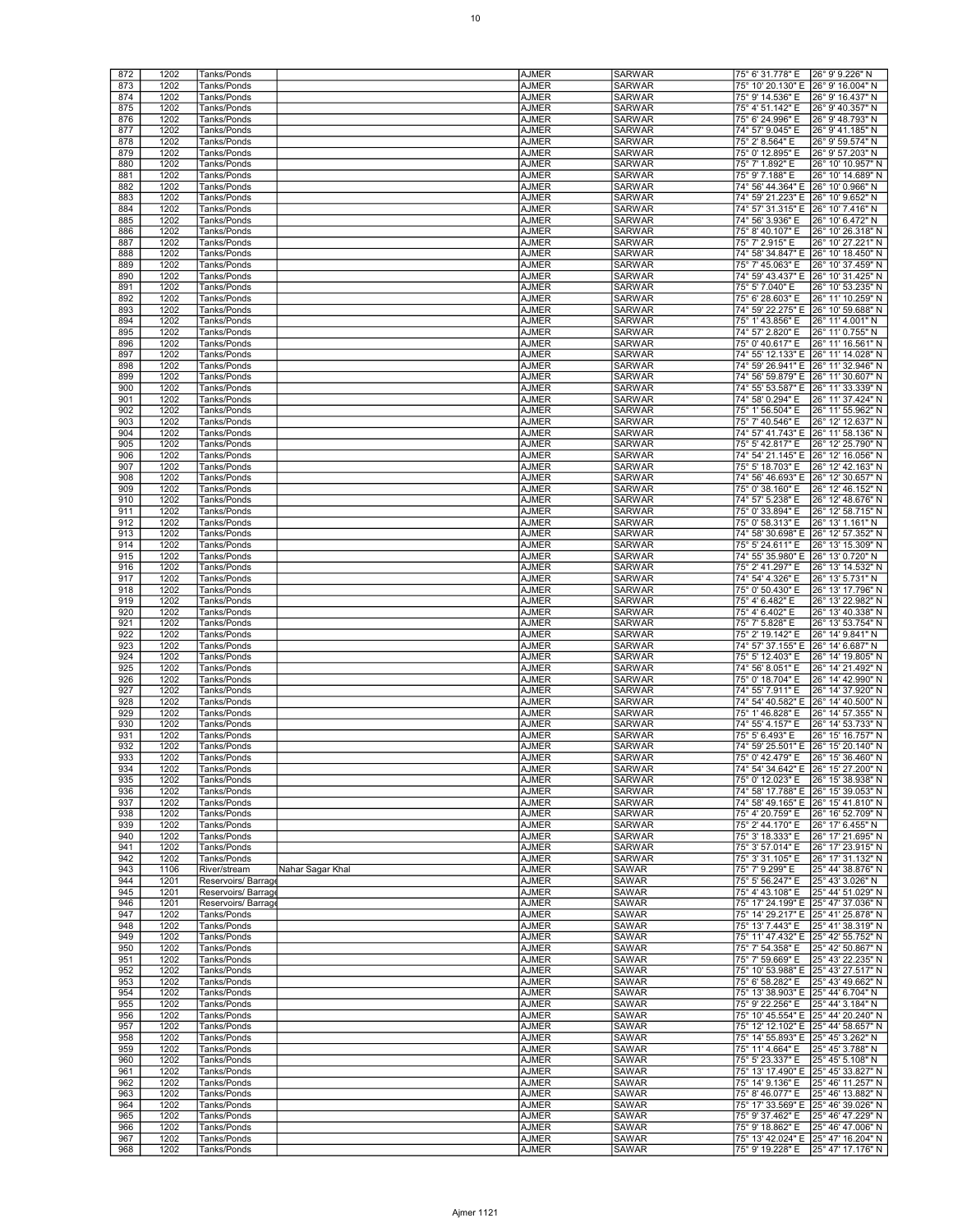| 969<br>970   | 1202         | Tanks/Ponds                | <b>AJMER</b>                 | <b>SAWAR</b>              | 75° 9' 46.233" E 25° 47' 26.506" N   |                                        |
|--------------|--------------|----------------------------|------------------------------|---------------------------|--------------------------------------|----------------------------------------|
|              | 1202         | Tanks/Ponds                | AJMER                        | <b>SAWAR</b>              | 75° 14' 18.063" E 25° 47' 39.661" N  |                                        |
| 971          | 1202         | Tanks/Ponds                | <b>AJMER</b>                 | <b>SAWAR</b>              | 75° 8' 25.560" E                     | 25° 47' 46.268" N                      |
| 972          | 1202         | Tanks/Ponds                | AJMER                        | <b>SAWAR</b>              | 75° 15' 14.402" E 25° 48' 32.113" N  |                                        |
| 973          | 1202         | Tanks/Ponds                | AJMER                        | <b>SAWAR</b>              | 75° 8' 3.029" E                      | 25° 48' 23.832" N                      |
| 974          | 1202         | Tanks/Ponds                | <b>AJMER</b>                 | <b>SAWAR</b>              | 75° 14' 27.200" E 25° 49' 54.085" N  |                                        |
| 975          | 1202         | Tanks/Ponds                | AJMER                        | <b>SAWAR</b>              |                                      | 75° 17' 17.173" E 25° 50' 46.504" N    |
| 976          | 1202         | Tanks/Ponds                | AJMER                        | <b>TANTOTI</b>            | 74° 53' 8.822" E                     | 26° 4' 44.843" N                       |
| 977          | 1202         | Tanks/Ponds                | AJMER                        | <b>TANTOTI</b>            | 74° 53' 8.532" E                     | 26° 5' 28.990" N                       |
| 978          | 1202         | Tanks/Ponds                | AJMER                        | <b>TANTOTI</b>            | 74° 52' 39.107" E                    | 26° 5' 40.712" N                       |
| 979          | 1202         | Tanks/Ponds                | <b>AJMER</b>                 | <b>TANTOTI</b>            | 74° 52′ 33.451″ E 26° 6′ 51.587″ N   |                                        |
| 980          | 1202         | Tanks/Ponds                | AJMER                        | <b>TANTOTI</b>            | 74° 52′ 11.553″ E 26° 6′ 58.206″ N   |                                        |
| 981          | 1202         | Tanks/Ponds                | AJMER                        | <b>TANTOTI</b>            | 74° 52′ 50.157″ E 26° 7′ 5.311″ N    |                                        |
| 982          | 1202         | Tanks/Ponds                | AJMER                        | <b>TANTOTI</b>            | 74° 47′ 38.373″ E 26° 7′ 48.377″ N   |                                        |
| 983          | 1202         | Tanks/Ponds                | <b>AJMER</b>                 | <b>TANTOTI</b>            | 74° 51' 36.950" E 26° 7' 58.523" N   |                                        |
| 984          | 1202         | Tanks/Ponds                | <b>AJMER</b>                 | <b>TANTOTI</b>            | 74° 49' 25.796" E 26° 8' 4.942" N    |                                        |
| 985          | 1202         | Tanks/Ponds                | AJMER                        | <b>TANTOTI</b>            | 74° 49' 3.852" E                     | 26° 8' 4.537" N                        |
| 986          | 1202         | Tanks/Ponds                | AJMER                        | <b>TANTOTI</b>            | 74° 53' 37.570" E 26° 8' 47.800" N   |                                        |
| 987          | 1202         | Tanks/Ponds                | AJMER                        | <b>TANTOTI</b>            | 74° 49′ 52.092″ E 26° 8′ 44.591″ N   |                                        |
| 988          | 1202         | Tanks/Ponds                | <b>AJMER</b>                 | <b>TANTOTI</b>            | 74° 48' 26.369" E 26° 8' 43.105" N   |                                        |
| 989          | 1202         | Tanks/Ponds                | <b>AJMER</b>                 | <b>TANTOTI</b>            | 74° 47' 29.770" E 26° 8' 45.487" N   |                                        |
| 990          | 1202         | Tanks/Ponds                | AJMER                        | <b>TANTOTI</b>            | 74° 53′ 5.627" E                     | 26° 9' 14.939" N                       |
| 991          | 1202         | Tanks/Ponds                | AJMER                        | <b>TANTOTI</b>            | 74° 48' 29.488" E 26° 9' 55.752" N   |                                        |
| 992          | 1202         | Tanks/Ponds                | AJMER                        | <b>TANTOTI</b>            | 74° 47' 13.821" E 26° 10' 3.390" N   |                                        |
| 993          | 1202         | Tanks/Ponds                | <b>AJMER</b>                 | <b>TANTOTI</b>            | 74° 46' 54.637" E 26° 10' 4.982" N   |                                        |
| 994          | 1202         | Tanks/Ponds                | AJMER                        | TANTOTI                   | 74° 52′ 10.069″ E 26° 10′ 17.831″ N  |                                        |
| 995          | 1202         | Tanks/Ponds                | AJMER                        | <b>TANTOTI</b>            | 74° 48' 39.013" E 26° 10' 31.144" N  |                                        |
| 996          | 1202         | Tanks/Ponds                | AJMER                        | <b>TANTOTI</b>            | 74° 50' 2.154" E                     | 26° 10' 50.595" N                      |
| 997          | 1202         | Tanks/Ponds                | AJMER                        | <b>TANTOTI</b>            | 74° 51' 45.105" E 26° 11' 38.899" N  |                                        |
| 998          | 1202         | Tanks/Ponds                | AJMER                        | <b>TANTOTI</b>            | 74° 52' 22.719" E                    | 26° 12' 25.120" N                      |
| 999          | 1202         | Tanks/Ponds                | <b>AJMER</b>                 | <b>TANTOTI</b>            | 74° 50' 9.777" E                     | 26° 13' 25.347" N                      |
| 1000         | 1201         | Reservoirs/ Barrag         | AJMER                        | TATGARH                   | 74° 12′ 26.173″ E 25° 56′ 1.483″ N   |                                        |
| 1001         | 1201         | Reservoirs/Barrage         | AJMER                        | TATGARH                   | 74° 11' 26.681" E 25° 56' 58.382" N  |                                        |
| 1002         | 1201         | Reservoirs/Barrage         | AJMER                        | TATGARH                   | 74° 11' 11.930" E  25° 57' 31.305" N |                                        |
| 1003         | 1202         | Tanks/Ponds                | AJMER                        | TATGARH                   | 73° 59' 29.956" E 25° 41' 27.970" N  |                                        |
| 1004         | 1202         | Tanks/Ponds                | <b>AJMER</b>                 | <b>TATGARH</b>            | 73° 56' 51.834" E 25° 42' 50.549" N  |                                        |
| 1005         | 1202         | Tanks/Ponds                | AJMER                        | TATGARH                   | 74° 0' 1.993" E                      | 25° 44' 58.128" N                      |
| 1006         | 1202         | Tanks/Ponds                | AJMER                        | TATGARH                   | 74° 0' 19.753" E                     | 25° 45' 15.904" N                      |
| 1007         | 1202         | Tanks/Ponds                | AJMER                        | TATGARH                   | 73° 59' 31.065" E 25° 45' 30.677" N  |                                        |
| 1008         | 1202         | Tanks/Ponds                | AJMER                        | TATGARH                   | 73° 58' 9.484" E                     | 25° 45' 47.680" N                      |
| 1009         | 1202         | Tanks/Ponds                | <b>AJMER</b>                 | <b>TATGARH</b>            | 74° 2' 17.474" E                     | 25° 45' 58.468" N                      |
| 1010         | 1202         | Tanks/Ponds                | AJMER                        | TATGARH                   | 74° 0' 1.348" E                      | 25° 45' 56.038" N                      |
| 1011         | 1202         | Tanks/Ponds                | AJMER                        | TATGARH                   | 73° 59' 9.558" E                     | 25° 46' 6.975" N                       |
| 1012         | 1202         | Tanks/Ponds                | AJMER                        | TATGARH                   | 74° 4' 57.973" E                     | 25° 46' 31.930" N                      |
| 1013         | 1202<br>1202 | Tanks/Ponds                | <b>AJMER</b><br><b>AJMER</b> | TATGARH<br><b>TATGARH</b> | 74° 1' 1.926" E<br>74° 2' 34.558" E  | 25° 46' 26.841" N                      |
| 1014         |              | Tanks/Ponds                |                              |                           |                                      | 25° 46' 45.365" N                      |
| 1015<br>1016 | 1202<br>1202 | Tanks/Ponds<br>Tanks/Ponds | AJMER<br>AJMER               | <b>TATGARH</b><br>TATGARH | 74° 2' 10.614" E<br>74° 0' 4.908" E  | 25° 46' 46.412" N<br>25° 46' 42.662" N |
| 1017         | 1202         | Tanks/Ponds                | AJMER                        | TATGARH                   | 74° 0' 39.600" E                     | 25° 46' 45.167" N                      |
| 1018         | 1202         | Tanks/Ponds                | <b>AJMER</b>                 | TATGARH                   | 74° 1' 6.184" E                      | 25° 47' 22.590" N                      |
| 1019         | 1202         | Tanks/Ponds                | <b>AJMER</b>                 | TATGARH                   | 74° 3' 48.031" E                     | 25° 47' 29.744" N                      |
| 1020         | 1202         | Tanks/Ponds                | AJMER                        | TATGARH                   | 74° 1' 38.314" E                     | 25° 47' 28.205" N                      |
| 1021         | 1202         | Tanks/Ponds                | AJMER                        | TATGARH                   | 74° 2' 18.350" E                     | 25° 47' 35.229" N                      |
| 1022         | 1202         | Tanks/Ponds                | AJMER                        | TATGARH                   | 73° 59' 46.205" E                    | 25° 47' 32.029" N                      |
| 1023         | 1202         | Tanks/Ponds                | <b>AJMER</b>                 | TATGARH                   | 73° 59' 2.992" E                     | 25° 47' 34.675" N                      |
|              | 1202         |                            | AJMER                        | TATGARH                   |                                      | 25° 47′ 46.351″ N                      |
| 1024         |              |                            |                              |                           |                                      |                                        |
|              |              | Tanks/Ponds<br>Tanks/Ponds |                              |                           | 74° 2' 3.539" E                      | 25° 47' 44.754" N                      |
| 1025<br>1026 | 1202<br>1202 | Tanks/Ponds                | AJMER<br>AJMER               | TATGARH<br>TATGARH        | 74° 0' 36.771" E<br>74° 0' 18.895" E | 25° 48' 8.065" N                       |
| 1027         | 1202         | Tanks/Ponds                | AJMER                        | TATGARH                   | 74° 2' 26.211" E                     | 25° 48' 16.636" N                      |
| 1028         | 1202         | Tanks/Ponds                | AJMER                        | TATGARH                   | 74° 3' 4.597" E                      | 25° 48' 35.169" N                      |
| 1029         | 1202         | Tanks/Ponds                | AJMER                        | TATGARH                   | 74° 0' 58.751" E                     | 25° 48' 35.394" N                      |
| 1030         | 1202         | Tanks/Ponds                | AJMER                        | <b>TATGARH</b>            |                                      | 74° 1' 30.642" E 25° 48' 52.772" N     |
| 1031         | 1202         | Tanks/Ponds                | AJMER                        | TATGARH                   | 74° 1' 51.730" E   25° 50' 8.564" N  |                                        |
| 1032         | 1202         | Tanks/Ponds                | AJMER                        | TATGARH                   | 74° 10' 38.590" E 25° 51' 30.245" N  |                                        |
| 1033         | 1202         | Tanks/Ponds                | <b>AJMER</b>                 | TATGARH                   | 74° 7' 58.447" E                     | 25° 51' 55.417" N                      |
| 1034         | 1202         | Tanks/Ponds                | <b>AJMER</b>                 | TATGARH                   | 74° 7' 55.461" E                     | 25° 52' 15.720" N                      |
| 1035         | 1202         | Tanks/Ponds                | <b>AJMER</b>                 | <b>TATGARH</b>            | 74° 7' 39.295" E                     | 25° 52' 41.440" N                      |
| 1036         | 1202         | Tanks/Ponds                | <b>AJMER</b>                 | <b>TATGARH</b>            | 74° 8' 56.409" E                     | 25° 52' 45.201" N                      |
| 1037         | 1202         | Tanks/Ponds                | AJMER                        | TATGARH                   | 74° 8' 45.764" E                     | 25° 53' 11.636" N                      |
| 1038         | 1202         | Tanks/Ponds                | AJMER                        | TATGARH                   | 74° 10' 13.113" E 25° 53' 15.748" N  |                                        |
| 1039         | 1202         | Tanks/Ponds                | AJMER                        | TATGARH                   | 74° 13' 14.015" E 25° 53' 46.690" N  |                                        |
| 1040         | 1202         | Tanks/Ponds                | <b>AJMER</b>                 | <b>TATGARH</b>            |                                      | 74° 9′ 53.833″ E 25° 53′ 43.524″ N     |
| 1041         | 1202         | Tanks/Ponds                | <b>AJMER</b>                 | <b>TATGARH</b>            | 74° 10' 44.356" E 25° 53' 48.635" N  |                                        |
| 1042         | 1202         | Tanks/Ponds                | AJMER                        | TATGARH                   | 74° 11' 25.905" E 25° 53' 50.116" N  |                                        |
| 1043         | 1202         | Tanks/Ponds                | <b>AJMER</b>                 | TATGARH                   | 74° 13' 27.531" E 25° 54' 24.279" N  |                                        |
| 1044         | 1202         | Tanks/Ponds                | <b>AJMER</b>                 | TATGARH                   | 74° 10' 25.677" E 25° 54' 19.732" N  |                                        |
| 1045         | 1202         | Tanks/Ponds                | AJMER                        | <b>TATGARH</b>            |                                      | 74° 12′ 47.100″ E 25° 54′ 30.609″ N    |
| 1046<br>1047 | 1202<br>1202 | Tanks/Ponds<br>Tanks/Ponds | AJMER<br>AJMER               | <b>TATGARH</b><br>TATGARH | 74° 13' 20.413" E 25° 54' 55.819" N  | 74° 13' 56.086" E 25° 54' 48.484" N    |
| 1048         | 1202         | Tanks/Ponds                | <b>AJMER</b>                 | TATGARH                   | 74° 10' 7.943" E                     |                                        |
| 1049         | 1202         | Tanks/Ponds                | AJMER                        | TATGARH                   | 74° 11' 32.712" E 25° 55' 3.315" N   | 25° 54' 59.174" N                      |
| 1050         | 1202         | Tanks/Ponds                | AJMER                        | <b>TATGARH</b>            | 74° 11' 48.183" E 25° 55' 13.983" N  |                                        |
| 1051         | 1202         | Tanks/Ponds                | AJMER                        | <b>TATGARH</b>            | 74° 13' 24.407" E 25° 55' 22.139" N  |                                        |
| 1052         | 1202         | Tanks/Ponds                | AJMER                        | TATGARH                   | 74° 11' 33.342" E 25° 55' 31.738" N  |                                        |
| 1053         | 1202         | Tanks/Ponds                | <b>AJMER</b>                 | TATGARH                   | 74° 10' 39.948" E 25° 55' 37.661" N  |                                        |
| 1054         | 1202         | Tanks/Ponds                | AJMER                        | TATGARH                   | 74° 13' 14.975" E 25° 55' 43.508" N  |                                        |
| 1055         | 1202         | Tanks/Ponds                | AJMER                        | <b>TATGARH</b>            | 74° 14' 46.078" E 25° 56' 11.349" N  |                                        |
| 1056         | 1202         | Tanks/Ponds                | AJMER                        | <b>TATGARH</b>            | 74° 15' 17.414" E 25° 56' 34.512" N  |                                        |
| 1057         | 1202         | Tanks/Ponds                | AJMER                        | TATGARH                   | 74° 14' 13.095" E 25° 56' 42.002" N  |                                        |
| 1058         | 1202         | Tanks/Ponds                | AJMER                        | TATGARH                   | 74° 14' 54.532" E 25° 56' 56.524" N  |                                        |
| 1059         | 1202         | Tanks/Ponds                | AJMER                        | TATGARH                   | 74° 13' 52.020" E 25° 57' 12.878" N  |                                        |
| 1060         | 1202         | Tanks/Ponds                | AJMER                        | <b>TATGARH</b>            | 74° 13' 2.032" E 25° 57' 36.331" N   |                                        |
| 1061         | 1202         | Tanks/Ponds                | AJMER                        | TATGARH                   | 74° 11' 55.058" E 25° 57' 35.399" N  |                                        |
| 1062         | 1202         | Tanks/Ponds                | AJMER                        | TATGARH                   | 74° 11' 9.190" E                     | 25° 58' 2.767" N                       |
| 1063         | 1202         | Tanks/Ponds                | AJMER                        | TATGARH                   | 74° 13' 46.150" E 25° 58' 20.461" N  |                                        |
| 1064<br>1065 | 1202<br>1202 | Tanks/Ponds<br>Tanks/Ponds | AJMER<br>AJMER               | TATGARH<br><b>TATGARH</b> | 74° 10' 22.614" E 25° 59' 16.108" N  | 74° 9′ 47.404″ E 25° 59′ 18.585″ N     |